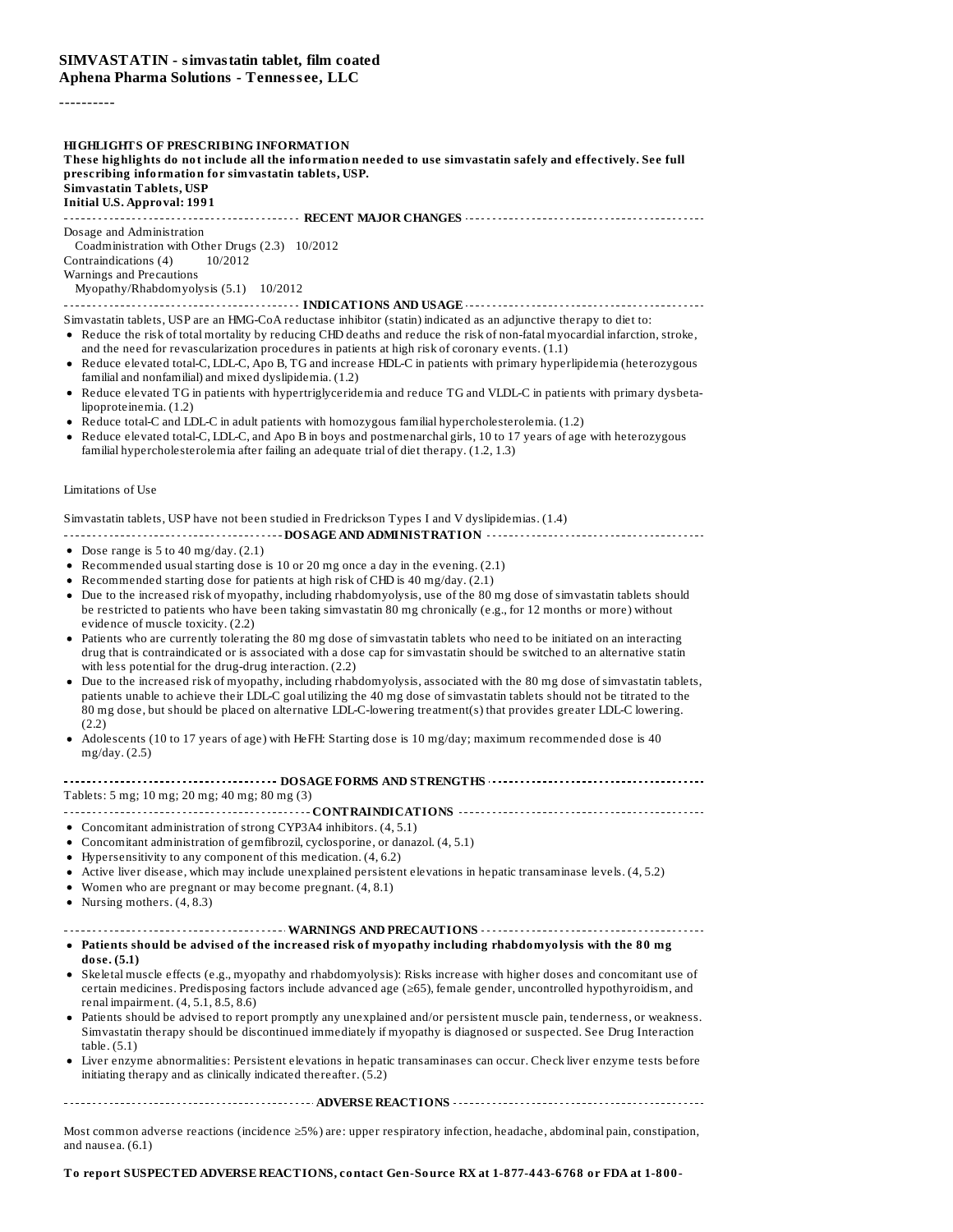**DRUG INTERACTIONS**

| <b>Interacting Agents</b>                                                                     | Prescribing<br>Recommendations |
|-----------------------------------------------------------------------------------------------|--------------------------------|
| Strong CYP3A4 inhibitors (e.g., itraconazole, ketoconazole, posaconazole, voriconazole,       | Contraindicated                |
| erythromycin, clarithromycin, telithromycin, HIV protease inhibitors, boceprevir, telaprevir, | with simvastatin               |
| nefazodone), gemfibrozil, cyclosporine, danazol                                               |                                |
| Verapamil, diltiazem, dronedarone                                                             | Do not exceed 10               |
|                                                                                               | mg simvastatin daily           |
| Amiodarone, amlodipine, ranolazine                                                            | Do not exceed 20               |
|                                                                                               | mg simvastatin daily           |
| Grape fruit juice                                                                             | Avoid grape fruit              |
|                                                                                               | juice                          |

**Drug Interactions Associated with Increased Risk of Myopathy/Rhabdomyolysis (2.3, 4, 5.1, 7.1, 7.2, 7.3, 12.3)**

Other Lipid-lowering Medications: Use with other fibrate products or lipid-modifying doses (≥1 g/day) of niacin increases the risk of adverse skeletal muscle effects. Caution should be used when prescribing with simvastatin. (5.1, 7.2, 7.4)

- Coumarin anticoagulants: Concomitant use with simvastatin prolongs INR. Achieve stable INR prior to starting simvastatin. Monitor INR frequently untilstable upon initiation or alteration of simvastatin therapy. (7.6)
- **USEARCH CONSUMER TO POPULATIONS** *CONSUMERATIONS CONSUMERATIONS CONSUMERATIONS*
- Severe renal impairment: Patients should be started at 5 mg/day and be closely monitored. (2.6, 8.6)

#### **See 17 for PATIENT COUNSELING INFORMATION.**

**Revised: 6/2014**

#### **FULL PRESCRIBING INFORMATION: CONTENTS\***

#### **1 INDICATIONS AND USAGE**

- 1.1 Reductions in Risk of CHD Mortality and Cardiovascular Events
- 1.2 Hyperlipidemia
- 1.3 Adolescent Patients with Heterozygous Familial Hypercholesterolemia (HeFH)
- 1.4 Limitations of Use

#### **2 DOSAGE AND ADMINISTRATION**

- 2.1 Recommended Dosing
- 2.2 Restricted Dosing for 80 mg
- 2.3 Coadministration with Other Drugs
- 2.4 Patients with Homozygous Familial Hypercholesterolemia
- 2.5 Adolescents (10 to 17 years of age) with Heterozygous Familial Hypercholesterolemia
- 2.6 Patients with Renal Impairment

2.7 Chinese Patients Taking Lipid-Modifying Doses (≥1 g/day Niacin) of Niacin-Containing

Products

#### **3 DOSAGE FORMS AND STRENGTHS**

#### **4 CONTRAINDICATIONS**

#### **5 WARNINGS AND PRECAUTIONS**

- 5.1 Myopathy/Rhabdomyolysis
- 5.2 Liver Dysfunction
- 5.3 Endocrine Function

#### **6 ADVERSE REACTIONS**

- 6.1 Clinical Trials Experience
- 6.2 Postmarketing Experience

#### **7 DRUG INTERACTIONS**

- 7.1 Strong CYP3A4 Inhibitors, Cyclosporine, or Danazol
- 7.2 Lipid-Lowering Drugs That Can Cause Myopathy When Given Alone
- 7.3 Amiodarone, Dronedarone, Ranolazine, or Calcium Channel Blockers
- 7.4 Niacin
- 7.5 Digoxin
- 7.6 Coumarin Anticoagulants
- 7.7 Colchicine

### **8 USE IN SPECIFIC POPULATIONS**

- 8.1 Pregnancy
- 8.3 Nursing Mothers
- 8.4 Pediatric Use
- 8.5 Geriatric Use
- 8.6 Renal Impairment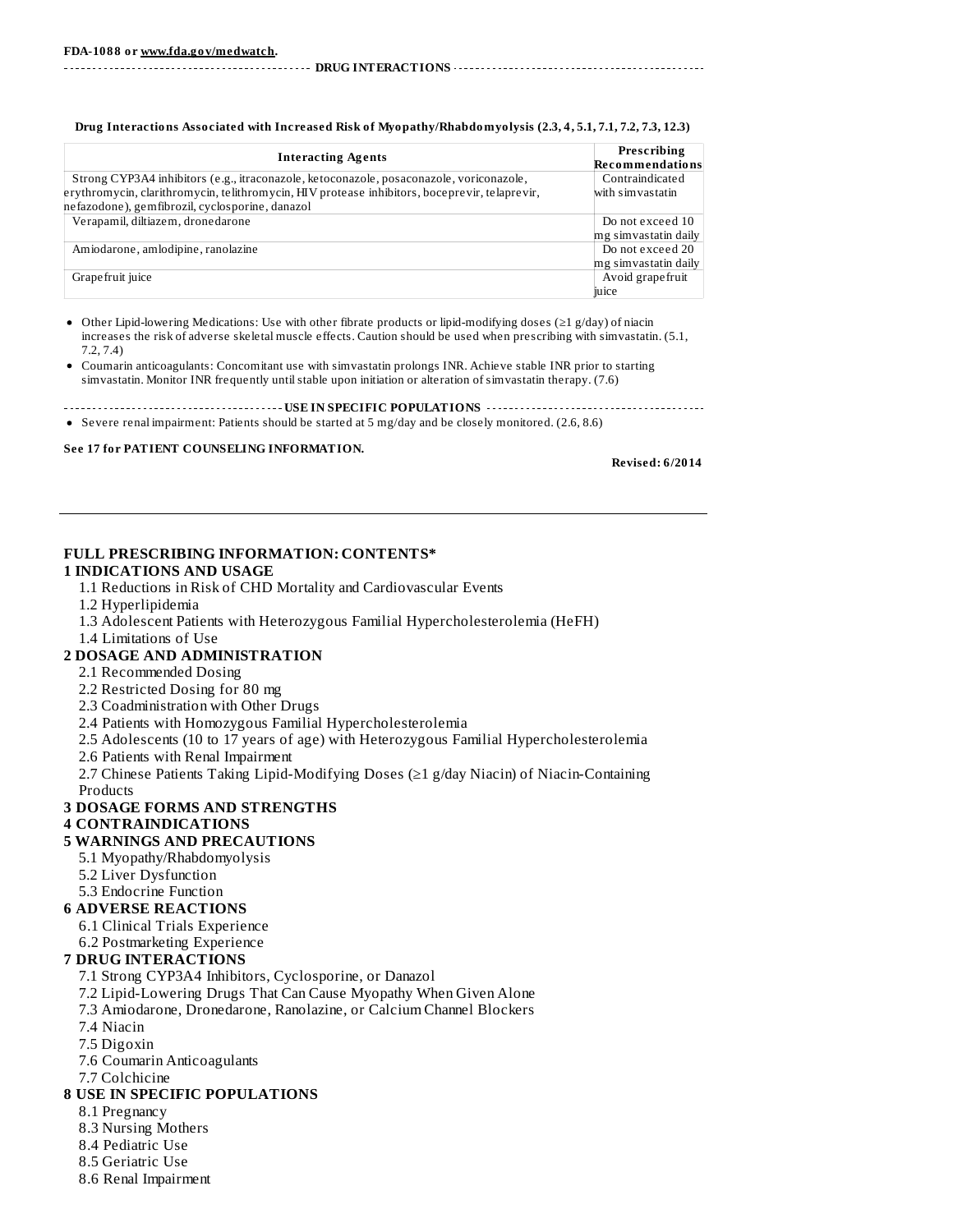| 8.7 Hepatic Impairment<br><b>10 OVERDOSAGE</b>                                          |
|-----------------------------------------------------------------------------------------|
| <b>11 DESCRIPTION</b>                                                                   |
| <b>12 CLINICAL PHARMACOLOGY</b>                                                         |
|                                                                                         |
| 12.1 Mechanism of Action                                                                |
| 12.2 Pharmacodynamics                                                                   |
| 12.3 Pharmacokinetics                                                                   |
| <b>13 NONCLINICAL TOXICOLOGY</b>                                                        |
| 13.1 Carcinogenesis, Mutagenesis, Impairment of Fertility                               |
| 13.2 Animal Toxicology and/or Pharmacology                                              |
| <b>14 CLINICAL STUDIES</b>                                                              |
| 14.1 Clinical Studies in Adults                                                         |
| 14.2 Clinical Studies in Adolescents                                                    |
| <b>16 HOW SUPPLIED/STORAGE AND HANDLING</b>                                             |
| <b>17 PATIENT COUNSELING INFORMATION</b>                                                |
| 17.1 Muscle Pain                                                                        |
| 17.2 Liver Enzymes                                                                      |
| 17.3 Pregnancy                                                                          |
| 17.4 Breastfeeding                                                                      |
| * Sections or subsections omitted from the full prescribing information are not listed. |

# **FULL PRESCRIBING INFORMATION**

#### **1 INDICATIONS AND USAGE**

Therapy with lipid-altering agents should be only one component of multiple risk factor intervention in individuals at significantly increased risk for atherosclerotic vascular disease due to hypercholesterolemia. Drug therapy is indicated as an adjunct to diet when the response to a diet restricted in saturated fat and cholesterol and other nonpharmacologic measures alone has been inadequate. In patients with coronary heart disease (CHD) or at high risk of CHD, simvastatin tablets, USP can be started simultaneously with diet.

## **1.1 Reductions in Risk of CHD Mortality and Cardiovas cular Events**

In patients at high risk of coronary events because of existing coronary heart disease, diabetes, peripheral vessel disease, history of stroke or other cerebrovascular disease, simvastatin tablets, USP are indicated to:

- Reduce the risk of total mortality by reducing CHD deaths.
- Reduce the risk of non-fatal myocardial infarction and stroke.
- Reduce the need for coronary and non-coronary revascularization procedures.

#### **1.2 Hyperlipidemia**

Simvastatin tablets, USP are indicated to:

- Reduce elevated total cholesterol (total-C), low-density lipoprotein cholesterol (LDL-C), apolipoprotein B (Apo B), and triglycerides (TG), and to increase high-density lipoprotein cholesterol (HDL-C) in patients with primary hyperlipidemia (Fredrickson type IIa, heterozygous familial and nonfamilial) or mixed dyslipidemia (Fredrickson type IIb).
- Reduce elevated TG in patients with hypertriglyceridemia (Fredrickson type IV hyperlipidemia).
- Reduce elevated TG and VLDL-C in patients with primary dysbetalipoproteinemia (Fredrickson type III hyperlipidemia).
- Reduce total-C and LDL-C in patients with homozygous familial hypercholesterolemia as an adjunct to other lipid-lowering treatments (e.g., LDL apheresis) or if such treatments are unavailable.

#### **1.3 Adoles cent Patients with Heterozygous Familial Hypercholesterolemia (HeFH)**

Simvastatin tablets, USP are indicated as an adjunct to diet to reduce total-C, LDL-C, and Apo B levels in adolescent boys and girls who are at least one year post-menarche, 10 to 17 years of age, with HeFH, if after an adequate trial of diet therapy the following findings are present: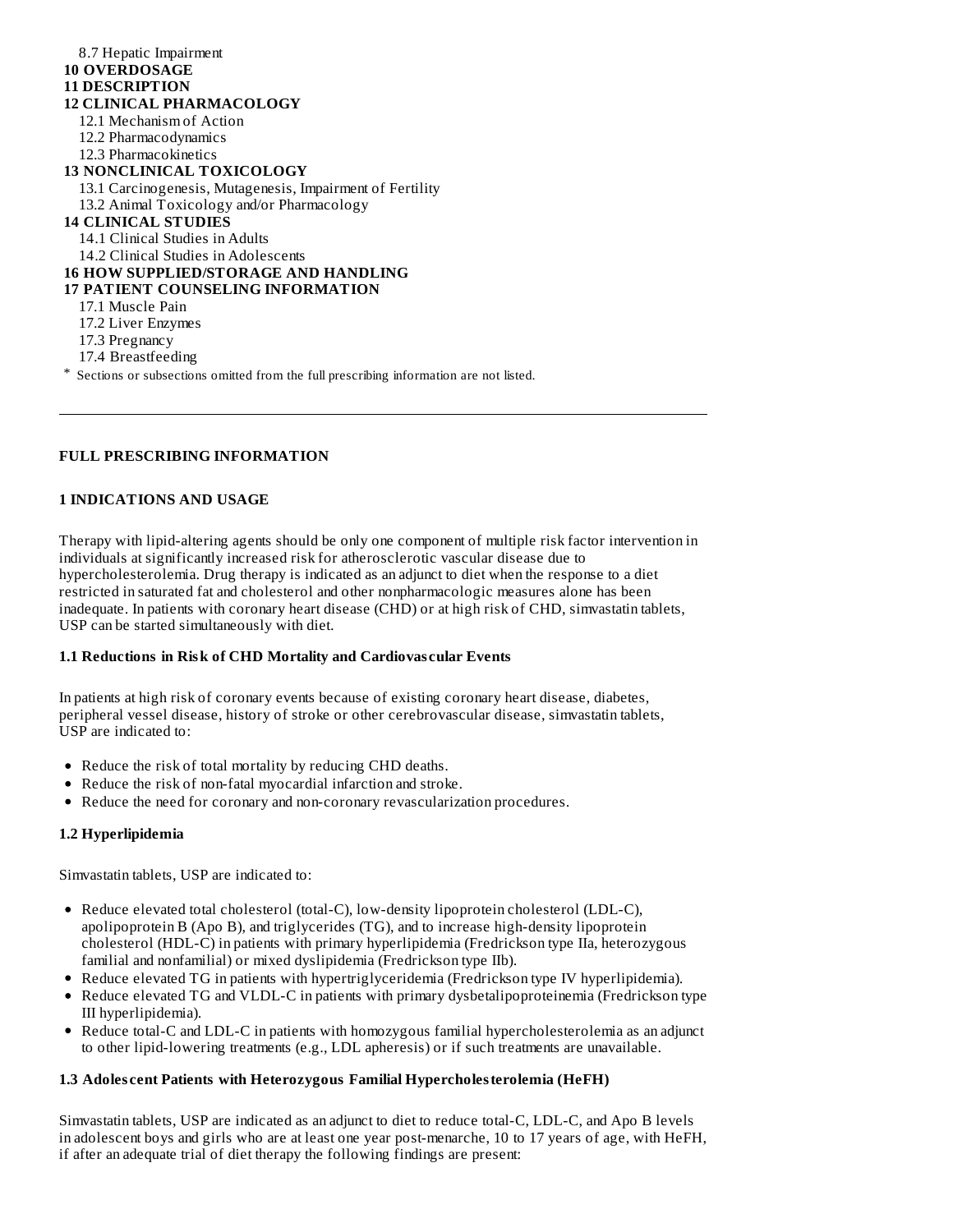- 1. LDL cholesterol remains ≥190 mg/dL; or
- 2. LDL cholesterol remains ≥160 mg/dL and
- There is a positive family history of premature cardiovascular disease (CVD) or
- Two or more other CVD risk factors are present in the adolescent patient.

The minimum goal of treatment in pediatric and adolescent patients is to achieve a mean LDL-C <130 mg/dL. The optimal age at which to initiate lipid-lowering therapy to decrease the risk of symptomatic adulthood CAD has not been determined.

#### **1.4 Limitations of Us e**

Simvastatin tablets, USP have not been studied in conditions where the major abnormality is elevation of chylomicrons (i.e., hyperlipidemia Fredrickson types I and V).

#### **2 DOSAGE AND ADMINISTRATION**

#### **2.1 Recommended Dosing**

The usual dosage range is 5 to 40 mg/day. In patients with CHD or at high risk of CHD, simvastatin tablets can be started simultaneously with diet. The recommended usual starting dose is 10 or 20 mg once a day in the evening. For patients at high risk for a CHD event due to existing CHD, diabetes, peripheral vessel disease, history of stroke or other cerebrovascular disease, the recommended starting dose is 40 mg/day. Lipid determinations should be performed after 4 weeks of therapy and periodically thereafter.

#### **2.2 Restricted Dosing for 80 mg**

Due to the increased risk of myopathy, including rhabdomyolysis, particularly during the first year of treatment, use of the 80 mg dose of simvastatin tablets should be restricted to patients who have been taking simvastatin 80 mg chronically (e.g., for 12 months or more) without evidence of muscle toxicity *[see Warnings and Precautions (5.1)]*.

Patients who are currently tolerating the 80 mg dose of simvastatin tablets who need to be initiated on an interacting drug that is contraindicated or is associated with a dose cap for simvastatin should be switched to an alternative statin with less potential for the drug-drug interaction.

Due to the increased risk of myopathy, including rhabdomyolysis, associated with the 80 mg dose of simvastatin tablets, patients unable to achieve their LDL-C goal utilizing the 40 mg dose of simvastatin tablets should not be titrated to the 80 mg dose, but should be placed on alternative LDL-C-lowering treatment(s) that provides greater LDL-C lowering.

#### **2.3 Coadministration with Other Drugs**

*Patients taking Verapamil, Diltiazem, or Dronedarone*

The dose of simvastatin tablets should not exceed 10 mg/day *[see Warnings and Precautions (5.1), Drug Interactions (7.3), and Clinical Pharmacology (12.3)]*.

*Patients taking Amiodarone, Amlodipine or Ranolazine*

The dose of simvastatin tablets should not exceed 20 mg/day *[see Warnings and Precautions (5.1), Drug Interactions (7.3), and Clinical Pharmacology (12.3)]*.

#### **2.4 Patients with Homozygous Familial Hypercholesterolemia**

The recommended dosage is 40 mg/day in the evening *[see Dosage and Administration, Restricted Dosing for 80 mg (2.2)]*. Simvastatin tablets should be used as an adjunct to other lipid-lowering treatments (e.g., LDL apheresis) in these patients or if such treatments are unavailable.

#### **2.5 Adoles cents (10 to 17 years of age) with Heterozygous Familial Hypercholesterolemia**

The recommended usual starting dose is 10 mg once a day in the evening. The recommended dosing range is 10 to 40 mg/day; the maximum recommended dose is 40 mg/day. Doses should be individualized according to the recommended goal of therapy [see NCEP Pediatric Panel Guidelines<sup>1</sup>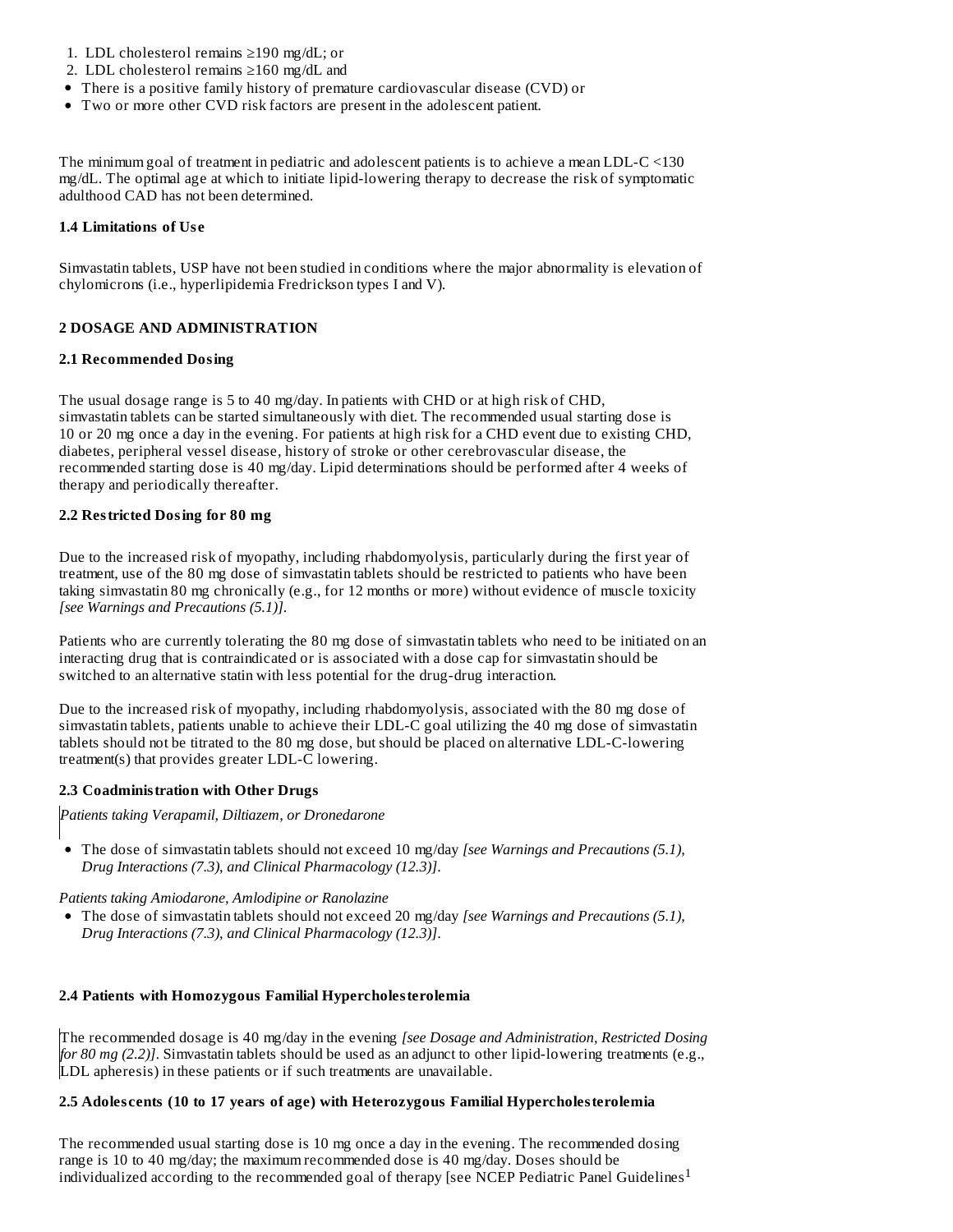———————————— <sup>1</sup> National Cholesterol Education Program (NCEP): Highlights of the Report of the Expert Panel on Blood Cholesterol Levels in Children and Adolescents. *Pediatrics.* 89(3):495-501. 1992.

# **2.6 Patients with Renal Impairment**

Because simvastatin tablets do not undergo significant renal excretion, modification of dosage should not be necessary in patients with mild to moderate renal impairment. However, caution should be exercised when simvastatin tablets are administered to patients with severe renal impairment; such patients should be started at 5 mg/day and be closely monitored *[see Warnings and Precautions (5.1) and Clinical Pharmacology (12.3)]*.

# **2.7 Chines e Patients Taking Lipid-Modifying Dos es (≥1 g/day Niacin) of Niacin-Containing Products**

Because of an increased risk for myopathy in Chinese patients taking simvastatin 40 mg coadministered with lipid-modifying doses ( $\geq 1$  g/day niacin) of niacin-containing products, caution should be used when treating Chinese patients with simvastatin doses exceeding 20 mg/day coadministered with lipidmodifying doses of niacin-containing products. Because the risk for myopathy is dose-related, Chinese patients should not receive simvastatin 80 mg coadministered with lipid-modifying doses of niacincontaining products. The cause of the increased risk of myopathy is not known. It is also unknown if the risk for myopathy with coadministration of simvastatin with lipid-modifying doses of niacin-containing products observed in Chinese patients applies to other Asian patients.*[See Warnings and Precautions (5.1).]*

# **3 DOSAGE FORMS AND STRENGTHS**

- Tablets simvastatin 5 mg are yellow colored, round shaped, biconvex, film coated tablets, debossed with 'A' on one side and '15' on the other side.
- Tablets simvastatin 10 mg are light pink colored, round shaped, biconvex, film coated tablets, debossed with 'A' on one side and '01' on the other side.
- Tablets simvastatin 20 mg are light pink colored, round shaped, biconvex, film coated tablets, debossed with 'A' on one side and '02' on the other side.
- Tablets simvastatin 40 mg are pink colored, round shaped, biconvex, film coated tablets, debossed with 'A' on one side and '03' on the other side.
- Tablets simvastatin 80 mg are pink colored, capsule shaped, biconvex, film coated tablets, debossed with 'A' on one side and '04' on the other side.

# **4 CONTRAINDICATIONS**

Simvastatin tablets are contraindicated in the following conditions:

- Concomitant administration of strong CYP3A4 inhibitors (e.g., itraconazole, ketoconazole, posaconazole, voriconazole, HIV protease inhibitors, boceprevir, telaprevir, erythromycin, clarithromycin, telithromycin and nefazodone) *[see Warnings and Precautions (5.1)].*
- Concomitant administration of gemfibrozil, cyclosporine, or danazol *[see Warnings and Precautions (5.1)].*
- Hypersensitivity to any component of this medication *[see Adverse Reactions (6.2)]*.
- Active liver disease, which may include unexplained persistent elevations in hepatic transaminase levels *[see Warnings and Precautions (5.2)]*.
- Women who are pregnant or may become pregnant. Serum cholesterol and triglycerides increase during normal pregnancy, and cholesterol or cholesterol derivatives are essential for fetal development. Because HMG-CoA reductase inhibitors (statins) decrease cholesterol synthesis and possibly the synthesis of other biologically active substances derived from cholesterol, simvastatin tablets may cause fetal harm when administered to a pregnant woman. Atherosclerosis is a chronic process and the discontinuation of lipid-lowering drugs during pregnancy should have little impact on the outcome of long-term therapy of primary hypercholesterolemia. There are no adequate and well-controlled studies of use with simvastatin tablets during pregnancy; however, in rare reports congenital anomalies were observed following intrauterine exposure to statins. In rat and rabbit animal reproduction studies, simvastatin revealed no evidence of teratogenicity. **Simvastatin tablets should be administered to women of childbearing age only when such patients are highly unlikely to conceive.** If the patient becomes pregnant while taking this drug, simvastatin tablets should be discontinued immediately and the patient should be apprised of the potential hazard to the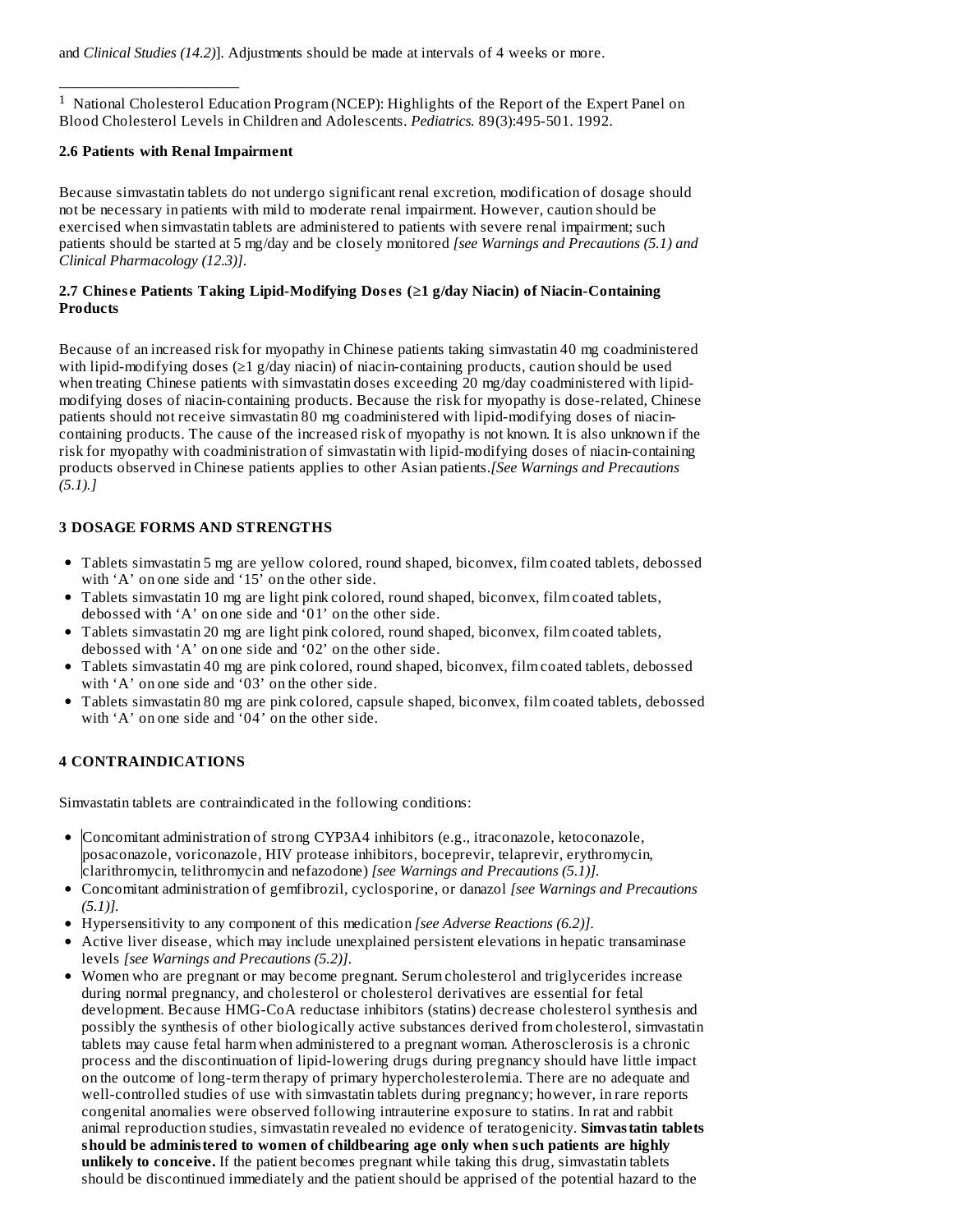fetus *[see Use in Specific Populations (8.1)]*.

Nursing mothers. It is not known whether simvastatin is excreted into human milk; however, a small amount of another drug in this class does pass into breast milk. Because statins have the potential for serious adverse reactions in nursing infants, women who require treatment with simvastatin tablets should not breastfeed their infants *[see Use in Specific Populations (8.3)]*.

## **5 WARNINGS AND PRECAUTIONS**

## **5.1 Myopathy/Rhabdomyolysis**

Simvastatin occasionally causes myopathy manifested as muscle pain, tenderness or weakness with creatine kinase (CK) above ten times the upper limit of normal (ULN). Myopathy sometimes takes the form of rhabdomyolysis with or without acute renal failure secondary to myoglobinuria, and rare fatalities have occurred. The risk of myopathy is increased by high levels of statin activity in plasma. Predisposing factors for myopathy include advanced age (≥65 years), female gender,uncontrolled hypothyroidism, and renal impairment.

**The risk of myopathy, including rhabdomyolysis, is dos e related.** In a clinical trial database in which 41,413 patients were treated with simvastatin, 24,747 (approximately 60%) of whom were enrolled in studies with a median follow-up of at least 4 years, the incidence of myopathy was approximately 0.03% and 0.08% at 20 and 40 mg/day, respectively. The incidence of myopathy with 80 mg (0.61%) was disproportionately higher than that observed at the lower doses. In these trials, patients were carefully monitored and some interacting medicinal products were excluded.

In a clinical trial in which 12,064 patients with a history of myocardial infarction were treated with simvastatin (mean follow-up 6.7 years), the incidence of myopathy (defined as unexplained muscle weakness or pain with a serum creatine kinase  $[CK] > 10$  times upper limit of normal  $[ULN]$ ) in patients on 80 mg/day was approximately 0.9% compared with 0.02% for patients on 20 mg/day. The incidence of rhabdomyolysis (defined as myopathy with a CK >40 times ULN) in patients on 80 mg/day was approximately 0.4% compared with 0% for patients on 20 mg/day. The incidence of myopathy, including rhabdomyolysis, was highest during the first year and then notably decreased during the subsequent years of treatment. In this trial, patients were carefully monitored and some interacting medicinal products were excluded.

**The risk of myopathy, including rhabdomyolysis, is greater in patients on simvastatin 80 mg compared with other statin therapies with similar or greater LDL-C-lowering efficacy and compared with lower dos es of simvastatin. Therefore, the 80 mg dos e of simvastatin should be us ed only in patients who have been taking simvastatin 80 mg chronically (e.g., for 12 months or more) without evidence of mus cle toxicity** *[see Dosage and Administration, Restricted Dosing for 80* mg (2.2)]. If, however, a patient who is currently tolerating the 80 mg dose of simvastatin needs to **be initiated on an interacting drug that is contraindicated or is associated with a dos e cap for simvastatin, that patient should be switched to an alternative statin with less potential for the drug-drug interaction. Patients should be advis ed of the increas ed risk of myopathy, including rhabdomyolysis, and to report promptly any unexplained mus cle pain, tenderness or weakness. If symptoms occur, treatment should be dis continued immediately.** *[See Warnings and Precautions (5.2).]*

There have been rare reports of immune-mediated necrotizing myopathy (IMNM), an autoimmune myopathy, associated with statin use. IMNM is characterized by: proximal muscle weakness and elevated serum creatine kinase, which persist despite discontinuation of statin treatment; muscle biopsy showing necrotizing myopathy without significant inflammation; improvement with immunosuppressive agents.

**All patients starting therapy with simvastatin, or whos e dos e of simvastatin is being increas ed, should be advis ed of the risk of myopathy, including rhabdomyolysis, and told to report promptly any unexplained mus cle pain, tenderness or weakness particularly if accompanied by malais e or fever or if mus cle signs and symptoms persist after dis continuing simvastatin. Simvastatin therapy should be dis continued immediately if myopathy is diagnos ed or suspected.** In most cases, muscle symptoms and CK increases resolved when treatment was promptly discontinued. Periodic CK determinations may be considered in patients starting therapy with simvastatin or whose dose is being increased, but there is no assurance that such monitoring will prevent myopathy.

Many of the patients who have developed rhabdomyolysis on therapy with simvastatin have had complicated medical histories, including renal insufficiency usually as a consequence of long-standing diabetes mellitus. Such patients merit closer monitoring. Simvastatin therapy should be discontinued if markedly elevated CPK levels occur or myopathy is diagnosed or suspected. Simvastatin therapy should also be temporarily withheld in any patient experiencing an acute or serious condition predisposing to the development of renal failure secondary to rhabdomyolysis, e.g., sepsis; hypotension; major surgery;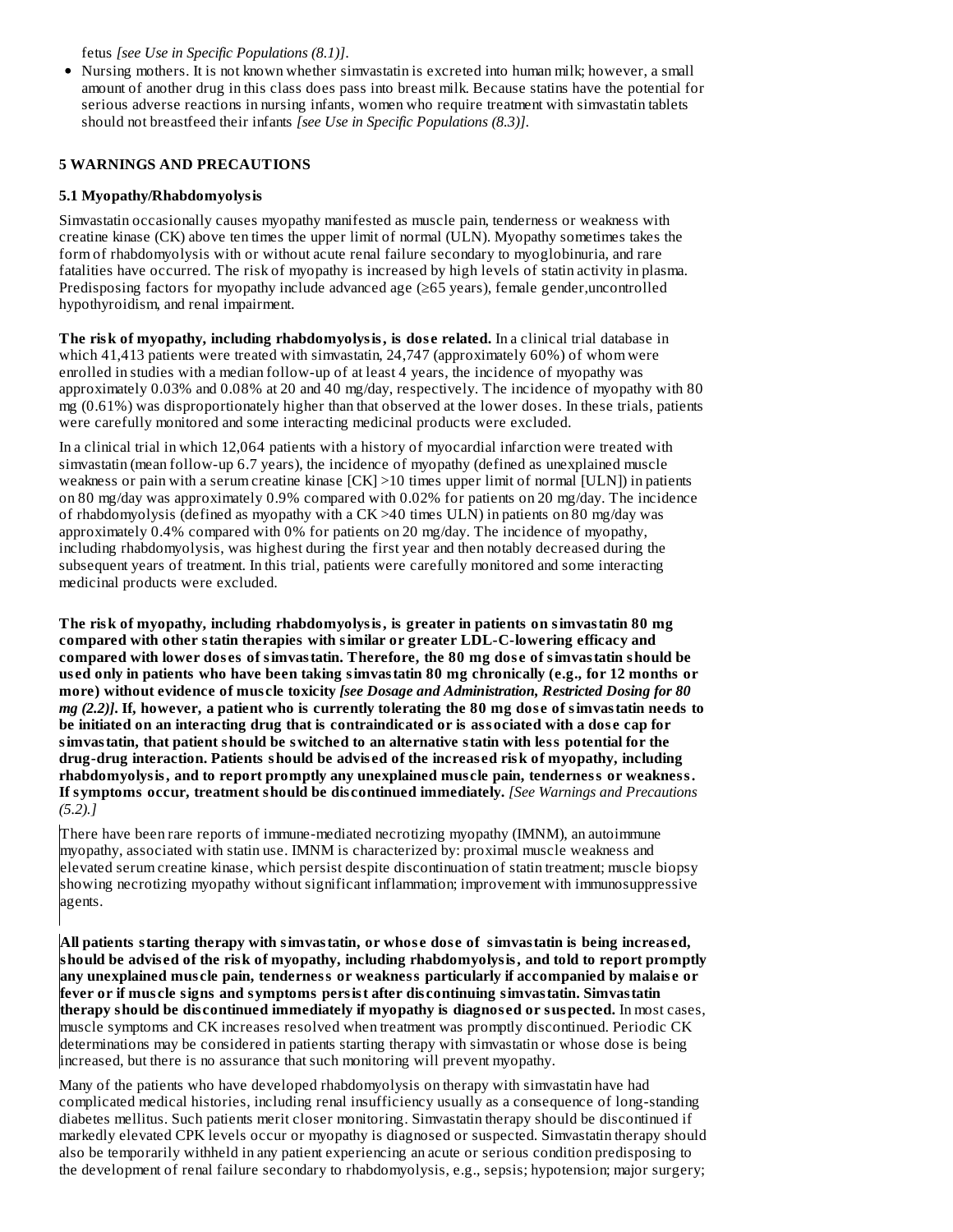trauma; severe metabolic, endocrine, or electrolyte disorders; or uncontrolled epilepsy.

#### *Drug Interactions*

The risk of myopathy and rhabdomyolysis is increased by high levels of statin activity in plasma. Simvastatin is metabolized by the cytochrome P450 isoform 3A4. Certain drugs which inhibit this metabolic pathway can raise the plasma levels of simvastatin and may increase the risk of myopathy. These include itraconazole, ketoconazole, posaconazole, voriconazole, the macrolide antibiotics erythromycin and clarithromycin, and the ketolide antibiotic telithromycin, HIV protease inhibitors, boceprevir, telaprevir, the antidepressant nefazodone, or grapefruit juice *[see Clinical Pharmacology (12.3)]*. Combination of these drugs with simvastatin is contraindicated. If short-term treatment with strong CYP3A4 inhibitors is unavoidable, therapy with simvastatin must be suspended during the course of treatment. *[See Contraindications (4) and Drug Interactions (7.1).]*

The combined use of simvastatin with gemfibrozil, cyclosporine, or danazol is contraindicated *[see Contraindications (4) and Drug Interactions (7.1 and 7.2)].*

Caution should be used when prescribing other fibrates with simvastatin, as these agents can cause myopathy when given alone and the risk is increased when they are coadministered *[see Drug Interactions (7.2)]*.

Cases of myopathy, including rhabdomyolysis, have been reported with simvastatin coadministered with colchicine, and caution should be exercised when prescribing simvastatin with colchicine *[see Drug Interactions (7.7)]*.

The benefits of the combined use of simvastatin with the following drugs should be carefully weighed against the potential risks of combinations: other lipid-lowering drugs (other fibrates or ≥1 g/day of niacin), amiodarone, dronedarone, verapamil, diltiazem, amlodipine, or ranolazine *[see Drug Interactions (7.3) and Table 3 in Clinical Pharmacology (12.3)]*.

Cases of myopathy, including rhabdomyolysis, have been observed with simvastatin coadministered with lipid-modifying doses (≥1 g/day niacin) of niacin-containing products. In an ongoing, double-blind, randomized cardiovascular outcomes trial, an independent safety monitoring committee identified that the incidence of myopathy is higher in Chinese compared with non-Chinese patients taking simvastatin 40 mg coadministered with lipid-modifying doses of a niacin-containing product. Caution should be used when treating Chinese patients with simvastatin in doses exceeding 20 mg/day coadministered with lipid-modifying doses of niacin-containing products. Because the risk for myopathy is dose-related, Chinese patients should not receive simvastatin 80 mg coadministered with lipid-modifying doses of niacin-containing products. It is unknown if the risk for myopathy with coadministration of simvastatin with lipid-modifying doses of niacin-containing products observed in Chinese patients applies to other Asian patients *[see Drug Interactions (7.4)]*.

Prescribing recommendations for interacting agents are summarized in Table 1 *[see also Dosage and Administration (2.3), Drug Interactions (7), Clinical Pharmacology (12.3)]*.

| <b>Interacting Agents</b>       | Prescribing Recommendations           |
|---------------------------------|---------------------------------------|
| Strong CYP3A4 Inhibitors e.g.,: | Contraindicated with simvastatin      |
| Itraconazole                    |                                       |
| Ketoconazole                    |                                       |
| Posaconazole                    |                                       |
| Voriconazole                    |                                       |
| Erythromycin                    |                                       |
| Clarithromycin                  |                                       |
| Telithromycin                   |                                       |
| HIV protease inhibitors         |                                       |
| <b>Boceprevir</b>               |                                       |
| Telaprevir                      |                                       |
| Nefazodone                      |                                       |
| Gemfibrozil                     |                                       |
| Cyclosporine                    |                                       |
| Danazol                         |                                       |
| Verapamil                       | Do not exceed 10 mg simvastatin daily |
| Diltiazem                       |                                       |
| Dronedarone                     |                                       |
| Amiodarone                      | Do not exceed 20 mg simvastatin daily |
| Amlodipine                      |                                       |

#### **TABLE 1 Drug Interactions Associated with Increas ed Risk of Myopathy/Rhabdomyolysis**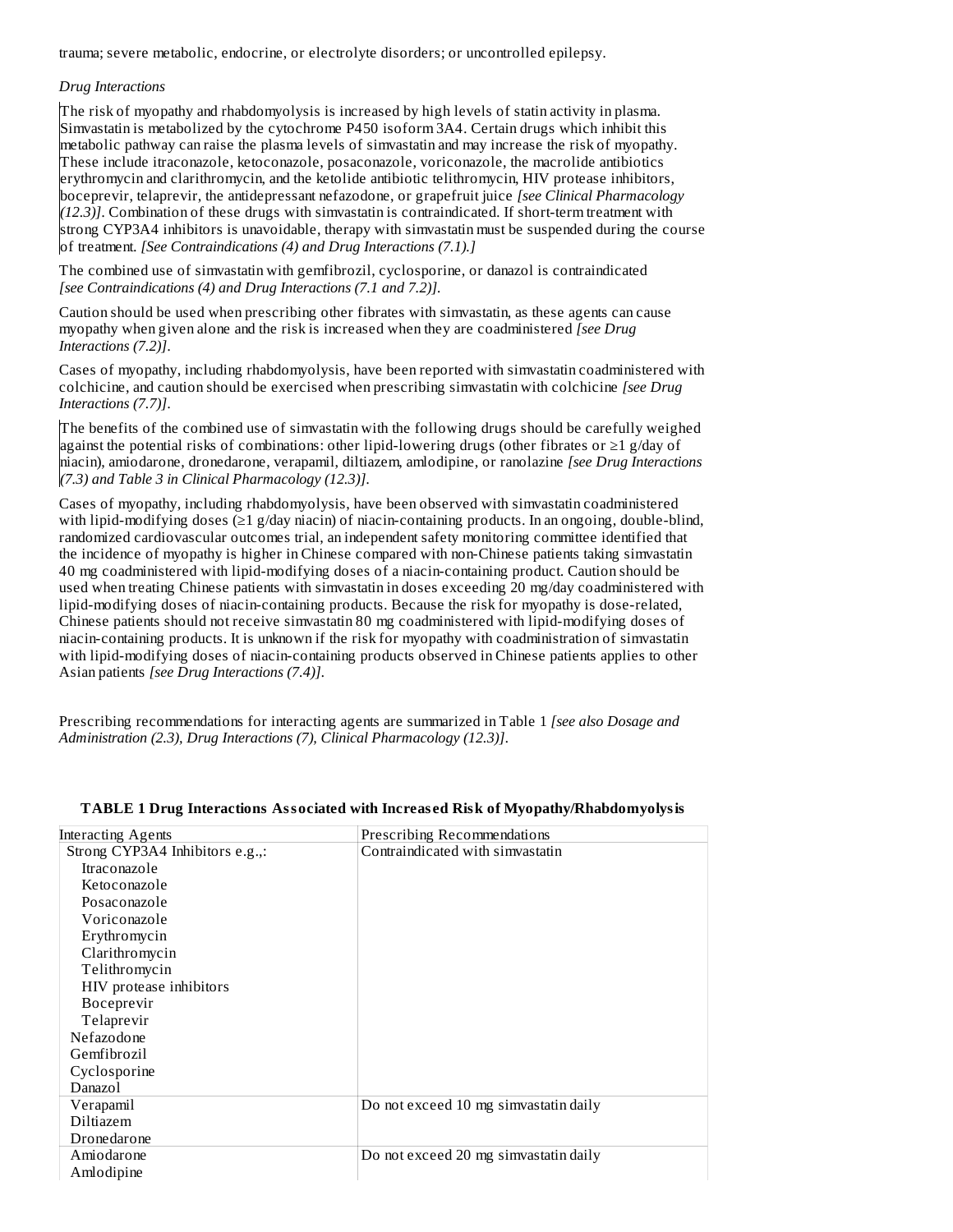# **5.2 Liver Dysfunction**

**Persistent increas es (to more than 3X the ULN) in s erum transaminas es have occurred in approximately 1% of patients who received simvastatin in clinical studies.** When drug treatment was interrupted or discontinued in these patients, the transaminase levels usually fell slowly to pretreatment levels. The increases were not associated with jaundice or other clinical signs or symptoms. There was no evidence of hypersensitivity.

In the Scandinavian Simvastatin Survival Study (4S) *[see Clinical Studies (14.1)]*, the number of patients with more than one transaminase elevation to >3X ULN, over the course of the study, was not significantly different between the simvastatin and placebo groups (14 [0.7%] vs. 12 [0.6%]). Elevated transaminases resulted in the discontinuation of 8 patients from therapy in the simvastatin group  $(n=2,221)$  and 5 in the placebo group  $(n=2,223)$ . Of the 1,986 simvastatin treated patients in 4S with normal liver function tests (LFTs) at baseline, 8 (0.4%) developed consecutive LFT elevations to >3X ULN and/or were discontinued due to transaminase elevations during the 5.4 years (median follow-up) of the study. Among these 8 patients, 5 initially developed these abnormalities within the first year. All of the patients in this study received a starting dose of 20 mg of simvastatin; 37% were titrated to 40 mg.

In 2 controlled clinical studies in 1,105 patients, the 12-month incidence of persistent hepatic transaminase elevation without regard to drug relationship was 0.9% and 2.1% at the 40 and 80 mg dose, respectively. No patients developed persistent liver function abnormalities following the initial 6 months of treatment at a given dose.

**It is recommended that liver function tests be performed before the initiation of treatment, and thereafter when clinically indicated.** There have been rare postmarketing reports of fatal and non-fatal hepatic failure in patients taking statins, including simvastatin. If serious liver injury with clinical symptoms and/or hyperbilirubinemia or jaundice occurs during treatment with simvastatin, promptly interrupt therapy. If an alternate etiology is not found do not restart simvastatin. Note that ALT may emanate from muscle, therefore ALT rising with CK may indicate myopathy *[see Warnings and Precautions (5.1)]*.

The drug should be used with caution in patients who consume substantial quantities of alcohol and/or have a past history of liver disease. Active liver diseases or unexplained transaminase elevations are contraindications to the use of simvastatin.

As with other lipid-lowering agents, moderate (less than 3X ULN) elevations of serum transaminases have been reported following therapy with simvastatin. These changes appeared soon after initiation of therapy with simvastatin, were often transient, were not accompanied by any symptoms and did not require interruption of treatment.

#### **5.3 Endocrine Function**

Increases in HbA1c and fasting serum glucose levels have been reported with HMG-CoA reductase inhibitors, including simvastatin.

# **6 ADVERSE REACTIONS**

#### **6.1 Clinical Trials Experience**

Because clinical studies are conducted under widely varying conditions, adverse reaction rates observed in the clinical studies of a drug cannot be directly compared to rates in the clinical studies of another drug and may not reflect the rates observed in practice.

In the pre-marketing controlled clinical studies and their open extensions (2,423 patients with median duration of follow-up of approximately 18 months), 1.4% of patients were discontinued due to adverse reactions. The most common adverse reactions that led to treatment discontinuation were: gastrointestinal disorders (0.5%), myalgia (0.1%), and arthralgia (0.1%). The most commonly reported adverse reactions (incidence ≥5%) in simvastatin controlled clinical trials were: upper respiratory infections (9%), headache (7.4%), abdominal pain (7.3%), constipation (6.6%), and nausea (5.4%).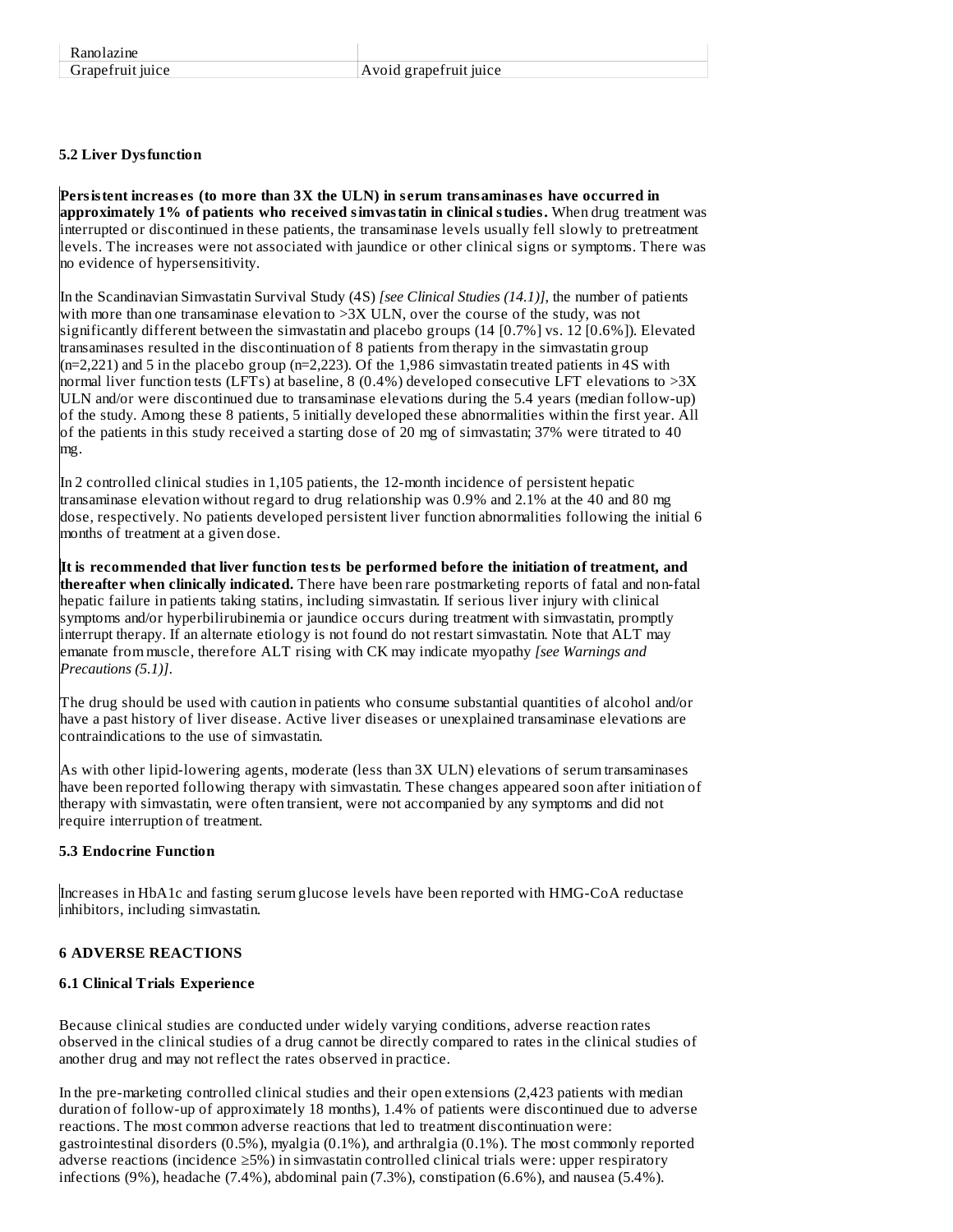#### *Scandinavian Simvastatin Survival Study*

In 4S involving 4,444 (age range 35 to 71 years, 19% women, 100% Caucasians) treated with 20 to 40 mg/day of simvastatin (n=2,221) or placebo (n=2,223) over a median of 5.4 years, adverse reactions reported in ≥2% of patients and at a rate greater than placebo are shown in Table 2.

#### **TABLE 2 Advers e Reactions Reported Regardless of Causality by ≥2% of Patients Treated with Simvastatin and Greater than Placebo in 4S**

|                                      | Simvastatin    | Placebo       |
|--------------------------------------|----------------|---------------|
|                                      | $(N = 2,221)$  | $(N = 2,223)$ |
|                                      | $\%$           | $\%$          |
| Body as a Whole                      | 2.7            | 2.3           |
| Edema/swelling                       | 5.9            | 5.8           |
| Abdominal pain                       |                |               |
| Cardiovascular System Disorders      | 5.7            | 5.1           |
| Atrial fibrillation                  |                |               |
| <b>Digestive System Disorders</b>    | 2.2            | 1.6           |
| Constipation                         | 4.9            | 3.9           |
| Gastritis                            |                |               |
| <b>Endocrine Disorders</b>           | 4.2            | 3.6           |
| Diabetes mellitus                    |                |               |
| Musculoskeletal Disorders            | 3.7            | 3.2           |
| Myalgia                              |                |               |
| Nervous System/Psychiatric Disorders | 2.5            | 2.1           |
| Headache                             | $\overline{4}$ | 3.8           |
| Insomnia                             | 4.5            | 4.2           |
| Vertigo                              |                |               |
| <b>Respiratory System Disorders</b>  | 6.6            | 6.3           |
| <b>Bronchitis</b>                    | 2.3            | 1.8           |
| Sinusitis                            |                |               |
| Skin/Skin Appendage Disorders        | 4.5            | 3             |
| Eczema                               |                |               |
| <b>Urogenital System Disorders</b>   | 3.2            | 3.1           |
| Infection, urinary tract             |                |               |

#### *Heart Protection Study*

In the Heart Protection Study (HPS), involving 20,536 patients (age range 40 to 80 years, 25% women, 97% Caucasians, 3% other races) treated with simvastatin 40 mg/day (n=10,269) or placebo (n=10,267) over a mean of 5 years, only serious adverse reactions and discontinuations due to any adverse reactions were recorded. Discontinuation rates due to adverse reactions were 4.8% in patients treated with simvastatin compared with 5.1% in patients treated with placebo. The incidence of myopathy/rhabdomyolysis was <0.1% in patients treated with simvastatin.

#### *Other Clinical Studies*

In a clinical trial in which 12,064 patients with a history of myocardial infarction were treated with simvastatin (mean follow-up 6.7 years), the incidence of myopathy (defined as unexplained muscle weakness or pain with a serum creatine kinase [CK] >10 times upper limit of normal [ULN]) in patients on 80 mg/day was approximately 0.9% compared with 0.02% for patients on 20 mg/day. The incidence of rhabdomyolysis (defined as myopathy with a CK >40 times ULN) in patients on 80 mg/day was approximately 0.4% compared with 0% for patients on 20 mg/day. The incidence of myopathy, including rhabdomyolysis, was highest during the first year and then notably decreased during the subsequent years of treatment. In this trial, patients were carefully monitored and some interacting medicinal products were excluded.

Other adverse reactions reported in clinical trials were: diarrhea, rash, dyspepsia, flatulence, and asthenia.

#### *Laboratory Tests*

Marked persistent increases of hepatic transaminases have been noted *[see Warnings and Precautions (5.2)]*. Elevated alkaline phosphatase and γ-glutamyl transpeptidase have also been reported. About 5%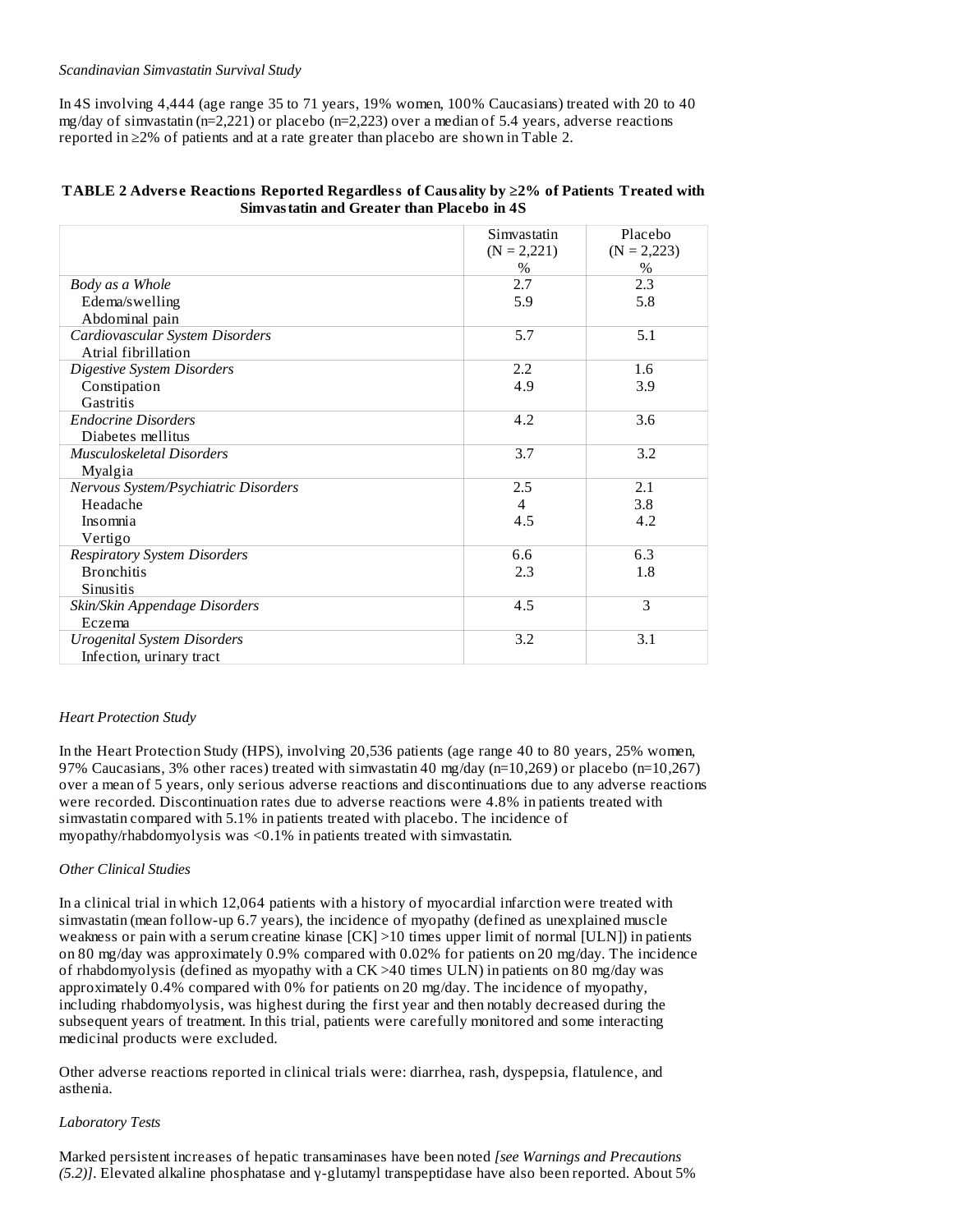of patients had elevations of CK levels of 3 or more times the normal value on one or more occasions. This was attributable to the noncardiac fraction of CK. *[See Warnings and Precautions (5.1).]*

## *Adolescent Patients (ages 10 to 17 years)*

In a 48-week, controlled study in adolescent boys and girls who were at least 1 year post-menarche, 10 to 17 years of age (43.4% female, 97.7% Caucasians, 1.7% Hispanics, 0.6% Multiracial) with heterozygous familial hypercholesterolemia (n=175), treated with placebo or simvastatin (10 to 40 mg daily), the most common adverse reactions observed in both groups were upper respiratory infection, headache, abdominal pain, and nausea *[see Use in Specific Populations (8.4) and Clinical Studies (14.2)]*.

## **6.2 Postmarketing Experience**

Because the below reactions are reported voluntarily from a population of uncertain size, it is generally not possible to reliably estimate their frequency or establish a causal relationship to drug exposure. The following additional adverse reactions have been identified during postapproval use of simvastatin: pruritus, alopecia, a variety of skin changes (e.g., nodules, discoloration, dryness of skin/mucous membranes, changes to hair/nails), dizziness, muscle cramps, myalgia, pancreatitis, paresthesia, peripheral neuropathy, vomiting, anemia, erectile dysfunction, interstitial lung disease, rhabdomyolysis, hepatitis/jaundice, fatal and non-fatal hepatic failure, and depression.

There have been rare reports of immune-mediated necrotizing myopathy associated with statin use *[see Warnings and Precautions (5.1)].*

An apparent hypersensitivity syndrome has been reported rarely which has included some of the following features: anaphylaxis, angioedema, lupus erythematous-like syndrome, polymyalgia rheumatica, dermatomyositis, vasculitis, purpura, thrombocytopenia, leukopenia, hemolytic anemia, positive ANA, ESR increase, eosinophilia, arthritis, arthralgia, urticaria, asthenia, photosensitivity, fever, chills, flushing, malaise, dyspnea, toxic epidermal necrolysis, erythema multiforme, including Stevens-Johnson syndrome.

There have been rare postmarketing reports of cognitive impairment (e.g., memory loss, forgetfulness, amnesia, memory impairment, confusion) associated with statin use. These cognitive issues have been reported for all statins. The reports are generally nonserious, and reversible upon statin discontinuation, with variable times to symptom onset (1 day to years) and symptom resolution (median of 3 weeks).

# **7 DRUG INTERACTIONS**

# **7.1 Strong CYP3A4 Inhibitors, Cyclosporine, or Danazol**

Strong CYP3A4 Inhibitors: Simvastatin, like several other inhibitors of HMG-CoA reductase, is a substrate of CYP3A4. Simvastatin is metabolized by CYP3A4 but has no CYP3A4 inhibitory activity; therefore it is not expected to affect the plasma concentrations of other drugs metabolized by CYP3A4.

Elevated plasma levels of HMG-CoA reductase inhibitory activity increases the risk of myopathy and rhabdomyolysis, particularly with higher doses of simvastatin. *[See Warnings and Precautions (5.1) and Clinical Pharmacology (12.3).]* Concomitant use of drugs labeled as having a strong inhibitory effect on CYP3A4 is contraindicated *[see Contraindications (4)].* If treatment with itraconazole, ketoconazole, posaconazole, voriconazole, erythromycin, clarithromycin or telithromycin is unavoidable, therapy with simvastatin must be suspended during the course of treatment.

Cyclosporine or Danazol: The risk of myopathy, including rhabdomyolysis is increased by concomitant administration of cyclosporine or danazol. Therefore, concomitant use of these drugs is contraindicated *[see Contraindications (4), Warnings and Precautions (5.1) and Clinical Pharmacology (12.3)]*.

# **7.2 Lipid-Lowering Drugs That Can Caus e Myopathy When Given Alone**

Gemfibrozil: Contraindicated with simvastatin *[see Contraindications (4) and Warnings and Precautions (5.1)]*.

Other fibrates: Caution should be used when prescribing with simvastatin *[see Warnings and Precautions (5.1)]*.

#### **7.3 Amiodarone, Dronedarone, Ranolazine, or Calcium Channel Blockers**

The risk of myopathy, including rhabdomyolysis, is increased by concomitant administration of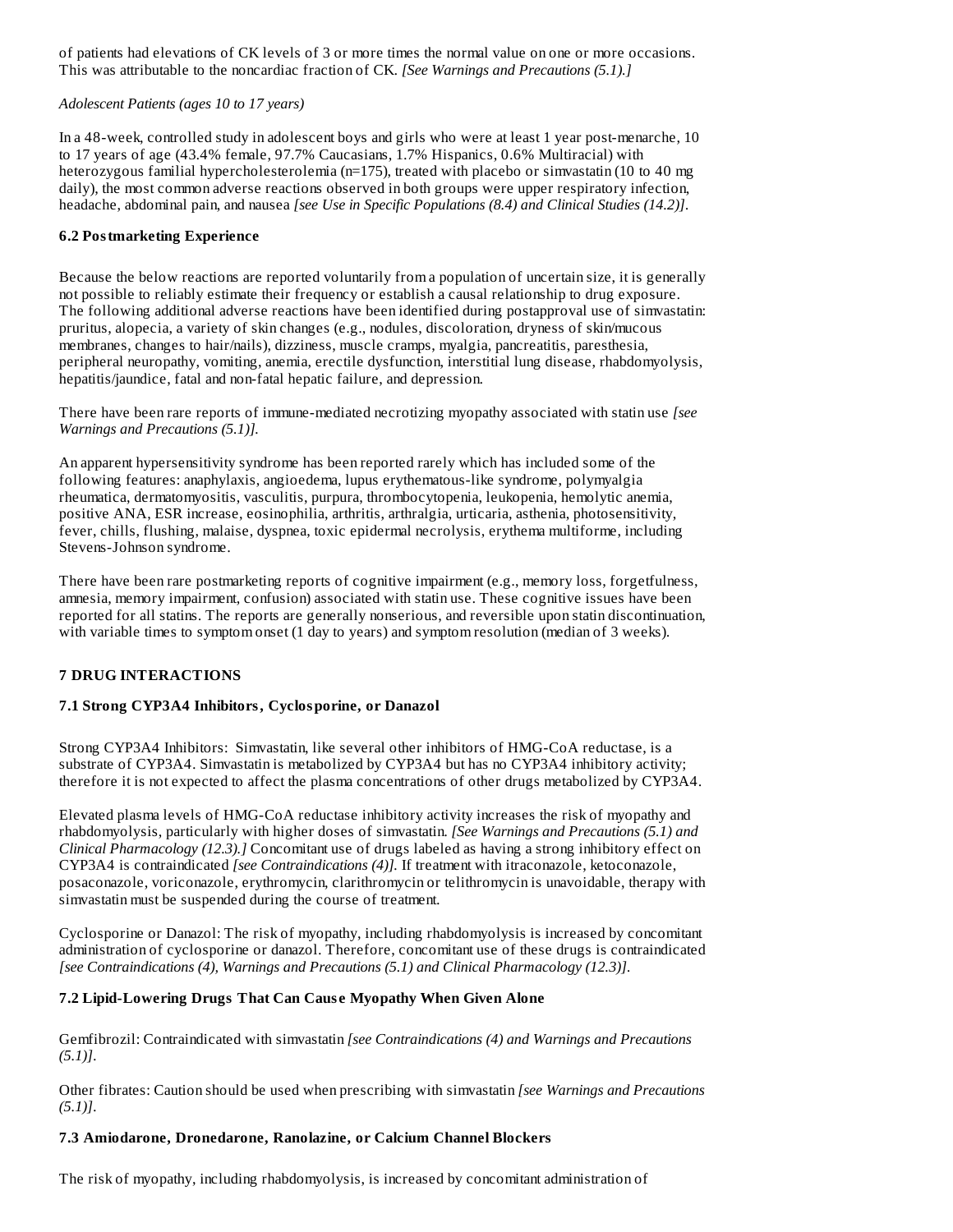amiodarone, dronedarone, ranolazine, or calcium channel blockers such as verapamil, diltiazem, or amlodipine *[see Dosage and Administration (2.3), Warnings and Precautions (5.1), and Table 3 in Clinical Pharmacology (12.3)]*.

# **7.4 Niacin**

Cases of myopathy/rhabdomyolysis have been observed with simvastatin coadministered with lipidmodifying doses (≥1 g/day niacin) of niacin-containing products. In particular, caution should be used when treating Chinese patients with simvastatin doses exceeding 20 mg/day coadministered with lipidmodifying doses of niacin-containing products. Because the risk for myopathy is dose-related, Chinese patients should not receive simvastatin 80 mg coadministered with lipid-modifying doses of niacincontaining products. *[See Warnings and Precautions (5.1) and Clinical Pharmacology (12.3).]*

## **7.5 Digoxin**

In one study, concomitant administration of digoxin with simvastatin resulted in a slight elevation in digoxin concentrations in plasma. Patients taking digoxin should be monitored appropriately when simvastatin is initiated *[see Clinical Pharmacology (12.3)]*.

#### **7.6 Coumarin Anticoagulants**

In two clinical studies, one in normal volunteers and the other in hypercholesterolemic patients, simvastatin 20 to 40 mg/day modestly potentiated the effect of coumarin anticoagulants: the prothrombin time, reported as International Normalized Ratio (INR), increased from a baseline of 1.7 to 1.8 and from 2.6 to 3.4 in the volunteer and patient studies, respectively. With other statins, clinically evident bleeding and/or increased prothrombin time has been reported in a few patients taking coumarin anticoagulants concomitantly. In such patients, prothrombin time should be determined before starting simvastatin and frequently enough during early therapy to ensure that no significant alteration of prothrombin time occurs. Once a stable prothrombin time has been documented, prothrombin times can be monitored at the intervals usually recommended for patients on coumarin anticoagulants. If the dose of simvastatin is changed or discontinued, the same procedure should be repeated. Simvastatin therapy has not been associated with bleeding or with changes in prothrombin time in patients not taking anticoagulants.

#### **7.7 Colchicine**

Cases of myopathy, including rhabdomyolysis, have been reported with simvastatin coadministered with colchicine, and caution should be exercised when prescribing simvastatin with colchicine.

# **8 USE IN SPECIFIC POPULATIONS**

## **8.1 Pregnancy**

#### *Pregnancy Category X [See Contraindications (4).]*

Simvastatin is contraindicated in women who are or may become pregnant. Lipid-lowering drugs offer no benefit during pregnancy, because cholesterol and cholesterol derivatives are needed for normal fetal development. Atherosclerosis is a chronic process, and discontinuation of lipid-lowering drugs during pregnancy should have little impact on long-term outcomes of primary hypercholesterolemia therapy. There are no adequate and well-controlled studies of use with simvastatin during pregnancy; however, there are rare reports of congenital anomalies in infants exposed to statins *in utero*. Animal reproduction studies of simvastatin in rats and rabbits showed no evidence of teratogenicity. Serum cholesterol and triglycerides increase during normal pregnancy, and cholesterol or cholesterol derivatives are essential for fetal development. Because statins decrease cholesterol synthesis and possibly the synthesis of other biologically active substances derived from cholesterol, simvastatin may cause fetal harm when administered to a pregnant woman. If simvastatin is used during pregnancy or if the patient becomes pregnant while taking this drug, the patient should be apprised of the potential hazard to the fetus.

There are rare reports of congenital anomalies following intrauterine exposure to statins. In a review  $^2$ of approximately 100 prospectively followed pregnancies in women exposed to simvastatin or another structurally related statin, the incidences of congenital anomalies, spontaneous abortions, and fetal deaths/stillbirths did not exceed those expected in the general population. However, the study was only able to exclude a 3- to 4-fold increased risk of congenital anomalies over the background rate. In 89% of these cases, drug treatment was initiated prior to pregnancy and was discontinued during the first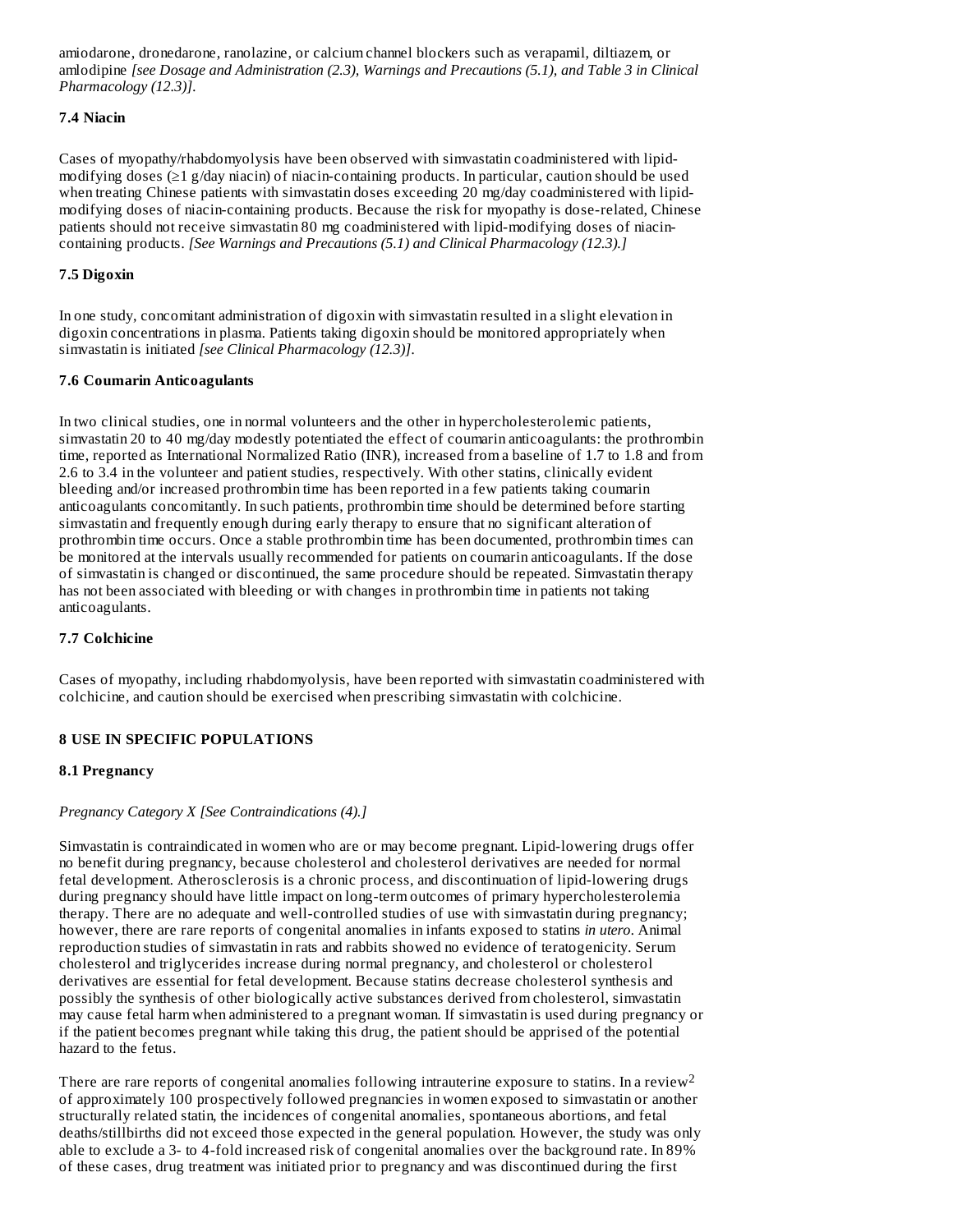trimester when pregnancy was identified.

Simvastatin was not teratogenic in rats or rabbits at doses (25, 10 mg/kg/day, respectively) that resulted in 3 times the human exposure based on mg/m<sup>2</sup> surface area. However, in studies with another structurally-related statin, skeletal malformations were observed in rats and mice.

Women of childbearing potential, who require treatment with simvastatin for a lipid disorder, should be advised to use effective contraception. For women trying to conceive, discontinuation of simvastatin should be considered. If pregnancy occurs, simvastatin should be immediately discontinued.

¯¯¯¯¯¯¯¯¯¯¯¯¯¯¯¯¯¯¯¯¯¯¯¯¯¯¯  $2$  Manson, J.M., Freyssinges, C., Ducrocq, M.B., Stephenson, W.P., Postmarketing Surveillance of Lovastatin and Simvastatin Exposure During Pregnancy, *Reproductive Toxicology*, 10(6):439-446, 1996.

# **8.3 Nursing Mothers**

It is not known whether simvastatin is excreted in human milk. Because a small amount of another drug in this class is excreted in human milk and because of the potential for serious adverse reactions in nursing infants, women taking simvastatin should not nurse their infants. A decision should be made whether to discontinue nursing or discontinue drug, taking into account the importance of the drug to the mother *[see Contraindications (4)]*.

## **8.4 Pediatric Us e**

Safety and effectiveness of simvastatin in patients 10 to 17 years of age with heterozygous familial hypercholesterolemia have been evaluated in a controlled clinical trial in adolescent boys and in girls who were at least 1 year post-menarche. Patients treated with simvastatin had an adverse reaction profile similar to that of patients treated with placebo. **Dos es greater than 40 mg have not been studied in this population.** In this limited controlled study, there was no significant effect on growth or sexual maturation in the adolescent boys or girls, or on menstrual cycle length in girls. *[See Dosage and Administration (2.5), Adverse Reactions (6.1), Clinical Studies (14.2).]* Adolescent females should be counseled on appropriate contraceptive methods while on simvastatin therapy *[see Contraindications (4) and Use in Specific Populations (8.1)].* Simvastatin has not been studied in patients younger than 10 years of age, nor in pre-menarchal girls.

# **8.5 Geriatric Us e**

Of the 2,423 patients who received simvastatin in Phase III clinical studies and the 10,269 patients in the Heart Protection Study who received simvastatin, 363 (15%) and 5,366 (52%), respectively were ≥65 years old. In HPS, 615 (6%) were ≥75 years old. No overall differences in safety or effectiveness were observed between these subjects and younger subjects, and other reported clinical experience has not identified differences in responses between the elderly and younger patients, but greater sensitivity of some older individuals cannot be ruled out. Since advanced age (≥65 years) is a predisposing factor for myopathy, simvastatin should be prescribed with caution in the elderly. *[See Clinical Pharmacology (12.3).]*

A pharmacokinetic study with simvastatin showed the mean plasma level of statin activity to be approximately 45% higher in elderly patients between 70 to 78 years of age compared with patients between 18 to 30 years of age. In 4S, 1,021 (23%) of 4,444 patients were 65 or older. Lipid-lowering efficacy was at least as great in elderly patients compared with younger patients, and simvastatin significantly reduced total mortality and CHD mortality in elderly patients with a history of CHD. In HPS, 52% of patients were elderly (4,891 patients 65 to 69 years and 5,806 patients 70 years or older). The relative risk reductions of CHD death, non-fatal MI, coronary and non-coronary revascularization procedures, and stroke were similar in older and younger patients *[see Clinical Studies (14.1)]*. In HPS, among 32,145 patients entering the active run-in period, there were 2 cases of myopathy/rhabdomyolysis; these patients were aged 67 and 73. Of the 7 cases of myopathy/rhabdomyolysis among 10,269 patients allocated to simvastatin, 4 were aged 65 or more (at baseline), of whom one was over 75. There were no overall differences in safety between older and younger patients in either 4S or HPS.

Because advanced age (≥65 years) is a predisposing factor for myopathy, including rhabdomyolysis, simvastatin should be prescribed with caution in the elderly. In a clinical trial of patients treated with simvastatin 80 mg/day, patients  $\geq 65$  years of age had an increased risk of myopathy, including rhabdomyolysis, compared to patients <65 years of age. *[See Warnings and Precautions (5.1) and Clinical Pharmacology (12.3).]*

## **8.6 Renal Impairment**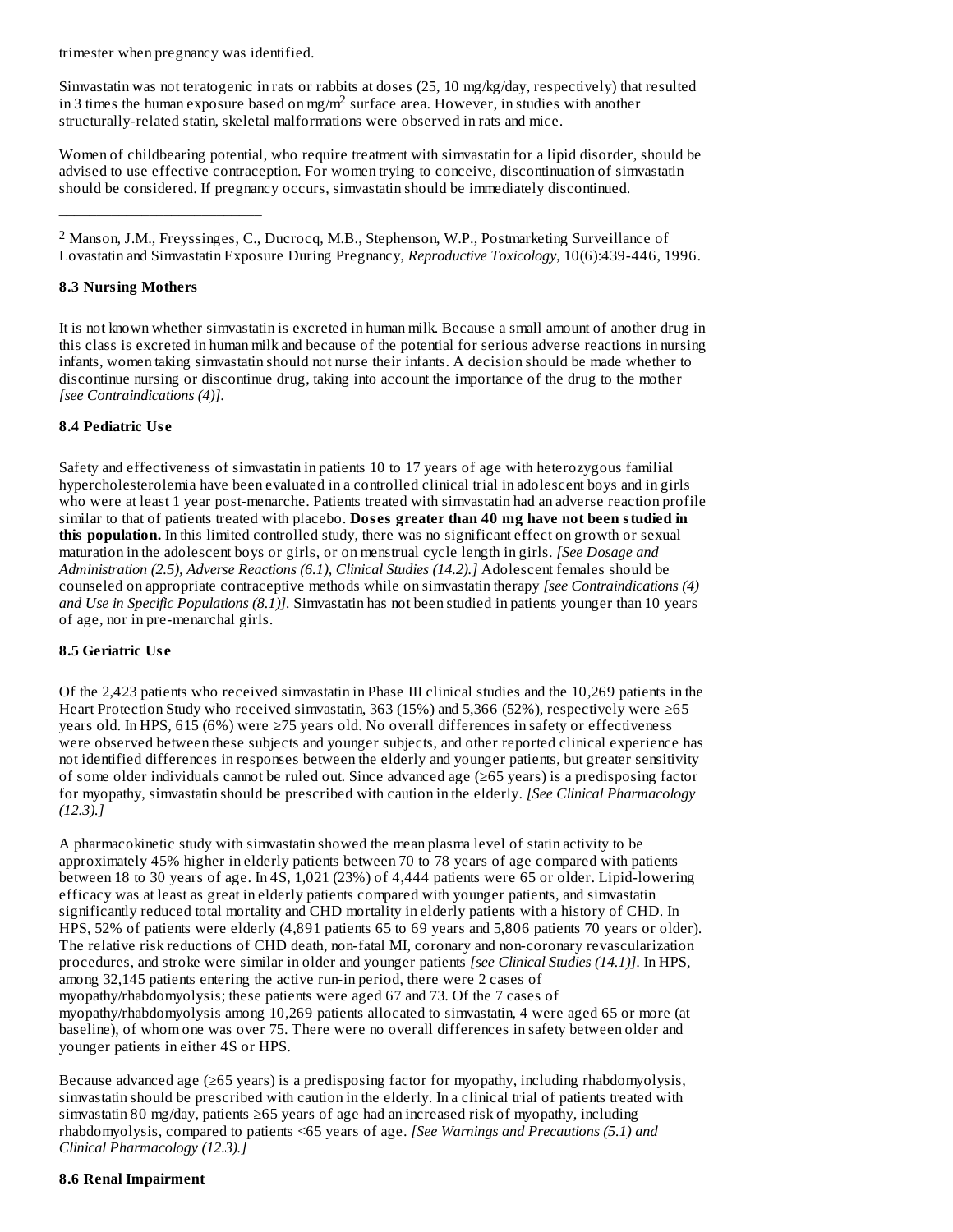Caution should be exercised when simvastatin is administered to patients with severe renal impairment. *[See Dosage and Administration (2.6).]*

#### **8.7 Hepatic Impairment**

Simvastatin is contraindicated in patients with active liver disease which may include unexplained persistent elevations in hepatic transaminase levels *[see Contraindications (4) and Warnings and Precautions (5.2)]*.

# **10 OVERDOSAGE**

Significant lethality was observed in mice after a single oral dose of 9  $g/m<sup>2</sup>$ . No evidence of lethality was observed in rats or dogs treated with doses of 30 and 100 g/m<sup>2</sup>, respectively. No specific diagnostic signs were observed in rodents. At these doses the only signs seen in dogs were emesis and mucoid stools.

A few cases of overdosage with simvastatin have been reported; the maximum dose taken was 3.6 g. All patients recovered without sequelae. Supportive measures should be taken in the event of an overdose. The dialyzability of simvastatin and its metabolites in man is not known at present.

# **11 DESCRIPTION**

Simvastatin is a lipid-lowering agent that is derived synthetically from a fermentation product of *Aspergillus terreus*. After oral ingestion, simvastatin, which is an inactive lactone, is hydrolyzed to the corresponding β-hydroxyacid form. This is an inhibitor of 3-hydroxy-3-methylglutaryl-coenzyme A (HMG-CoA) reductase. This enzyme catalyzes the conversion of HMG-CoA to mevalonate, which is an early and rate-limiting step in the biosynthesis of cholesterol.

Simvastatin is butanoic acid, 2,2-dimethyl-,1,2,3,7,8,8a-hexahydro-3,7-dimethyl-8-[2-(tetrahydro-4 hydroxy-6-oxo-2*H*-pyran-2-yl)-ethyl]-1-naphthalenyl ester, [1*S*-[1α,3α,7β,8β(2*S*\*,4*S*\*),-8aβ]]. The molecular formula of simvastatin is  $\rm{C_{25}H_{38}O_{5}}$  and its molecular weight is 418.57. Its structural formula is:



Simvastatin USP is a white to off-white, nonhygroscopic, crystalline powder that is practically insoluble in water, and freely soluble in chloroform, methanol and ethanol.

Tablets simvastatin for oral administration contain either 5 mg, 10 mg, 20 mg, 40 mg or 80 mg of simvastatin USP and the following inactive ingredients: ascorbic acid, lactose monohydrate, microcrystalline cellulose, pregelatinized starch, hydroxypropyl cellulose, hypromellose, titanium dioxide, talc, citric acid monohydrate, isopropyl alcohol, magnesium stearate and butylated hydroxyanisole. Simvastatin 5 mg also contains ferric oxide yellow, simvastatin 10 mg and simvastatin 20 mg also contains ferric oxide red and ferric oxide yellow, simvastatin 40 mg and simvastatin 80 mg also contains ferric oxide red.

# **12 CLINICAL PHARMACOLOGY**

# **12.1 Mechanism of Action**

Simvastatin is a prodrug and is hydrolyzed to its active β-hydroxyacid form, simvastatin acid, after administration. Simvastatin is a specific inhibitor of 3-hydroxy-3-methylglutaryl-coenzyme A (HMG-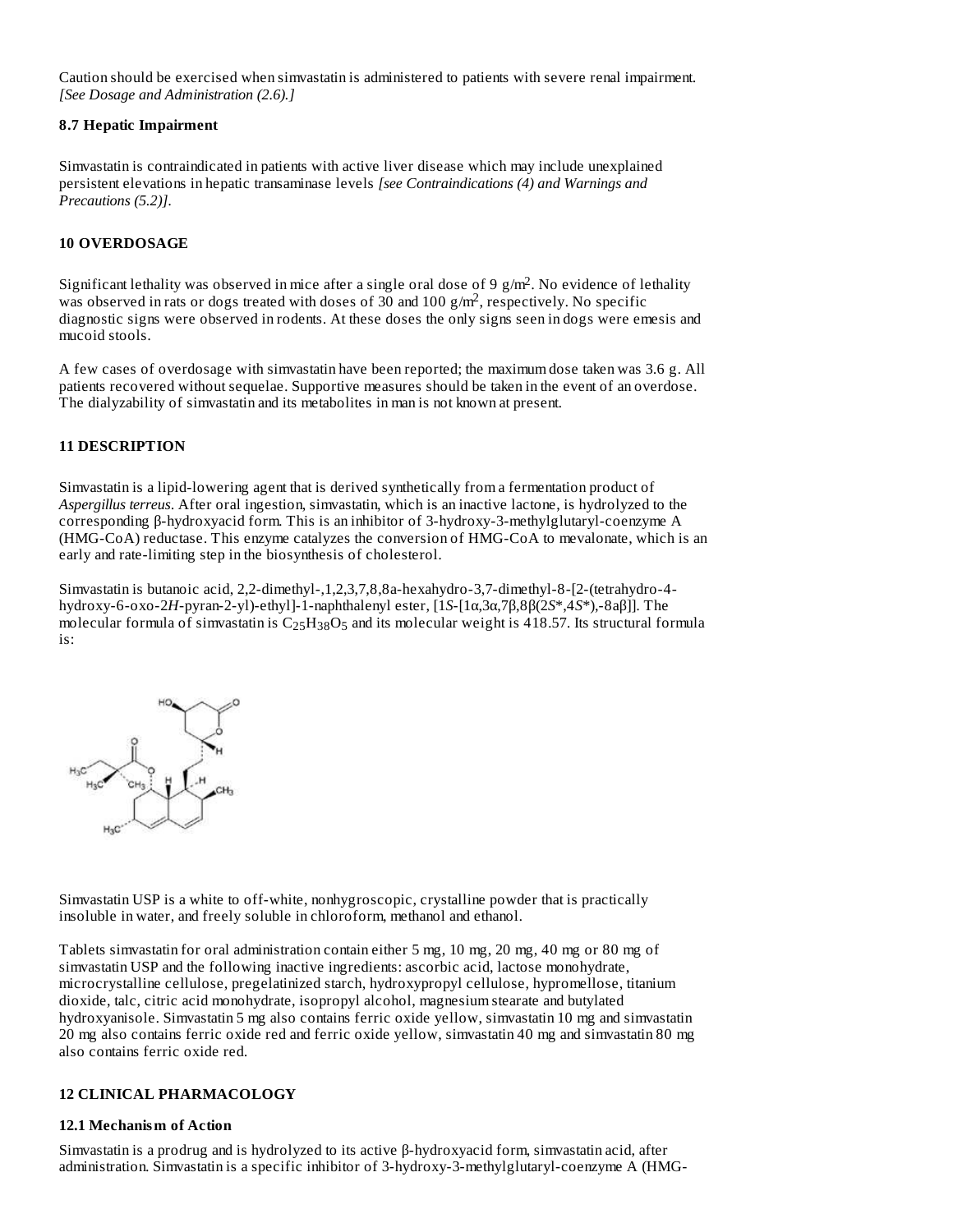CoA) reductase, the enzyme that catalyzes the conversion of HMG-CoA to mevalonate, an early and rate limiting step in the biosynthetic pathway for cholesterol. In addition, simvastatin reduces VLDL and TG and increases HDL-C.

## **12.2 Pharmacodynamics**

Epidemiological studies have demonstrated that elevated levels of total-C, LDL-C, as well as decreased levels of HDL-C are associated with the development of atherosclerosis and increased cardiovascular risk. Lowering LDL-C decreases this risk. However, the independent effect of raising HDL-C or lowering TG on the risk of coronary and cardiovascular morbidity and mortality has not been determined.

## **12.3 Pharmacokinetics**

Simvastatin is a lactone that is readily hydrolyzed *in vivo* to the corresponding β-hydroxyacid, a potent inhibitor of HMG-CoA reductase. Inhibition of HMG-CoA reductase is the basis for an assay in pharmacokinetic studies of the β-hydroxyacid metabolites (active inhibitors) and, following base hydrolysis, active plus latent inhibitors (total inhibitors) in plasma following administration of simvastatin.

Following an oral dose of  $^{14}$ C-labeled simvastatin in man, 13% of the dose was excreted in urine and 60% in feces. Plasma concentrations of total radioactivity (simvastatin plus  $^{14}$ C-metabolites) peaked at 4 hours and declined rapidly to about 10% of peak by 12 hours postdose. Since simvastatin undergoes extensive first-pass extraction in the liver, the availability of the drug to the general circulation is low  $(<5\%)$ .

Both simvastatin and its β-hydroxyacid metabolite are highly bound (approximately 95%) to human plasma proteins. Rat studies indicate that when radiolabeled simvastatin was administered, simvastatin- derived radioactivity crossed the blood-brain barrier.

The major active metabolites of simvastatin present in human plasma are the β-hydroxyacid of simvastatin and its 6'-hydroxy, 6'-hydroxymethyl, and 6'-exomethylene derivatives. Peak plasma concentrations of both active and total inhibitors were attained within 1.3 to 2.4 hours postdose. While the recommended therapeutic dose range is 5 to 40 mg/day, there was no substantial deviation from linearity of AUC of inhibitors in the general circulation with an increase in dose to as high as 120 mg. Relative to the fasting state, the plasma profile of inhibitors was not affected when simvastatin was administered immediately before an American Heart Association recommended low-fat meal.

In a study including 16 elderly patients between 70 and 78 years of age who received simvastatin 40 mg/day, the mean plasma level of HMG-CoA reductase inhibitory activity was increased approximately 45% compared with 18 patients between 18 to 30 years of age. Clinical study experience in the elderly (n=1522), suggests that there were no overall differences in safety between elderly and younger patients *[see Use in Specific Populations (8.5)]*.

Kinetic studies with another statin, having a similar principal route of elimination, have suggested that for a given dose level higher systemic exposure may be achieved in patients with severe renal insufficiency (as measured by creatinine clearance).

Although the mechanism is not fully understood, cyclosporine has been shown to increase the AUC of statins. The increase in AUC for simvastatin acid is presumably due, in part, to inhibition of CYP3A4.

The risk of myopathy is increased by high levels of HMG-CoA reductase inhibitory activity in plasma. Inhibitors of CYP3A4 can raise the plasma levels of HMG-CoA reductase inhibitory activity and increase the risk of myopathy *[see Warnings and Precautions (5.1) and Drug Interactions (7.1)]*.

#### **TABLE 3 Effect of Coadministered Drugs or Grapefruit Juice on Simvastatin Systemic Exposure**

| Coadminis tered<br>Drug or<br><b>Grapefruit Juice</b>                                                  | Dosing of<br>Coadminis tered<br><b>Drug or Grapefruit</b><br>Juice | Dosing of<br>Simvas tatin | <b>Geometric Mean Ratio</b><br>(Ratio* with/without<br>coadministered drug)<br>No Effect $= 1$ |            |  |
|--------------------------------------------------------------------------------------------------------|--------------------------------------------------------------------|---------------------------|------------------------------------------------------------------------------------------------|------------|--|
|                                                                                                        |                                                                    |                           | AUCC <sub>max</sub>                                                                            |            |  |
| <b>Contraindicated with simvastatin</b> [see Contraindications (4) and Warnings and Precautions (5.1)] |                                                                    |                           |                                                                                                |            |  |
| Telithromycin <sup>†</sup>                                                                             | 200 mg QD for 4 days                                               | $80 \text{ mg}$           | simvastatin acid <sup>‡</sup>                                                                  |            |  |
|                                                                                                        |                                                                    |                           | simvastatin                                                                                    | 5.3<br>8.9 |  |
| Nelfinavir <sup>†</sup>                                                                                | $ 1250 \text{ mg BID}$ for 14                                      |                           | 20 mg QD for simvastatin acid <sup><math>\ddagger</math></sup>                                 | 6.2        |  |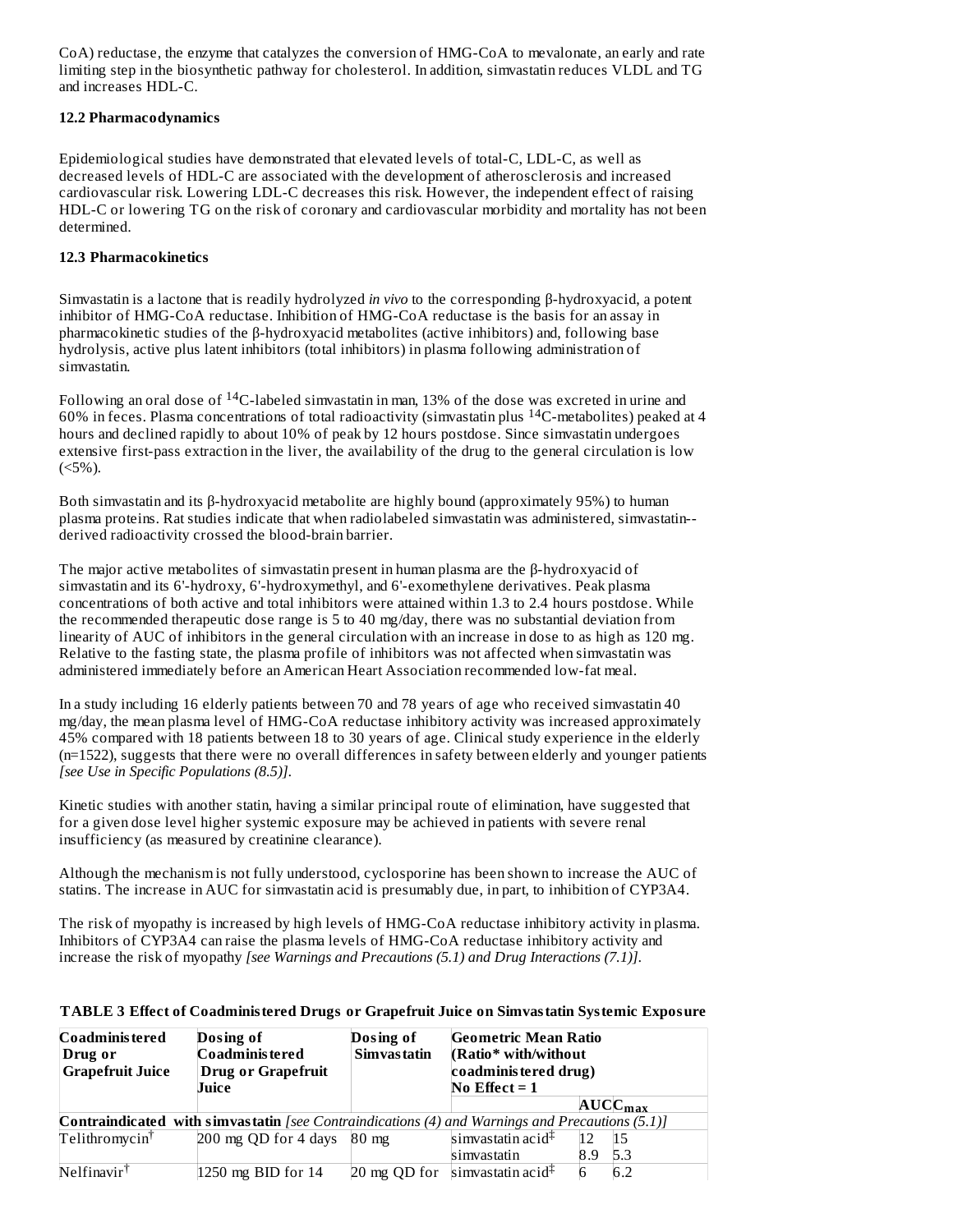|                                 | days                                                                                         | 28 days                    | simvastatin               |                           |
|---------------------------------|----------------------------------------------------------------------------------------------|----------------------------|---------------------------|---------------------------|
| Itraconazole†                   | 200 mg QD for 4 days                                                                         | $80 \text{ mg}$            | simvastatin acid $^\ddag$ | 13.1                      |
|                                 |                                                                                              |                            | simvastatin               | 13.1                      |
| Posaconazole                    | 100 mg (oral                                                                                 | $40$ mg                    | simvastatin acid          | 7.3<br>9.2                |
|                                 | suspension)                                                                                  |                            | simvastatin               | 10.3 9.4                  |
|                                 | QD for 13 days                                                                               |                            |                           |                           |
|                                 |                                                                                              | 40 mg                      | simvastatin acid          | 9.5<br>8.5                |
|                                 | 200 mg (oral                                                                                 |                            | simvastatin               | 10.6 11.4                 |
|                                 | suspension)                                                                                  |                            |                           |                           |
|                                 | QD for 13 days                                                                               |                            |                           |                           |
| Gemfibrozil                     | 600 mg BID for 3 days                                                                        | $40$ mg                    | simvastatin acid          | 2.85 2.18                 |
|                                 |                                                                                              |                            | simvastatin               | 1.35 0.91                 |
|                                 | Avoid grapefruit juice with simvastatin [see Warnings and Precautions (5.1)]                 |                            |                           |                           |
| Grapefruit Juice <sup>§</sup>   | 200 mL of double-                                                                            | 60 mg single               | simvastatin acid          | 7                         |
| (high dose)                     | strength TID <sup>¶</sup>                                                                    | dose                       | simvastatin               | 16                        |
| Grapefruit Juice <sup>§</sup>   | 8 oz (about 237 mL) of                                                                       | 20 mg single               | simvastatin acid          | 1.3                       |
| (low dose)                      | single-strength#                                                                             | dose                       | simvastatin               | 1.9                       |
|                                 | Avoid taking with >10 mg simvastatin, based on clinical and/or postmarketing experience [see |                            |                           |                           |
| Warnings and Precautions (5.1)] |                                                                                              |                            |                           |                           |
| Verapamil SR                    | 240 mg QD Days 1 to 7 80 mg on                                                               |                            | simvastatin acid          | 2.4<br>2.3                |
|                                 | then                                                                                         | Day $10$                   | simvastatin               | 2.5<br>2.1                |
|                                 | 240 mg BID on Days 8                                                                         |                            |                           |                           |
|                                 | to $10$                                                                                      |                            |                           |                           |
| Diltiazem                       | 120 mg BID for 10 days 80 mg on                                                              |                            | simvastatin acid          | 2.69 2.69                 |
|                                 |                                                                                              | Day 10                     | simvastatin               | 3.11 2.88                 |
| Diltiazem                       | 120 mg BID for 14 days 20 mg on                                                              |                            | simvastatin               | 4.6<br>3.6                |
|                                 |                                                                                              | Day 14                     |                           |                           |
| Dronedarone                     | 400 mg BID for 14 days $40 \text{ mg QD}$ for simvastatin acid                               |                            |                           | 1.96 2.14                 |
|                                 |                                                                                              | 14 days                    | simvastatin               | 3.9 3.75                  |
|                                 | Avoid taking with >20 mg simvastatin, based on clinical and/or postmarketing experience [see |                            |                           |                           |
| Warnings and Precautions (5.1)] |                                                                                              |                            |                           |                           |
| Amiodarone                      | 400 mg QD for 3 days                                                                         | 40 mg on                   | simvastatin acid          | 1.75 1.72                 |
|                                 |                                                                                              | Day 3                      | simvastatin               | 1.76 1.79                 |
| Amlodipine                      | 10 mg QD x 10 days                                                                           | 80 mg on                   | simvastatin acid          | 1.58 1.56                 |
|                                 |                                                                                              | Day 10                     | simvastatin               | $1.77$ 1.47               |
| Ranolazine SR                   | 1000 mg BID for 7 days 80 mg on                                                              |                            | simvastatin acid          | 2.26 2.28                 |
|                                 |                                                                                              | Day 1 and Days simvastatin |                           | 1.86 1.75                 |
|                                 |                                                                                              | $6$ to $9$                 |                           |                           |
|                                 | No dosing adjustments required for the following:                                            |                            |                           |                           |
| Fenofibrate                     | 160 mg QD x 14 days                                                                          | 80 mg QD on                | simvastatin acid          | 0.64 0.89                 |
|                                 |                                                                                              | Days 8 to 14               | simvastatin               | 0.890.83                  |
| Niacin extended-                | 2 g single dose                                                                              | 20 mg single               | simvastatin acid          | 1.6<br>1.84               |
| release <sup>Þ</sup>            |                                                                                              | dose                       | simvastatin               | 1.4<br>1.08               |
| Propranolol                     | 80 mg single dose                                                                            | 80 mg single               | total inhibitor           | 0.79<br>$\downarrow$ from |
|                                 |                                                                                              | dose                       |                           | 33.6 to 21.1              |
|                                 |                                                                                              |                            |                           | ng·eq/mL                  |
|                                 |                                                                                              |                            |                           |                           |
|                                 |                                                                                              |                            | active inhibitor          | 0.79<br>$\downarrow$ from |
|                                 |                                                                                              |                            |                           | 7 to 4.7                  |
|                                 |                                                                                              |                            |                           | ng∙eq/mL                  |
|                                 |                                                                                              |                            |                           |                           |

\* Results based on a chemical assay except results with propranolol as indicated.

† Results could be representative of the following CYP3A4 inhibitors: ketoconazole, erythromycin, clarithromycin, HIV protease inhibitors, and nefazodone.

Simvastatin acid refers to the β-hydroxyacid of simvastatin. ‡

 $§$  The effect of amounts of grapefruit juice between those used in these two studies on simvastatin pharmacokinetics has not been studied.

 $^\hat{\P}$  Double-strength: one can of frozen concentrate diluted with one can of water. Grapefruit juice was administered TID for 2 days, and 200 mL together with single dose simvastatin and 30 and 90 minutes following single dose simvastatin on Day 3.

Single-strength: one can of frozen concentrate diluted with 3 cans of water. Grapefruit juice was # administered with breakfast for 3 days, and simvastatin was administered in the evening on Day 3.  $\Phi$  Because Chinese patients have an increased risk for myopathy with simvastatin coadministered with lipid-modifying doses (≥ 1 gram/day niacin) of niacin-containing products, and the risk is dose-related, Chinese patients should not receive simvastatin 80 mg coadministered with lipid-modifying doses of niacin-containing products *[see Warnings and Precautions (5.1) and Drug Interactions (7.4)]*.

In a study of 12 healthy volunteers, simvastatin at the 80 mg dose had no effect on the metabolism of the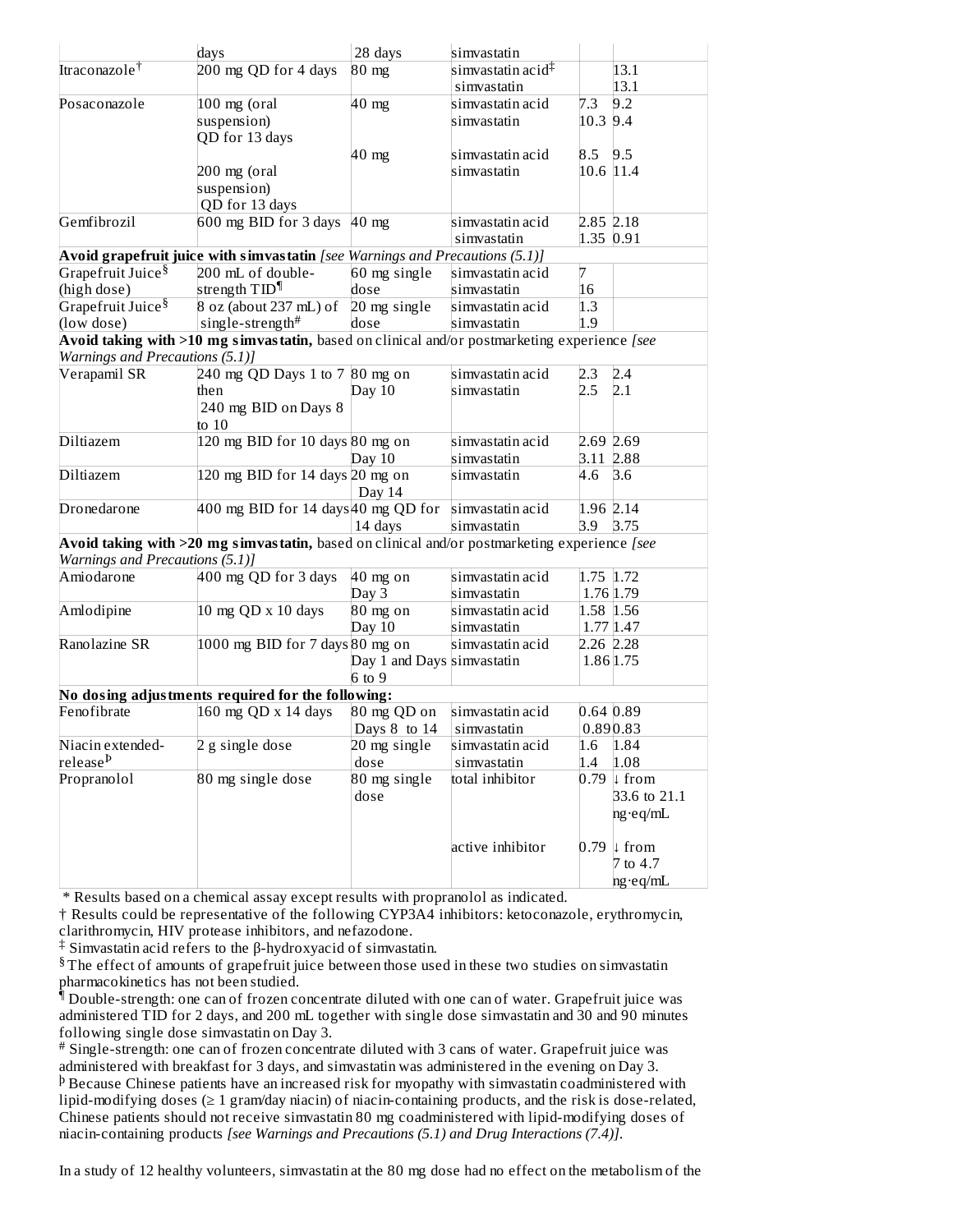probe cytochrome P450 isoform 3A4 (CYP3A4) substrates midazolam and erythromycin. This indicates that simvastatin is not an inhibitor of CYP3A4, and, therefore, is not expected to affect the plasma levels of other drugs metabolized by CYP3A4.

Coadministration of simvastatin (40 mg QD for 10 days) resulted in an increase in the maximum mean levels of cardioactive digoxin (given as a single 0.4 mg dose on day 10) by approximately 0.3 ng/mL.

# **13 NONCLINICAL TOXICOLOGY**

# **13.1 Carcinogenesis, Mutagenesis, Impairment of Fertility**

In a 72-week carcinogenicity study, mice were administered daily doses of simvastatin of 25, 100, and 400 mg/kg body weight, which resulted in mean plasma drug levels approximately 1, 4, and 8 times higher than the mean human plasma drug level, respectively (as total inhibitory activity based on AUC) after an 80 mg oral dose. Liver carcinomas were significantly increased in high-dose females and midand high-dose males with a maximum incidence of 90% in males. The incidence of adenomas of the liver was significantly increased in mid- and high-dose females. Drug treatment also significantly increased the incidence of lung adenomas in mid- and high-dose males and females. Adenomas of the Harderian gland (a gland of the eye of rodents) were significantly higher in high-dose mice than in controls. No evidence of a tumorigenic effect was observed at 25 mg/kg/day.

In a separate 92-week carcinogenicity study in mice at doses up to 25 mg/kg/day, no evidence of a tumorigenic effect was observed (mean plasma drug levels were 1 times higher than humans given 80 mg simvastatin as measured by AUC).

In a two-year study in rats at 25 mg/kg/day, there was a statistically significant increase in the incidence of thyroid follicular adenomas in female rats exposed to approximately 11 times higher levels of simvastatin than in humans given 80 mg simvastatin (as measured by AUC).

A second two-year rat carcinogenicity study with doses of 50 and 100 mg/kg/day produced hepatocellular adenomas and carcinomas (in female rats at both doses and in males at 100 mg/kg/day). Thyroid follicular cell adenomas were increased in males and females at both doses; thyroid follicular cell carcinomas were increased in females at 100 mg/kg/day. The increased incidence of thyroid neoplasms appears to be consistent with findings from other statins. These treatment levels represented plasma drug levels (AUC) of approximately 7 and 15 times (males) and 22 and 25 times (females) the mean human plasma drug exposure after an 80 milligram daily dose.

No evidence of mutagenicity was observed in a microbial mutagenicity (Ames) test with or without rat or mouse liver metabolic activation. In addition, no evidence of damage to genetic material was noted in an *in vitro* alkaline elution assay using rat hepatocytes, a V-79 mammalian cell forward mutation study, an *in vitro* chromosome aberration study in CHO cells, or an *in vivo* chromosomal aberration assay in mouse bone marrow.

There was decreased fertility in male rats treated with simvastatin for 34 weeks at 25 mg/kg body weight (4 times the maximum human exposure level, based on AUC, in patients receiving 80 mg/day); however, this effect was not observed during a subsequent fertility study in which simvastatin was administered at this same dose level to male rats for 11 weeks (the entire cycle of spermatogenesis including epididymal maturation). No microscopic changes were observed in the testes of rats from either study. At 180 mg/kg/day, (which produces exposure levels 22 times higher than those in humans taking 80 mg/day based on surface area, mg/m<sup>2</sup>), seminiferous tubule degeneration (necrosis and loss of spermatogenic epithelium) was observed. In dogs, there was drug-related testicular atrophy, decreased spermatogenesis, spermatocytic degeneration and giant cell formation at 10 mg/kg/day, (approximately 2 times the human exposure, based on AUC, at 80 mg/day). The clinical significance of these findings is unclear.

# **13.2 Animal Toxicology and/or Pharmacology**

# *CNS Toxicity*

Optic nerve degeneration was seen in clinically normal dogs treated with simvastatin for 14 weeks at 180 mg/kg/day, a dose that produced mean plasma drug levels about 12 times higher than the mean plasma drug level in humans taking 80 mg/day.

A chemically similar drug in this class also produced optic nerve degeneration (Wallerian degeneration of retinogeniculate fibers) in clinically normal dogs in a dose-dependent fashion starting at 60 mg/kg/day, a dose that produced mean plasma drug levels about 30 times higher than the mean plasma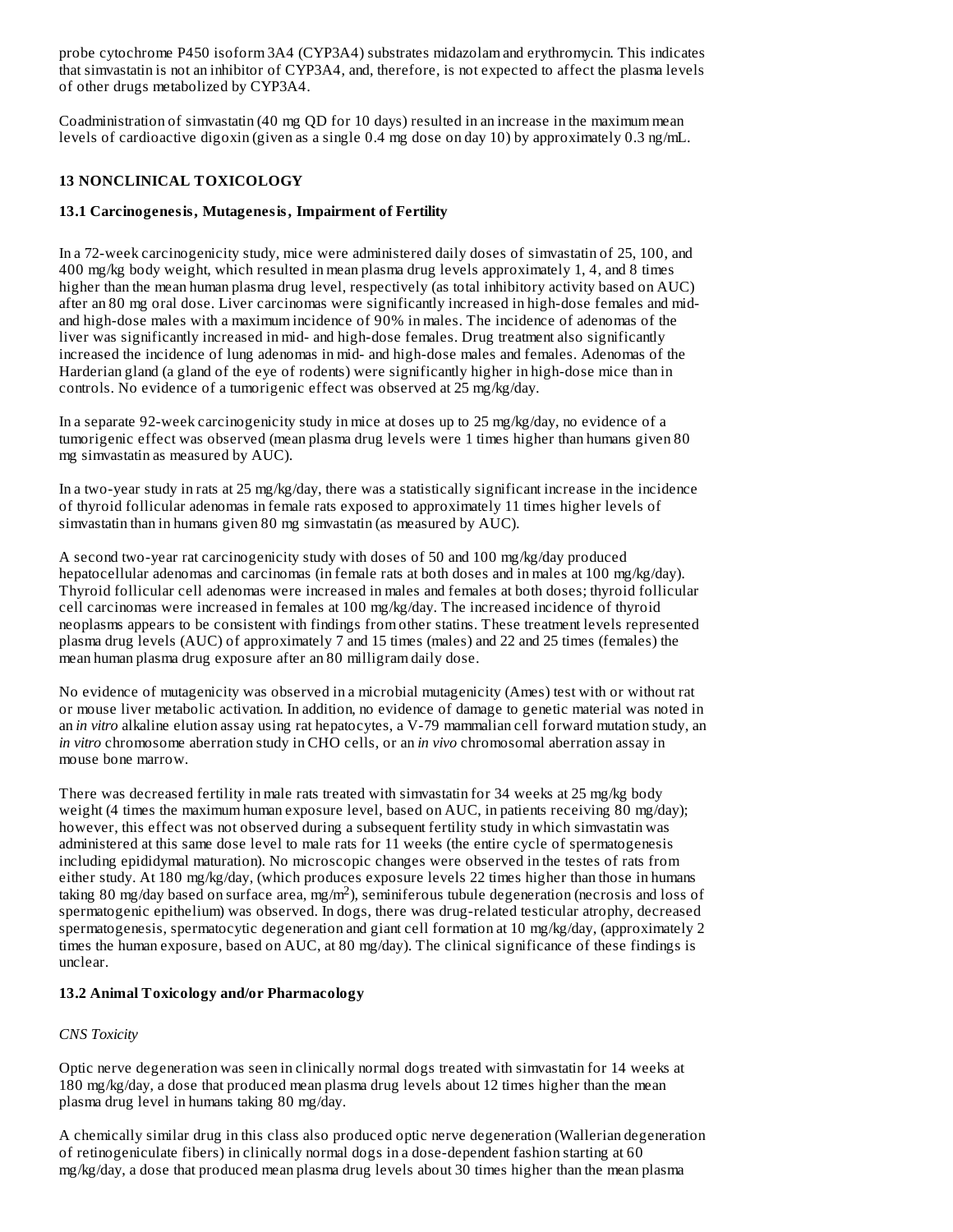drug level in humans taking the highest recommended dose (as measured by total enzyme inhibitory activity). This same drug also produced vestibulocochlear Wallerian-like degeneration and retinal ganglion cell chromatolysis in dogs treated for 14 weeks at 180 mg/kg/day, a dose that resulted in a mean plasma drug level similar to that seen with the 60 mg/kg/day dose.

CNS vascular lesions, characterized by perivascular hemorrhage and edema, mononuclear cell infiltration of perivascular spaces, perivascular fibrin deposits and necrosis of small vessels were seen in dogs treated with simvastatin at a dose of 360 mg/kg/day, a dose that produced mean plasma drug levels that were about 14 times higher than the mean plasma drug levels in humans taking 80 mg/day. Similar CNS vascular lesions have been observed with several other drugs of this class.

There were cataracts in female rats after two years of treatment with 50 and 100 mg/kg/day (22 and 25 times the human AUC at 80 mg/day, respectively) and in dogs after three months at 90 mg/kg/day (19 times) and at two years at 50 mg/kg/day (5 times).

## **14 CLINICAL STUDIES**

#### **14.1 Clinical Studies in Adults**

#### *Reductions in Risk of CHD Mortality and Cardiovascular Events*

In 4S, the effect of therapy with simvastatin on total mortality was assessed in 4,444 patients with CHD and baseline total cholesterol 212 to 309 mg/dL (5.5 to 8 mmol/L). In this multicenter, randomized, double-blind, placebo-controlled study, patients were treated with standard care, including diet, and either simvastatin 20 to 40 mg/day (n=2,221) or placebo (n=2,223) for a median duration of 5.4 years. Over the course of the study, treatment with simvastatin led to mean reductions in total-C, LDL-C and TG of 25%, 35%, and 10%, respectively, and a mean increase in HDL-C of 8%. Simvastatin significantly reduced the risk of mortality by 30% (p=0.0003, 182 deaths in the simvastatin group vs 256 deaths in the placebo group). The risk of CHD mortality was significantly reduced by 42% (p=0.00001, 111 vs 189 deaths). There was no statistically significant difference between groups in non-cardiovascular mortality. Simvastatin significantly decreased the risk of having major coronary events (CHD mortality plus hospital-verified and silent non-fatal myocardial infarction [MI]) by 34% (p<0.00001, 431 vs 622 patients with one or more events). The risk of having a hospital-verified nonfatal MI was reduced by 37%. Simvastatin significantly reduced the risk for undergoing myocardial revascularization procedures (coronary artery bypass grafting or percutaneous transluminal coronary angioplasty) by 37% (p<0.00001, 252 vs 383 patients). Simvastatin significantly reduced the risk of fatal plus non-fatal cerebrovascular events (combined stroke and transient ischemic attacks) by 28% (p=0.033, 75 vs 102 patients). Simvastatin reduced the risk of major coronary events to a similar extent across the range of baseline total and LDL cholesterol levels. Because there were only 53 female deaths, the effect of simvastatin on mortality in women could not be adequately assessed. However, simvastatin significantly lessened the risk of having major coronary events by 34% (60 vs 91 women with one or more event). The randomization was stratified by angina alone (21% of each treatment group) or a previous MI. Because there were only 57 deaths among the patients with angina alone at baseline, the effect of simvastatin on mortality in this subgroup could not be adequately assessed. However, trends in reduced coronary mortality, major coronary events and revascularization procedures were consistent between this group and the total study cohort. Additionally, simvastatin resulted in similar decreases in relative risk for total mortality, CHD mortality, and major coronary events in elderly patients (≥65 years), compared with younger patients.

The Heart Protection Study (HPS) was a large, multi-center, placebo-controlled, double-blind study with a mean duration of 5 years conducted in 20,536 patients (10,269 on simvastatin 40 mg and 10,267 on placebo). Patients were allocated to treatment using a covariate adaptive method<sup>3</sup> which took into account the distribution of 10 important baseline characteristics of patients already enrolled and minimized the imbalance of those characteristics across the groups. Patients had a mean age of 64 years (range 40 to 80 years), were 97% Caucasian and were at high risk of developing a major coronary event because of existing CHD (65%), diabetes (Type 2, 26%; Type 1, 3%), history of stroke or other cerebrovascular disease (16%), peripheral vessel disease (33%), or hypertension in males ≥65 years (6%). At baseline, 3,421 patients (17%) had LDL-C levels below 100 mg/dL, of whom 953 (5%) had LDL-C levels below 80 mg/dL; 7,068 patients (34%) had levels between 100 and 130 mg/dL; and 10,047 patients (49%) had levels greater than 130 mg/dL.

The HPS results showed that simvastatin 40 mg/day significantly reduced: total and CHD mortality; non-fatal MI, stroke, and revascularization procedures (coronary and non-coronary) (see Table 4).

—————————————————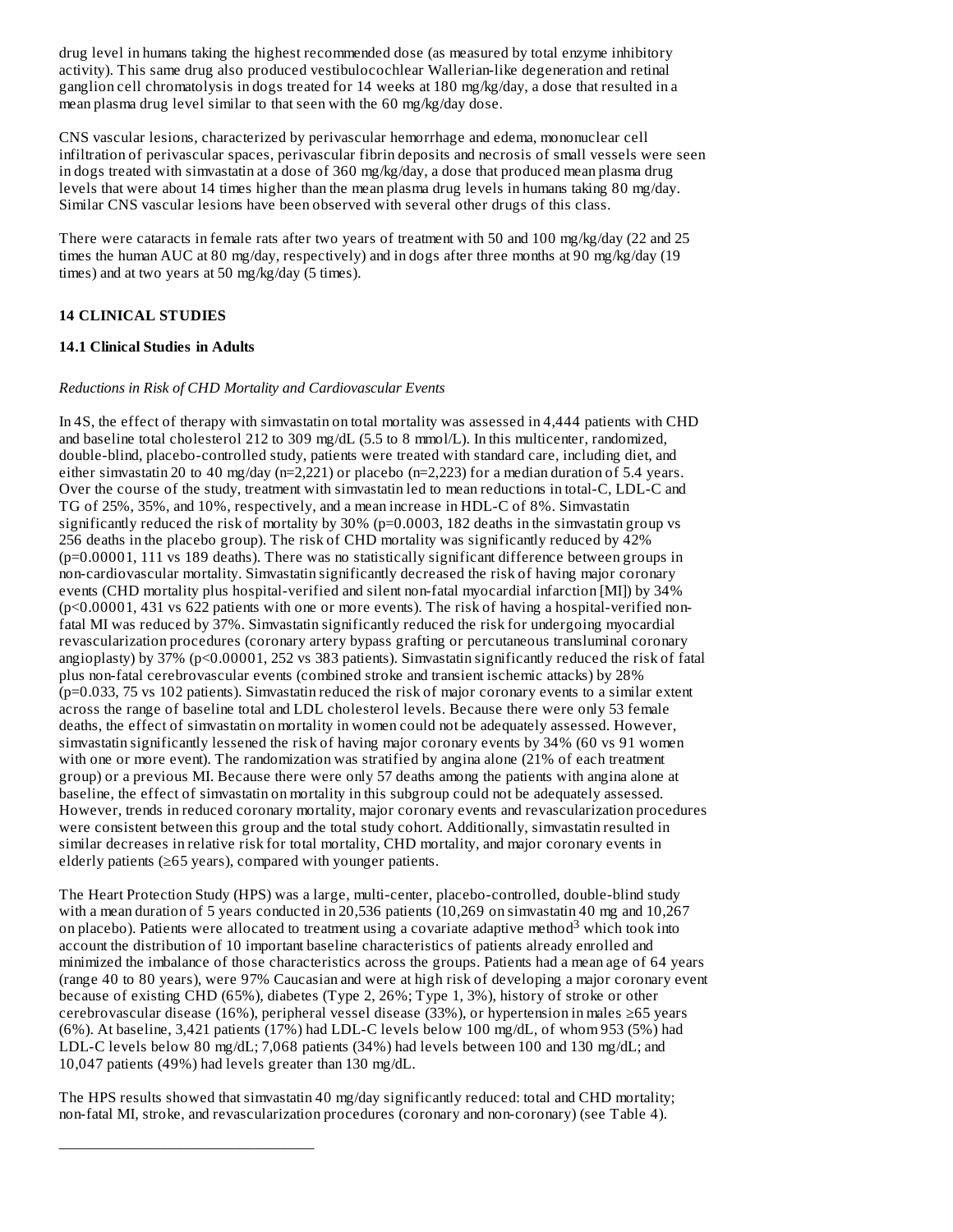$3$  D.R. Taves, Minimization: a new method of assigning patients to treatment and control groups. Clin. Pharmacol. Ther. 15 (1974), pp. 443-453

| Endpoint                          | Simvas tatin      | <b>Placebo</b>    | <b>Risk Reduction</b> | p-Value    |
|-----------------------------------|-------------------|-------------------|-----------------------|------------|
|                                   | $(N=10,269)$      | $(N=10,267)$      | (%)                   |            |
|                                   | $n (%)^{\dagger}$ | $n (%)^{\dagger}$ | (95% CI)              |            |
| Primary                           |                   |                   |                       |            |
| Mortality                         | 1,328 (12.9)      | 1,507(14.7)       | $13(6-19)$            | $p=0.0003$ |
| CHD mortality                     | 587 (5.7)         | 707 (6.9)         | $18(8-26)$            | $p=0.0005$ |
| Secondary                         |                   |                   |                       |            |
| Non-fatal MI                      | 357(3.5)          | 574 (5.6)         | $38(30-46)$           | p<0.0001   |
| Stroke                            | 444 (4.3)         | 585(5.7)          | $25(15-34)$           | p<0.0001   |
| Tertiary                          |                   |                   |                       |            |
| Coronary revascularization        | 513(5)            | 725 (7.1)         | $30(22-38)$           | p<0.0001   |
| Peripheral and other non-coronary | 450 (4.4)         | 532 (5.2)         | $16(5-26)$            | $p=0.006$  |
| revascularization                 |                   |                   |                       |            |

|  | <b>TABLE 4 Summary of Heart Protection Study Results</b> |  |
|--|----------------------------------------------------------|--|
|  |                                                          |  |

 $\dagger$  n = number of patients with indicated event

Two composite endpoints were defined in order to have sufficient events to assess relative risk reductions across a range of baseline characteristics (see Figure 1). A composite of major coronary events (MCE) was comprised of CHD mortality and non-fatal MI (analyzed by time-to-first event; 898 patients treated with simvastatin had events and 1,212 patients on placebo had events). A composite of major vascular events (MVE) was comprised of MCE, stroke and revascularization procedures including coronary, peripheral and other non-coronary procedures (analyzed by time-to-first event; 2,033 patients treated with simvastatin had events and 2,585 patients on placebo had events). Significant relative risk reductions were observed for both composite endpoints (27% for MCE and 24% for MVE, p<0.0001). Treatment with simvastatin produced significant relative risk reductions for all components of the composite endpoints. The risk reductions produced by simvastatin in both MCE and MVE were evident and consistent regardless of cardiovascular disease related medical history at study entry (i.e., CHD alone; or peripheral vascular disease, cerebrovascular disease, diabetes or treated hypertension, with or without CHD), gender, age, creatinine levels up to the entry limit of 2.3 mg/dL, baseline levels of LDL-C, HDL-C, apolipoprotein B and A-1, baseline concomitant cardiovascular medications (i.e., aspirin, beta blockers, or calcium channel blockers), smoking status, alcohol intake, or obesity. Diabetics showed risk reductions for MCE and MVE due to simvastatin treatment regardless of baseline HbA1c levels or obesity with the greatest effects seen for diabetics without CHD.

Figure 1 The Effects of Treatment with Simvastatin on Major Vascular Events and Major Coronary Events in HPS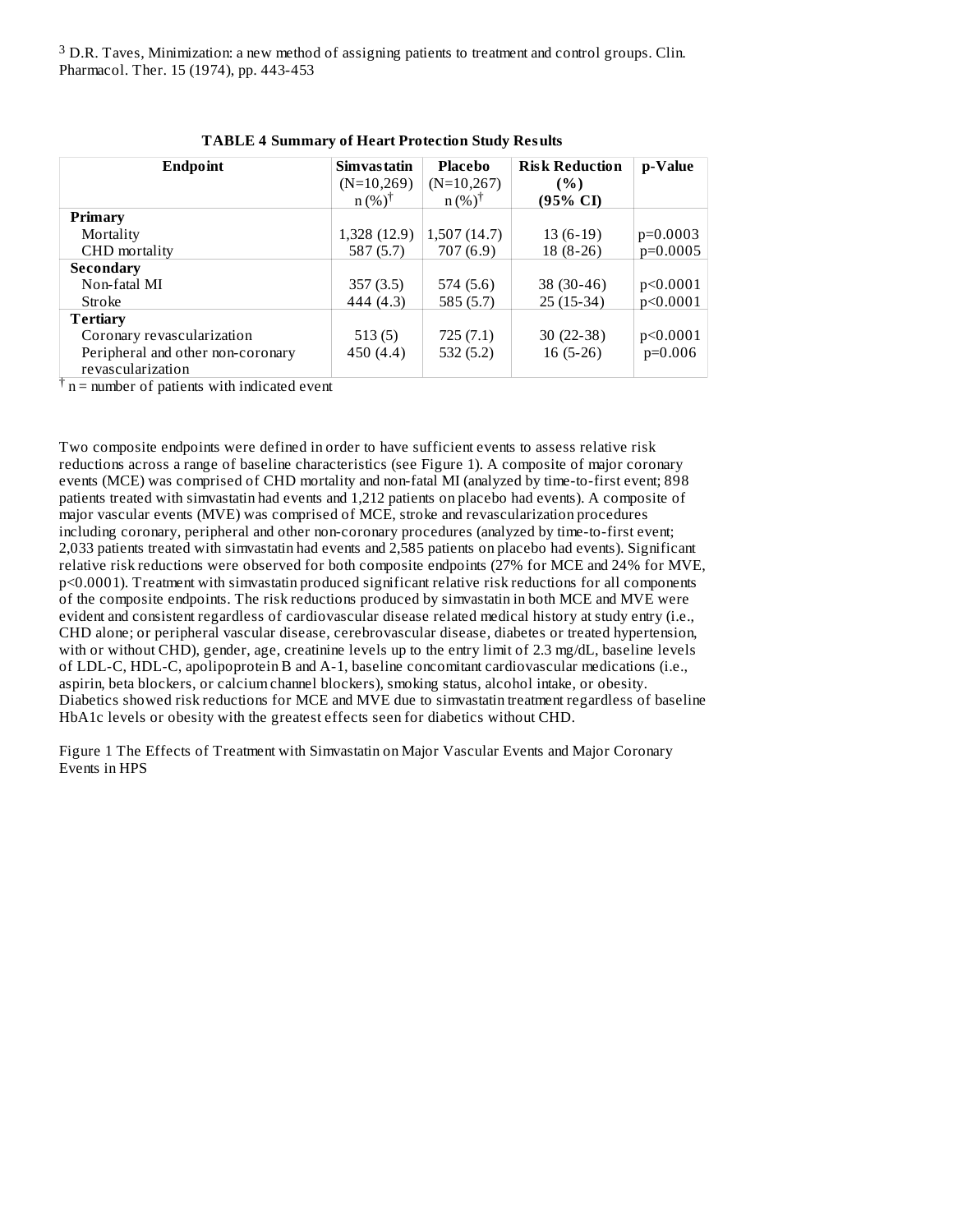**Major Vascular Events** 

| <b>Baseline</b>                                                        |                          |                      | Incidence (%)        | Favors                                                 | Favors |                             | Incidence (%)        | Favors                                    | Favors  |
|------------------------------------------------------------------------|--------------------------|----------------------|----------------------|--------------------------------------------------------|--------|-----------------------------|----------------------|-------------------------------------------|---------|
| Characteristics                                                        | N                        | Simvastatin Placebo  |                      | Simvastatin                                            |        | Placebo Simvastatin Placebo |                      | <b>Simvastatin</b>                        | Placebo |
| All patients                                                           | 20,536                   | 19.8                 | 25.2                 |                                                        |        | 8.7                         | 11.8                 |                                           |         |
| Without CHD<br>With CHD                                                | 7,150<br>13,386          | 16.1<br>21.8         | 20.8<br>27.5         |                                                        |        | 5.1<br>10.7                 | 8<br>13.9            |                                           |         |
| Diabetes mellitus<br>Without CHD<br>With CHD                           | 5,963<br>3,982<br>1,981  | 20.2<br>13.8<br>33.4 | 25.1<br>18.6<br>37.8 |                                                        |        | 9.4<br>5.5<br>17.4          | 12.6<br>8.4<br>21    |                                           |         |
| Without diabetes mellitus                                              | 14,573                   | 19.6                 | 25.2                 |                                                        |        | 8.5                         | 11.5                 |                                           |         |
| Peripheral vascular disease 6,748<br>Without CHD<br>With CHD           | 2,701<br>4,047           | 26.4<br>24.7<br>27.6 | 32.7<br>30.5<br>34.3 |                                                        |        | 10.9<br>$7^{\circ}$<br>13.4 | 13.8<br>10.1<br>16.4 |                                           |         |
| Cerebrovascular disease<br>Without CHD<br>With CHD                     | 3,280<br>1,820<br>1,460  | 24.7<br>18.7<br>32.4 | 29.8<br>23.6<br>37.4 |                                                        |        | 10.4<br>5.9<br>16.2         | 13.3<br>8.7<br>19    |                                           |         |
| Gender<br>Female<br>Male                                               | 5,082<br>15,454          | 14.4<br>21.6         | 17.7<br>27.6         |                                                        |        | 5.2<br>9.9                  | 7.8<br>13.1          |                                           |         |
| Age (years)<br>$\geq 40$ to < 65<br>$\geq 65$ to < 70<br>$\geq 70$     | 9,839<br>4,891<br>5,806  | 16.9<br>20.9<br>23.6 | 22.1<br>27.2<br>28.7 |                                                        |        | 6.2<br>9.5<br>12.4          | 9.2<br>13.1<br>15.2  |                                           |         |
| LDL-cholesterol (mg/dL)<br>< 100<br>$\geq 100$ to < 130<br>$\geq$ 130  | 3.421<br>7,068<br>10,047 | 16.4<br>18.9<br>21.6 | 21<br>24.7<br>26.9   |                                                        |        | 7.5<br>7.9<br>9.7           | 9.8<br>11.9<br>12.4  |                                           |         |
| HDL-cholesterol (mg/dL)<br>$\leq$ 35<br>$\geq$ 35 to < 43<br>$\geq 43$ | 7,176<br>5,666<br>7,694  | 22.6<br>20<br>17     | 29.9<br>25.1<br>20.9 |                                                        |        | 10.2<br>8.9<br>7.3          | 14.4<br>11.7<br>9.4  |                                           |         |
|                                                                        |                          |                      |                      | $0.4$ 0.6 0.8<br>$\overline{1}$<br>Risk Ratio (95% CI) | 1.2    |                             |                      | $0.4$ 0.6 0.8<br>1<br>Risk Ratio (95% CI) | 1.2     |

 $N =$  number of patients in each subgroup. The inverted triangles are point estimates of the relative risk, with their 95% confidence intervals represented as a line. The area of a triangle is proportional to the number of patients with MVE or MCE in the subgroup relative to the number with MVE or MCE, respectively, in the entire study population. The vertical solid line represents a relative risk of one. The vertical dashed line represents the point estimate of relative risk in the entire study population.

#### *Angiographic Studies*

In the Multicenter Anti-Atheroma Study, the effect of simvastatin on atherosclerosis was assessed by quantitative coronary angiography in hypercholesterolemic patients with CHD. In this randomized, double-blind, controlled study, patients were treated with simvastatin 20 mg/day or placebo. Angiograms were evaluated at baseline, two and four years. The co-primary study endpoints were mean change per-patient in minimum and mean lumen diameters, indicating focal and diffuse disease, respectively. Simvastatin significantly slowed the progression of lesions as measured in the Year 4 angiogram by both parameters, as well as by change in percent diameter stenosis. In addition, simvastatin significantly decreased the proportion of patients with new lesions and with new total occlusions.

#### *Modifications of Lipid Profiles*

#### *Primary Hyperlipidemia (Fredrickson type lla and llb)*

Simvastatin has been shown to be effective in reducing total-C and LDL-C in heterozygous familial and non-familial forms of hyperlipidemia and in mixed hyperlipidemia. Maximal to near maximal response is generally achieved within 4 to 6 weeks and maintained during chronic therapy. Simvastatin consistently and significantly decreased total-C, LDL-C, total-C/HDL-C ratio, and LDL-C/HDL-C ratio; simvastatin also decreased TG and increased HDL-C (see Table 5).

#### **TABLE 5 Mean Respons e in Patients with Primary Hyperlipidemia and Combined (mixed) Hyperlipidemia (Mean Percent Change from Bas eline After 6 to 24 Weeks)**

| <b>TREATMENT</b>                          | $\text{TOTAL-LDL-}\text{HDL-}\text{TG}$ |  |  |
|-------------------------------------------|-----------------------------------------|--|--|
|                                           |                                         |  |  |
| Lower Dose Comparative Study <sup>T</sup> |                                         |  |  |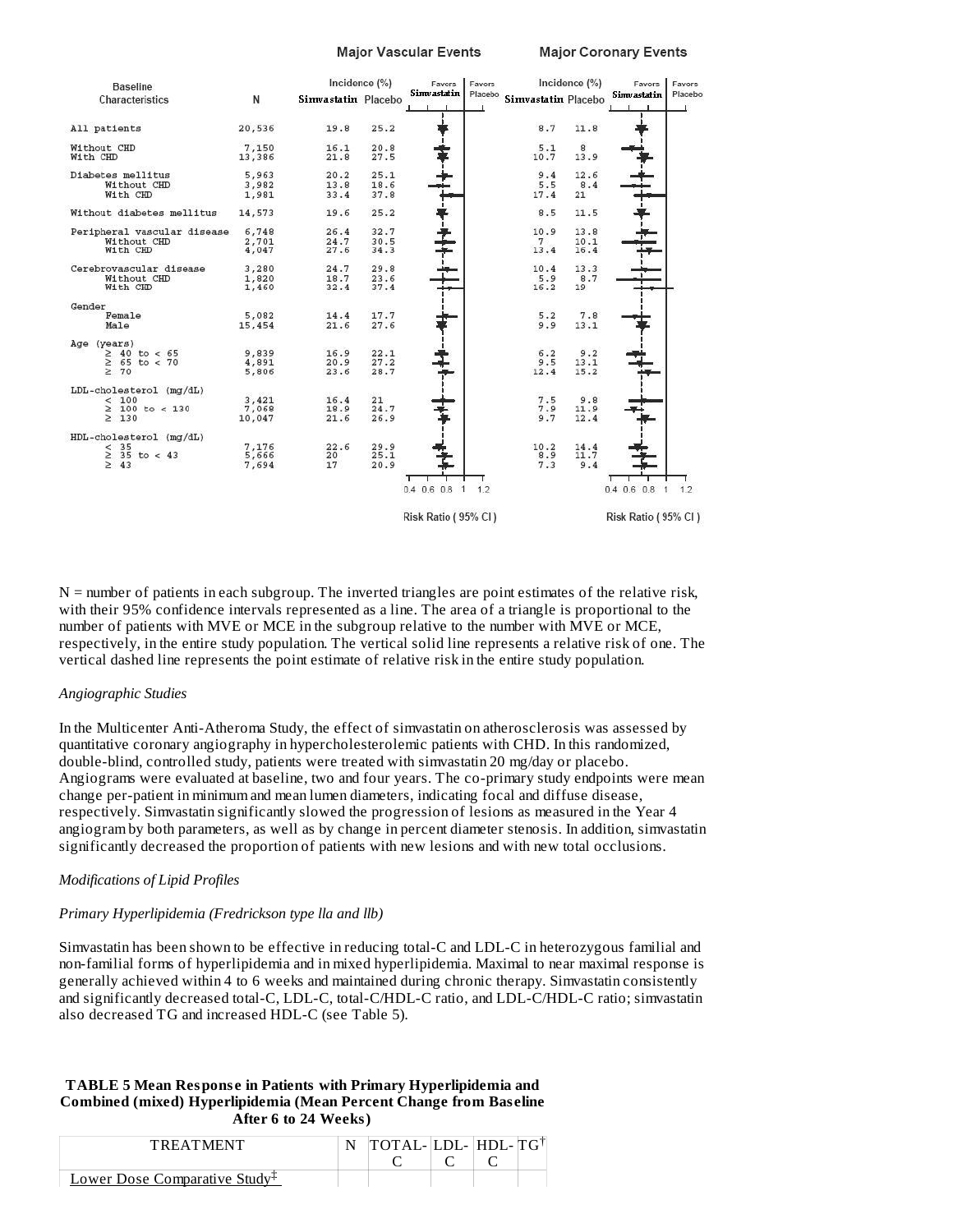| (Mean % Change at Week 6)                                  |      |       |               |    |       |
|------------------------------------------------------------|------|-------|---------------|----|-------|
| <b>Simvastatin</b> 5 mg q.p.m.                             | 109  | $-19$ | -26           | 10 | $-12$ |
| Simvastatin 10 mg q.p.m.                                   | 110  | $-23$ | $-30$         | 12 | $-15$ |
| Scandinavian Simvastatin Survival Study <sup>§</sup>       |      |       |               |    |       |
| (Mean % Change at Week 6)                                  |      |       |               |    |       |
| Placebo                                                    | 2223 | $-1$  | $-1$          | 0  | $-2$  |
| Simvastatin 20 mg q.p.m.                                   | 2221 | $-28$ | -38           | 8  | $-19$ |
| Upper Dose Comparative Studyll                             |      |       |               |    |       |
| (Mean % Change Averaged at Weeks 18                        |      |       |               |    |       |
| and $24)$                                                  | 4331 | -31   | $-41$         | 9  | -18   |
| Simvastatin 40 mg q.p.m.                                   |      | $-36$ | $-47$         | 8  | $-24$ |
| <b>Simvastatin</b> 80 mg q.p.m. <sup><math>\P</math></sup> |      |       |               |    |       |
| Multi-Center Combined Hyperlipidemia                       |      |       |               |    |       |
| Study <sup>††</sup>                                        |      |       |               |    |       |
| (Mean % Change at Week 6)                                  | 125  | 1     | $\mathcal{P}$ | 3  | $-4$  |
| Placebo                                                    | 123  | $-25$ | $-29$         | 13 | $-28$ |
| Simvastatin 40 mg q.p.m                                    | 124  | $-31$ | -36           | 16 | $-33$ |
| Simvastatin 80 mg q.p.m                                    |      |       |               |    |       |

<sup>†</sup> median percent change

 $\ddagger$  mean baseline LDL-C 244 mg/dL and median baseline TG 168 mg/dL

 $\frac{1}{2}$  mean baseline LDL-C 188 mg/dL and median baseline TG 128 mg/dL

 $\parallel$  mean baseline LDL-C 226 mg/dL and median baseline TG 156 mg/dL

21% and 36% median reduction in TG in patients with TG ≤200 mg/dL and ¶

TG >200 mg/dL, respectively. Patients with TG >350 mg/dL were excluded

 $^{\dagger\dagger}$  mean baseline LDL-C 156 mg/dL and median baseline TG 391 mg/dL.

*Hypertriglyceridemia (Fredrickson type IV)*

The results of a subgroup analysis in 74 patients with type IV hyperlipidemia from a 130-patient, double-blind, placebo-controlled, 3-period crossover study are presented in Table 6.

| TABLE 6 Six-week, Lipid-lowering Effects of Simvastatin in Type IV Hyperlipidemia                   |
|-----------------------------------------------------------------------------------------------------|
| Median Percent Change (25 <sup>th</sup> and 75 <sup>th</sup> percentile) from Baseline <sup>†</sup> |

| TREATMENT             | N  | Total-C    | LDL-C     | HDL-C | ТG    |                                                                                                     | VLDL-C Non-HDL-C |
|-----------------------|----|------------|-----------|-------|-------|-----------------------------------------------------------------------------------------------------|------------------|
| Placebo               | 74 | $+2$       | $+1$      | $+3$  | -9    | -7                                                                                                  |                  |
|                       |    | $(-7, +7)$ | (-8. +14` |       |       | $\left[\frac{1}{2}, +10\right]$ $\left[\frac{25}{12}, +13\right]$ $\left[\frac{25}{12}, +11\right]$ | $(-9, +8)$       |
| Simvastatin 40 mg/day | 74 | $-25$      | $-28$     | $+11$ | $-29$ | -37                                                                                                 | $-32$            |
|                       |    |            |           |       |       | $(-34, -19)(-40, -17)(+5, +23)(-43, -16)(-54, -23)$                                                 | (-42, -23)       |
| Simvastatin 80 mg/day | 74 | -32        | -37       | $+15$ | -34   | $-41$                                                                                               | -38              |
|                       |    |            |           |       |       | $(-38, -24)(-46, -26)(+5, +23)(-45, -18)(-57, -28)$                                                 | $(-49, -32)$     |

 $\dagger$  The median baseline values (mg/dL) for the patients in this study were: total-C = 254, LDL-C  $= 135$ , HDL-C = 36, TG = 404, VLDL-C = 83, and non-HDL-C = 215.

#### *Dysbetalipoproteinemia (Fredrickson type III)*

The results of a subgroup analysis in 7 patients with type III hyperlipidemia (dysbetalipoproteinemia) (apo E2/2) (VLDL-C/TG>0.25) from a 130-patient, double-blind, placebo-controlled, 3-period crossover study are presented in Table 7.

| TABLE 7 Six-week, Lipid-lowering Effects of Simvastatin in Type III Hyperlipidemia |
|------------------------------------------------------------------------------------|
| Median Percent Change (min, max) from Baseline <sup>T</sup>                        |

| <b>TREATMENT</b> | N | Total-C      | $LDL-C +$    | $HDL-C$     | ТG                   | VLDL-C +     | Non-HDL-     |
|------------------|---|--------------|--------------|-------------|----------------------|--------------|--------------|
|                  |   |              | IDL          |             |                      | IDL          | C            |
| Placebo          | 7 | -8           | -8           | $-2$        | $+4$                 | -4           | -8           |
|                  |   | (-24,        | $(-27, +23)$ | $(-21,$     | $(-22,$              | $(-28, +78)$ | $(-26, -39)$ |
|                  |   | $+34)$       |              | $+16)$      | $+90)$               |              |              |
| Simvastatin 40   | 7 | $-50$        | $-50$        | $+7$        | $-41$                | -58          | $-57$        |
| mg/day           |   | (-66, -      | $(-60, -31)$ | $(-8, +23)$ | (-74, -              | $(-90, -37)$ | $(-72, -44)$ |
|                  |   | 39)          |              |             | 16)                  |              |              |
| Simvastatin 80   | 7 | $-52$        | $-51$        | $+7$        | $-38$                | -60          | -59          |
| mg/day           |   | $(-55, -41)$ | $(-57, -28)$ |             | $(-5, +29)(-58, +2)$ | $(-72, -39)$ | (-61. -46)   |
|                  |   |              |              |             |                      |              |              |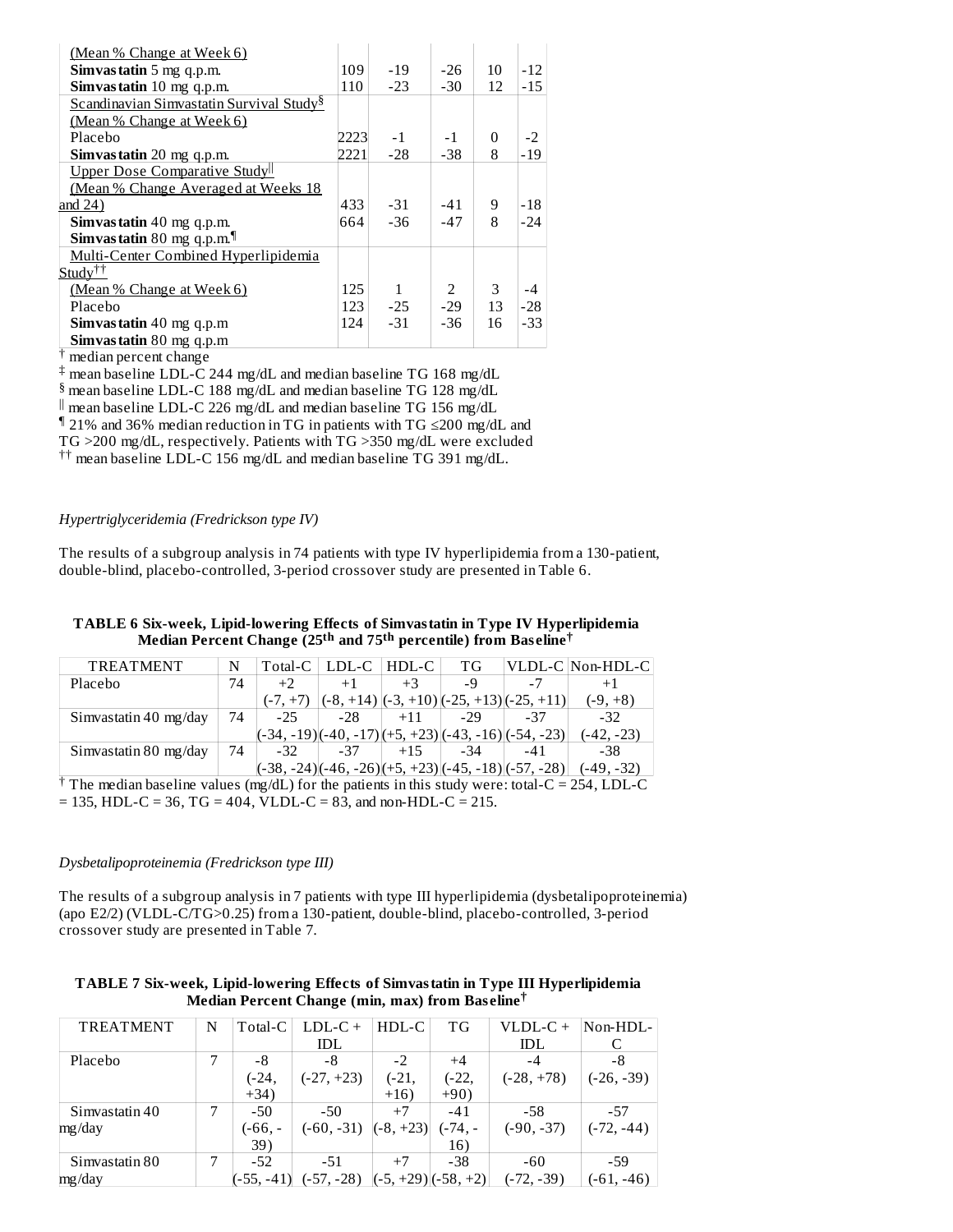#### *Homozygous Familial Hypercholesterolemia*

In a controlled clinical study, 12 patients 15 to 39 years of age with homozygous familial hypercholesterolemia received simvastatin 40 mg/day in a single dose or in 3 divided doses, or 80 mg/day in 3 divided doses. In 11 patients with reductions in LDL-C, the mean LDL-C changes for the 40 and 80 mg doses were 14% (range 8% to 23%, median 12%) and 30% (range 14% to 46%, median 29%), respectively. One patient had an increase of 15% in LDL-C. Another patient with absent LDL-C receptor function had an LDL-C reduction of 41% with the 80 mg dose.

## *Endocrine Function*

In clinical studies, simvastatin did not impair adrenal reserve or significantly reduce basal plasma cortisol concentration. Small reductions from baseline in basal plasma testosterone in men were observed in clinical studies with simvastatin, an effect also observed with other statins and the bile acid sequestrant cholestyramine. There was no effect on plasma gonadotropin levels. In a placebocontrolled, 12-week study there was no significant effect of simvastatin 80 mg on the plasma testosterone response to human chorionic gonadotropin. In another 24-week study, simvastatin 20 to 40 mg had no detectable effect on spermatogenesis. In 4S, in which 4,444 patients were randomized to simvastatin 20 to 40 mg/day or placebo for a median duration of 5.4 years, the incidence of male sexual adverse events in the two treatment groups was not significantly different. Because of these factors, the small changes in plasma testosterone are unlikely to be clinically significant. The effects, if any, on the pituitary-gonadal axis in pre-menopausal women are unknown.

## **14.2 Clinical Studies in Adoles cents**

In a double-blind, placebo-controlled study, 175 patients (99 adolescent boys and 76 post-menarchal girls) 10 to 17 years of age (mean age 14.1 years) with heterozygous familial hypercholesterolemia (HeFH) were randomized to simvastatin (n=106) or placebo (n=67) for 24 weeks (base study). Inclusion in the study required a baseline LDL-C level between 160 and 400 mg/dL and at least one parent with an LDL-C level >189 mg/dL. The dosage of simvastatin (once daily in the evening) was 10 mg for the first 8 weeks, 20 mg for the second 8 weeks, and 40 mg thereafter. In a 24-week extension, 144 patients elected to continue therapy with simvastatin 40 mg or placebo.

Simvastatin significantly decreased plasma levels of total-C, LDL-C, and Apo B (see Table 8). Results from the extension at 48 weeks were comparable to those observed in the base study.

| Dosage      | Duration N |     |                 | Total-C                                 | LDL-C     | HDL-C  | $TG^{\dagger}$ | Apo B         |
|-------------|------------|-----|-----------------|-----------------------------------------|-----------|--------|----------------|---------------|
| Placebo     | 24         | 67  | % Change from   | 1.6                                     | 1.1       | 3.6    | $-3.2$         | $-0.5$        |
|             | Weeks      |     | <b>Baseline</b> | $(-2.2, 5.3)$ $(-3.4, 5.5)$ $(-0.7, 8)$ |           |        | $(-11.8,$      | $(-4.7, 3.6)$ |
|             |            |     | (95% CI)        |                                         |           |        | 5.4)           |               |
|             |            |     | Mean baseline,  | 278.6                                   | 211.9     | 46.9   | 90             | 186.3         |
|             |            |     | mg/dL           | (51.8)                                  | (49)      | (11.9) | (50.7)         | (38.1)        |
|             |            |     | (SD)            |                                         |           |        |                |               |
| Simvastatin | 24         | 106 | % Change from   | $-26.5$                                 | $-36.8$   | 8.3    | $-7.9$         | $-32.4$       |
|             | Weeks      |     | <b>Baseline</b> | $(-29.6, -$                             | (-40.5, - | (4.6,  | $(-15.8, 0)$   | $(-35.9, -$   |
|             |            |     | (95% CI)        | 23.3)                                   | 33)       | 11.9)  |                | 29)           |
|             |            |     | Mean baseline,  | 270.2                                   | 203.8     | 47.7   | 78.3           | 179.9         |
|             |            |     | mg/dL           | (44)                                    | (41.5)    | (9)    | (46)           | (33.8)        |
|             |            |     | (SD)            |                                         |           |        |                |               |

**TABLE 8 Lipid-lowering Effects of Simvastatin in Adoles cent Patients with Heterozygous Familial Hypercholesterolemia (Mean Percent Change from Bas eline)**

<sup>†</sup> median percent change

After 24 weeks of treatment, the mean achieved LDL-C value was 124.9 mg/dL (range: 64 to 289 mg/dL) in the simvastatin 40 mg group compared to 207.8 mg/dL (range: 128 to 334 mg/dL) in the placebo group.

The safety and efficacy of doses above 40 mg daily have not been studied in children with HeFH. The long-term efficacy of simvastatin therapy in childhood to reduce morbidity and mortality in adulthood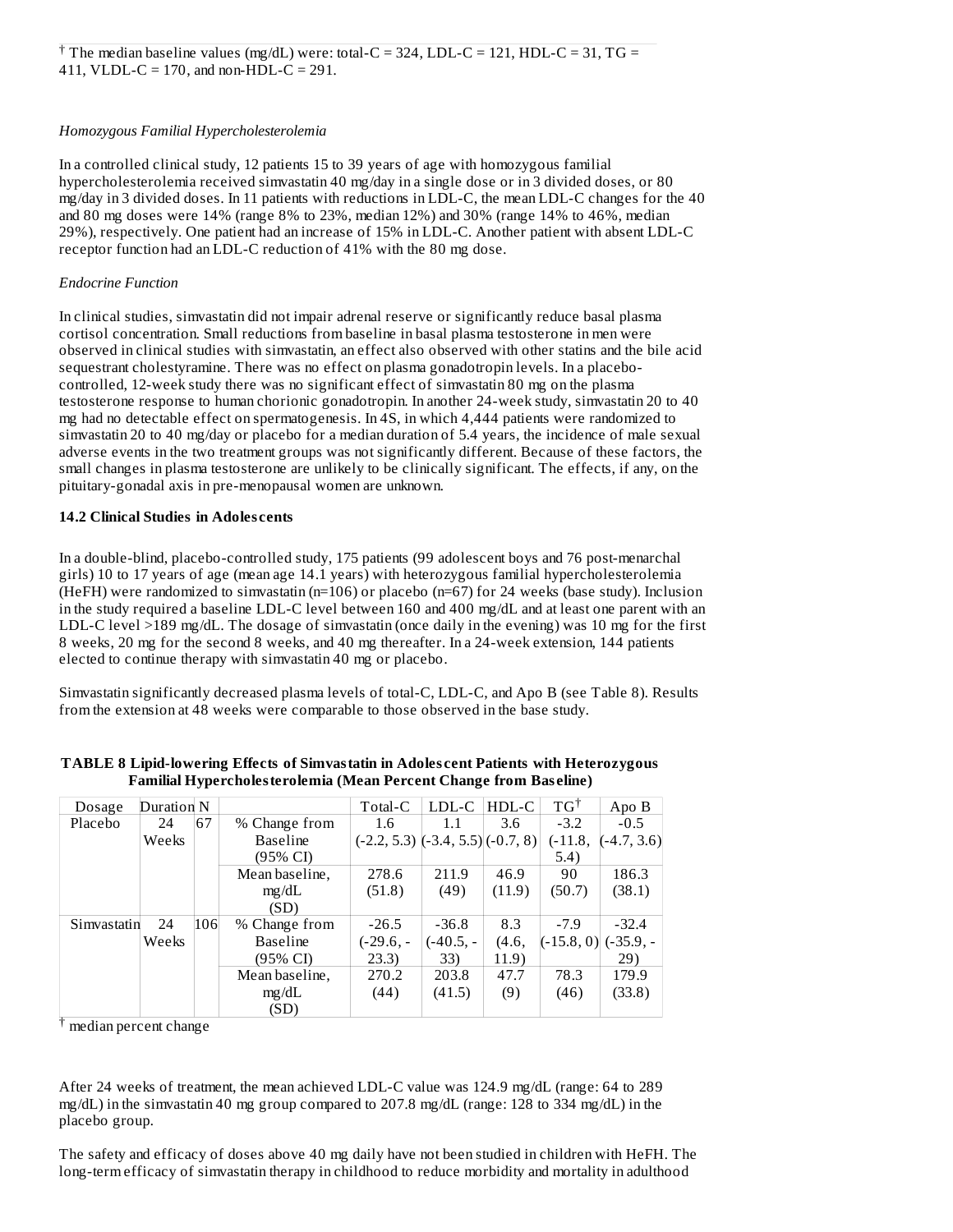## **16 HOW SUPPLIED/STORAGE AND HANDLING**

Repackaged by Aphena Pharma Solutions - TN. See *Repackaging Information* for available configurations.



**Simvastatin Tablets USP, 5 mg** are yellow colored, round shaped, biconvex, film coated tablets, debossed with 'A' on one side and '15' on the other side. They are supplied as follows:

| Bottles of 30-  | NDC 52343-021-30 |
|-----------------|------------------|
| Bottles of 90-  | NDC 52343-021-90 |
| Bottles of 1000 | NDC 52343-021-99 |

**Simvastatin Tablets USP, 10 mg** are light pink colored, round shaped, biconvex, film coated tablets, debossed with 'A' on one side and '01' on the other side. They are supplied as follows:

| NDC 52343-022-30 |
|------------------|
| NDC 52343-022-45 |
| NDC 52343-022-90 |
| NDC 52343-022-99 |
|                  |

**Simvastatin Tablets USP, 20 mg** are light pink colored, round shaped, biconvex, film coated tablets, debossed with 'A' on one side and '02' on the other side. They are supplied as follows:

| NDC 52343-023-30 |
|------------------|
| NDC 52343-023-45 |
| NDC 52343-023-90 |
| NDC 52343-023-99 |
|                  |

**Simvastatin Tablets USP, 40 mg** are pink colored, round shaped, biconvex, film coated tablets, debossed with 'A' on one side and '03' on the other side. They are supplied as follows:

| Bottles of 30   | NDC 52343-024-30 |
|-----------------|------------------|
| Bottles of 45   | NDC 52343-024-45 |
| Bottles of 90   | NDC 52343-024-90 |
| Bottles of 1000 | NDC 52343-024-99 |

**Simvastatin Tablets USP, 80 mg** are pink colored, capsule shaped, biconvex, film coated tablets, debossed with 'A' on one side and '04' on the other side. They are supplied as follows:

| Bottles of 30.  | NDC 52343-025-30 |
|-----------------|------------------|
| Bottles of 45   | NDC 52343-025-45 |
| Bottles of 90-  | NDC 52343-025-90 |
| Bottles of 1000 | NDC 52343-025-99 |

**Store at** 20° to 25°C (68° to 77°F); excursions permitted to 15° to 30°C (59° to 86°F) [see USP Controlled Room Temperature].

#### **17 PATIENT COUNSELING INFORMATION**

Patients should be advised to adhere to their National Cholesterol Education Program (NCEP) recommended diet, a regular exercise program, and periodic testing of a fasting lipid panel.

**Patients should be advis ed about substances they should not take concomitantly with simvastatin** *[see Contraindications (4) and*

*Warnings and Precautions (5.1)]***. Patients should also be advis ed to inform other healthcare professionals pres cribing a new medication or increasing the dos e of an existing medication that they are taking simvastatin.**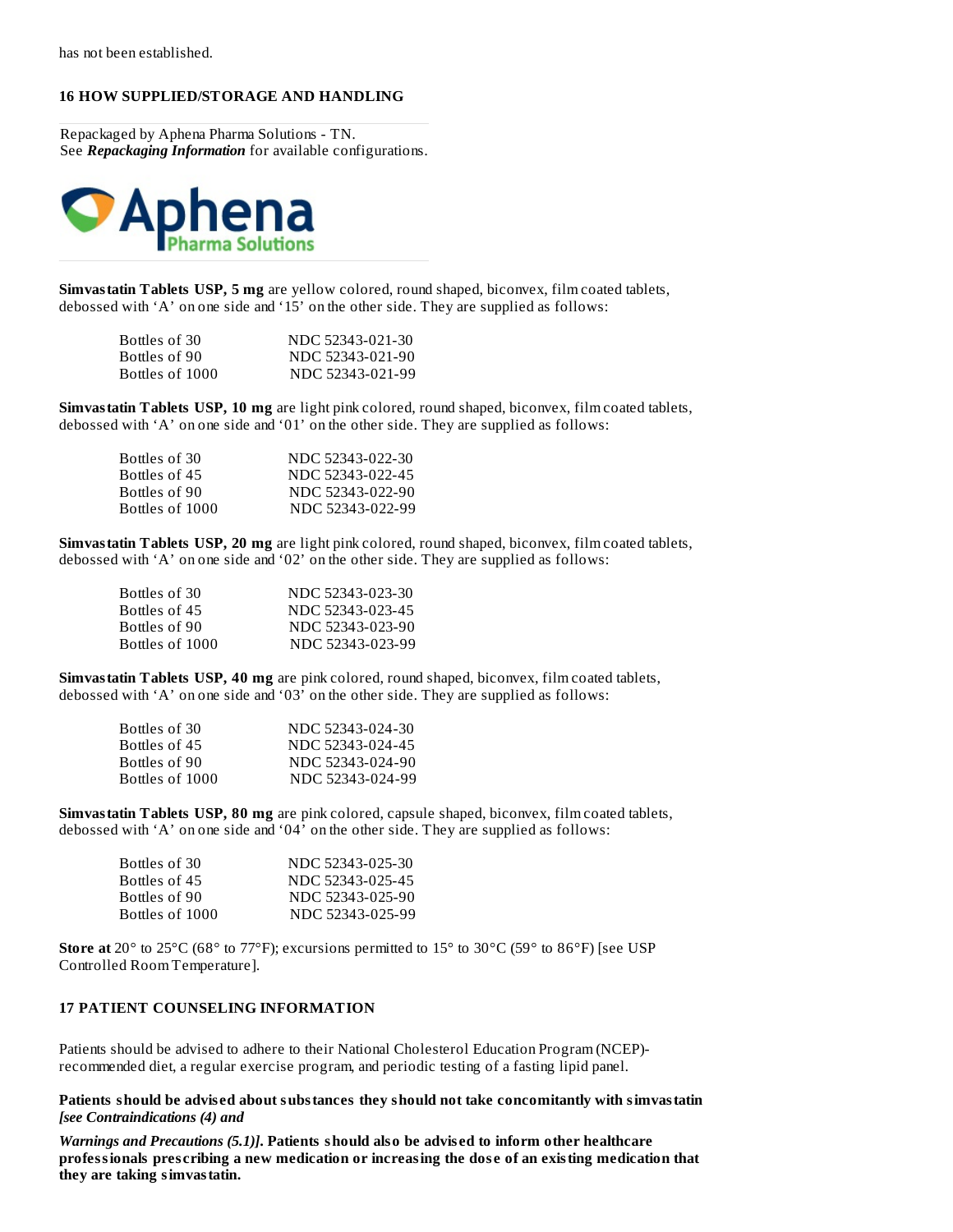## **17.1 Mus cle Pain**

All patients starting therapy with simvastatin should be advised of the risk of myopathy, including rhabdomyolysis, and told to report promptly any unexplained muscle pain, tenderness or weakness particularly if accompanied by malaise or fever or if these muscle signs or symptoms persist after discontinuing simvastatin. **Patients using the 80 mg dos e should be informed that the risk of myopathy, including rhabdomyolysis, is increas ed with us e of the 80 mg dos e.** The risk of myopathy, including rhabdomyolysis, occurring with use of simvastatin is increased when taking certain types of medication or consuming grapefruit juice. Patients should discuss all medication, both prescription and over the counter, with their healthcare professional.

## **17.2 Liver Enzymes**

It is recommended that liver function tests be performed before the initiation of simvastatin, and thereafter when clinically indicated. All patients treated with simvastatin should be advised to report promptly any symptoms that may indicate liver injury, including fatigue, anorexia, right upper abdominal discomfort, dark urine or jaundice.

## **17.3 Pregnancy**

Women of childbearing age should be advised to use an effective method of birth control to prevent pregnancy while using simvastatin. Discuss future pregnancy plans with your patients, and discuss when to stop taking simvastatin

if they are trying to conceive. Patients should be advised that if they become pregnant they should stop taking simvastatin and call their healthcare professional.

## **17.4 Breastfeeding**

Women who are breastfeeding should not use simvastatin. Patients who have a lipid disorder and are breastfeeding should be advised to discuss the options with their healthcare professional.

\_\_\_\_\_\_\_\_\_\_\_\_\_\_\_\_\_\_\_\_\_\_\_\_\_\_\_\_\_\_\_\_\_\_\_\_\_\_\_\_\_\_\_\_\_\_\_\_\_\_\_\_\_\_\_\_\_\_\_\_\_\_\_\_\_\_\_\_\_\_\_\_\_\_\_\_\_\_\_\_\_\_\_\_\_\_\_\_\_\_\_\_\_\_\_\_\_\_\_\_\_\_\_\_\_\_\_\_\_\_\_\_\_

Manufactured by: **Aurolife Pharma LLC** Dayton, NJ 08810

Manufactured for: Cedardale Distributors  $D/R/A$ Gen-Source RX 620 Gotham Parkway Carlstadt, NJ 07072 USA

Issued: 02/2013

#### **Repackaging Information**

Please reference the *How Supplied* section listed above for a description of individual tablets or capsules. This drug product has been received by Aphena Pharma - TN in a manufacturer or distributor packaged configuration and repackaged in full compliance with all applicable cGMP regulations. The package configurations available from Aphena are listed below:

| Count | 5 <sub>mg</sub> | 10 <sub>mg</sub> | 20 <sub>mg</sub> | 40 <sub>mg</sub>         | 80 <sub>mg</sub> |
|-------|-----------------|------------------|------------------|--------------------------|------------------|
| 15    |                 |                  | 43353-861-15     | 43353-856-15             | 43353-858-15     |
| 30    | 43353-875-30    | 43353-860-30     | 43353-861-30     | 43353-856-30             | 43353-858-30     |
| 45    |                 | 43353-860-45     | 43353-861-45     | 43353-856-45             | 43353-858-45     |
| 90    | 43353-875-60    | 43353-860-60     | 43353-861-60     | 43353-856-60             | 43353-858-60     |
| 540   |                 |                  |                  |                          | 43353-858-98     |
| 900   | 43353-875-88    | 43353-860-88     | 43353-861-88     | 43353-856-88             |                  |
| 3060  |                 |                  |                  |                          | 43353-858-19     |
| 6030  |                 | -                |                  | 43353-856-17             |                  |
| 9000  |                 |                  | 43353-861-09     | $\overline{\phantom{a}}$ |                  |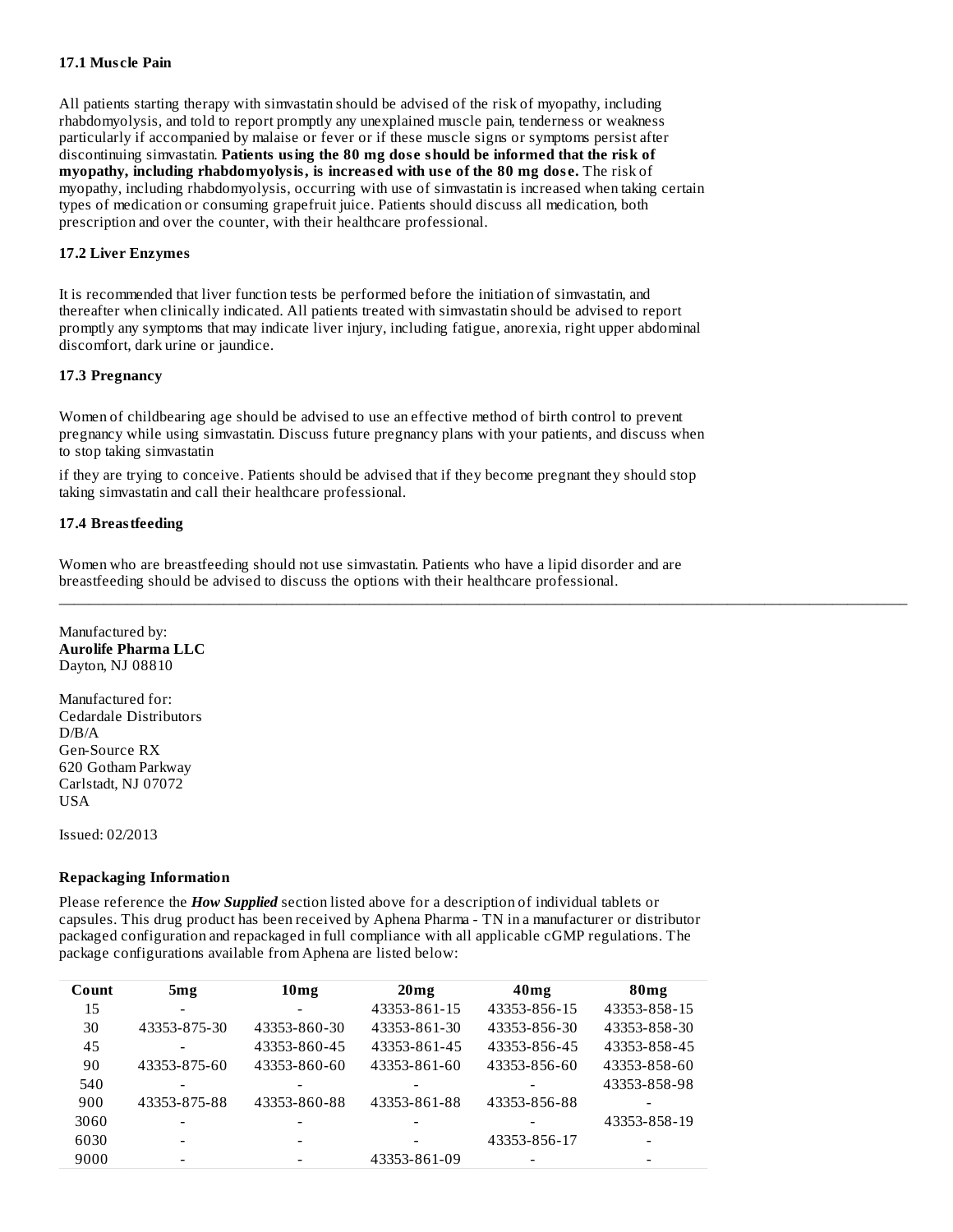Store between 20°-25°C (68°-77°F). See USP Controlled Room Temperature. Dispense in a tight lightresistant container as defined by USP. Keep this and all drugs out of the reach of children.

Repackaged by:



Cookeville, TN 38506

20140606SC

# **PRINCIPAL DISPLAY PANEL - 5mg**

NDC 43353-875 - **Simvastatin** 5mg - Rx Only



# **PRINCIPAL DISPLAY PANEL - 10mg**



# **PRINCIPAL DISPLAY PANEL - 20mg**

NDC 43353-861 - **Simvastatin** 20mg - Rx Only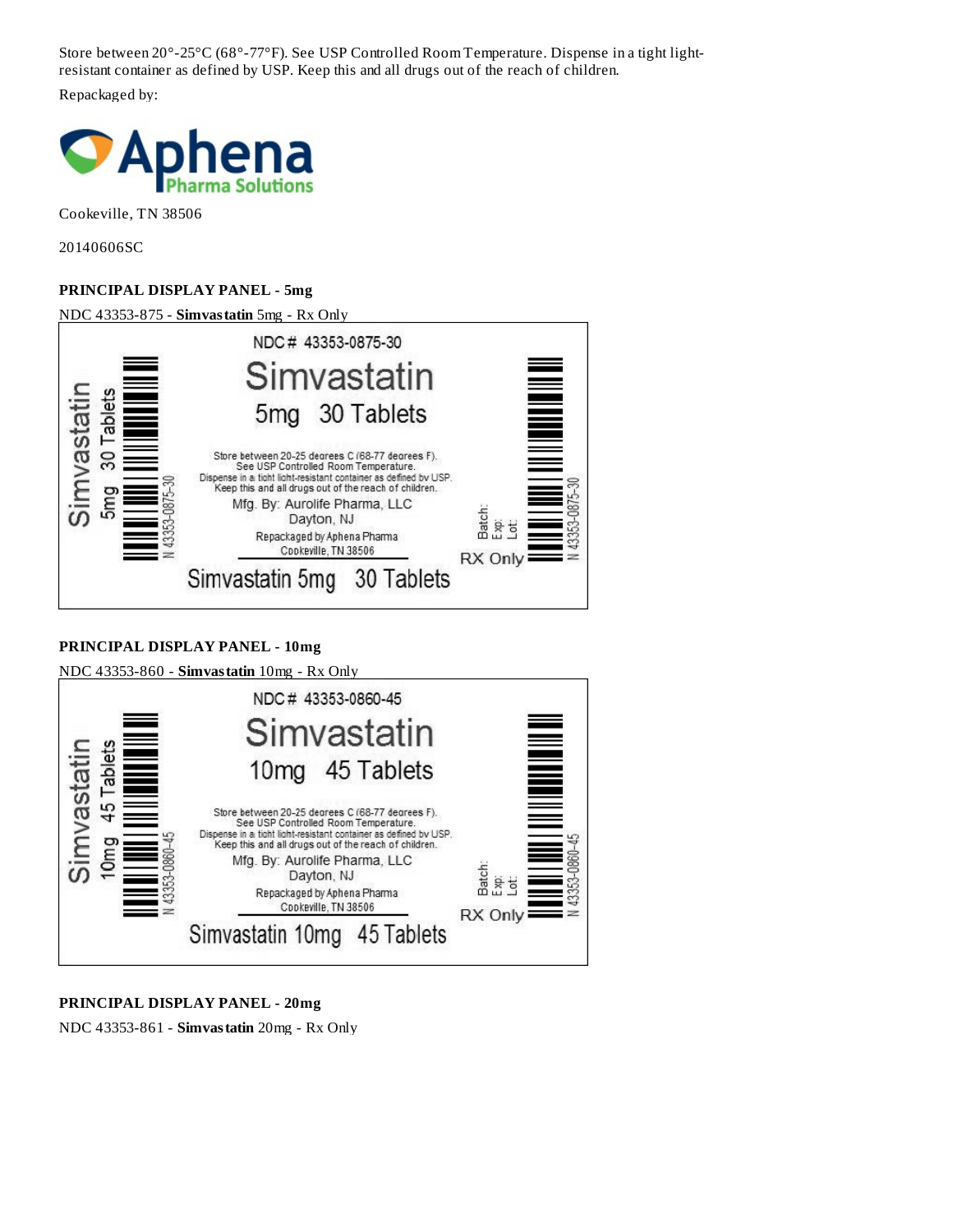

# **PRINCIPAL DISPLAY PANEL - 40mg**

NDC 43353-856 - **Simvastatin** 40mg - Rx Only



# **PRINCIPAL DISPLAY PANEL - 80mg**



# **SIMVASTATIN** simvastatin tablet, film coated **Product Information Product T ype** HUMAN PRESCRIPTION DRUG **Ite m Code (Source )** NDC:43353-8 75(NDC:52343-0 21)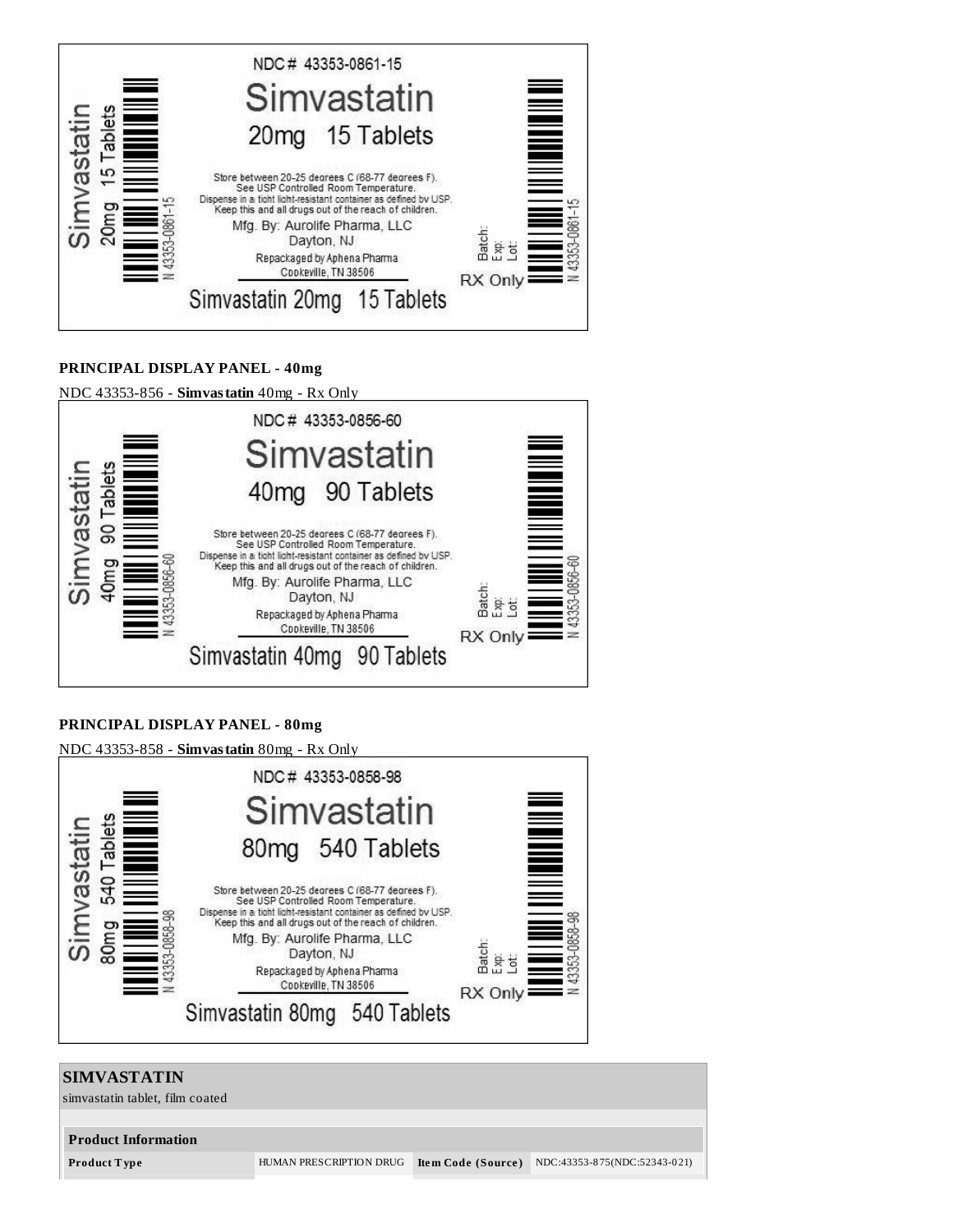|                                        | <b>Route of Administration</b>                                                     |                  | ORAL                                                            |                     |                                                        |                          |            |                              |
|----------------------------------------|------------------------------------------------------------------------------------|------------------|-----------------------------------------------------------------|---------------------|--------------------------------------------------------|--------------------------|------------|------------------------------|
|                                        |                                                                                    |                  |                                                                 |                     |                                                        |                          |            |                              |
|                                        |                                                                                    |                  |                                                                 |                     |                                                        |                          |            |                              |
| <b>Active Ingredient/Active Moiety</b> |                                                                                    |                  |                                                                 |                     |                                                        |                          |            |                              |
|                                        |                                                                                    |                  | <b>Ingredient Name</b>                                          |                     |                                                        | <b>Basis of Strength</b> |            | Strength                     |
|                                        |                                                                                    |                  | SIMVASTATIN (UNII: AGG2FN16EV) (SIMVASTATIN - UNII: AGG2FN16EV) |                     |                                                        | <b>SIMVASTATIN</b>       |            | 5 <sub>mg</sub>              |
|                                        |                                                                                    |                  |                                                                 |                     |                                                        |                          |            |                              |
|                                        |                                                                                    |                  |                                                                 |                     |                                                        |                          |            |                              |
|                                        | <b>Inactive Ingredients</b>                                                        |                  |                                                                 |                     |                                                        |                          |            |                              |
|                                        |                                                                                    |                  | <b>Ingredient Name</b>                                          |                     |                                                        |                          |            | Strength                     |
|                                        | <b>ASCORBIC ACID (UNII: PQ6CK8PD0R)</b><br>LACTO SE MONOHYDRATE (UNII: EWQ57Q8I5X) |                  |                                                                 |                     |                                                        |                          |            |                              |
|                                        |                                                                                    |                  | MICRO CRYSTALLINE CELLULOSE (UNII: OP1R32D61U)                  |                     |                                                        |                          |            |                              |
|                                        | STARCH, CORN (UNII: O8232NY3SJ)                                                    |                  |                                                                 |                     |                                                        |                          |            |                              |
|                                        |                                                                                    |                  | HYDRO XYPROPYL CELLULOSE (1600000 WAMW) (UNII: RFW2ET671P)      |                     |                                                        |                          |            |                              |
|                                        |                                                                                    |                  | HYPRO MELLOSE 2910 (6 MPA.S) (UNII: 0WZ8WG20P6)                 |                     |                                                        |                          |            |                              |
|                                        | TITANIUM DIO XIDE (UNII: 15FIX9V2JP)                                               |                  |                                                                 |                     |                                                        |                          |            |                              |
|                                        | TALC (UNII: 7SEV7J4R1U)                                                            |                  |                                                                 |                     |                                                        |                          |            |                              |
|                                        | CITRIC ACID MONOHYDRATE (UNII: 2968 PHW8 QP)                                       |                  |                                                                 |                     |                                                        |                          |            |                              |
|                                        | ISOPROPYL ALCOHOL (UNII: ND2M416302)<br>MAGNESIUM STEARATE (UNII: 70097M6I30)      |                  |                                                                 |                     |                                                        |                          |            |                              |
|                                        |                                                                                    |                  | <b>BUTYLATED HYDRO XYANISOLE (UNII: REK4960K2U)</b>             |                     |                                                        |                          |            |                              |
|                                        | FERRIC OXIDE YELLOW (UNII: EX438O2MRT)                                             |                  |                                                                 |                     |                                                        |                          |            |                              |
|                                        |                                                                                    |                  |                                                                 |                     |                                                        |                          |            |                              |
|                                        |                                                                                    |                  |                                                                 |                     |                                                        |                          |            |                              |
|                                        | <b>Product Characteristics</b>                                                     |                  |                                                                 |                     |                                                        |                          |            |                              |
|                                        | Color                                                                              | YELLOW           |                                                                 | Score               |                                                        |                          | no score   |                              |
|                                        | Shape                                                                              | ROUND (Biconvex) |                                                                 | <b>Size</b>         |                                                        |                          | 5mm        |                              |
|                                        | <b>Flavor</b>                                                                      |                  |                                                                 | <b>Imprint Code</b> |                                                        |                          | A;15       |                              |
| <b>Contains</b>                        |                                                                                    |                  |                                                                 |                     |                                                        |                          |            |                              |
|                                        |                                                                                    |                  |                                                                 |                     |                                                        |                          |            |                              |
|                                        |                                                                                    |                  |                                                                 |                     |                                                        |                          |            |                              |
|                                        |                                                                                    |                  |                                                                 |                     |                                                        |                          |            |                              |
|                                        | <b>Packaging</b>                                                                   |                  |                                                                 |                     |                                                        |                          |            |                              |
| #                                      | <b>Item Code</b>                                                                   |                  | Package Description                                             |                     | <b>Marketing Start</b><br>Date                         |                          |            | <b>Marketing End</b><br>Date |
| $\mathbf{1}$                           | NDC:43353-875-                                                                     |                  | 30 in 1 BOTTLE, PLASTIC; Type 0: Not a Combination              |                     | 11/18/2013                                             |                          | 01/13/2019 |                              |
|                                        | 30                                                                                 | Product          |                                                                 |                     |                                                        |                          |            |                              |
| $\overline{\mathbf{c}}$                | NDC:43353-875-<br>60                                                               | Product          | 90 in 1 BOTTLE, PLASTIC; Type 0: Not a Combination              |                     | 11/18/2013                                             |                          | 01/13/2019 |                              |
| 3                                      | NDC:43353-875-                                                                     |                  | 900 in 1 BOTTLE, PLASTIC; Type 0: Not a Combination             |                     | 01/08/2014                                             |                          | 01/13/2019 |                              |
|                                        | 88                                                                                 | Product          |                                                                 |                     |                                                        |                          |            |                              |
|                                        |                                                                                    |                  |                                                                 |                     |                                                        |                          |            |                              |
|                                        |                                                                                    |                  |                                                                 |                     |                                                        |                          |            |                              |
|                                        | <b>Marketing Information</b>                                                       |                  |                                                                 |                     |                                                        |                          |            |                              |
|                                        | <b>Marketing Category</b>                                                          |                  | <b>Application Number or Monograph Citation</b>                 |                     | Marketing Start Date                                   |                          |            | <b>Marketing End Date</b>    |
|                                        | ANDA                                                                               | ANDA077691       |                                                                 |                     | 12/20/2006                                             |                          | 01/13/2019 |                              |
|                                        |                                                                                    |                  |                                                                 |                     |                                                        |                          |            |                              |
|                                        | <b>SIMVASTATIN</b>                                                                 |                  |                                                                 |                     |                                                        |                          |            |                              |
|                                        | simvastatin tablet, film coated                                                    |                  |                                                                 |                     |                                                        |                          |            |                              |
|                                        |                                                                                    |                  |                                                                 |                     |                                                        |                          |            |                              |
|                                        | <b>Product Information</b>                                                         |                  |                                                                 |                     |                                                        |                          |            |                              |
|                                        |                                                                                    |                  |                                                                 |                     |                                                        |                          |            |                              |
|                                        | Product Type                                                                       |                  | HUMAN PRESCRIPTION DRUG                                         |                     | <b>Item Code (Source)</b> NDC:43353-860(NDC:52343-022) |                          |            |                              |
|                                        | <b>Route of Administration</b>                                                     |                  | ORAL                                                            |                     |                                                        |                          |            |                              |
|                                        |                                                                                    |                  |                                                                 |                     |                                                        |                          |            |                              |
|                                        |                                                                                    |                  |                                                                 |                     |                                                        |                          |            |                              |
|                                        | <b>Active Ingredient/Active Moiety</b>                                             |                  |                                                                 |                     |                                                        |                          |            |                              |
|                                        |                                                                                    |                  | <b>Ingredient Name</b>                                          |                     |                                                        | <b>Basis of Strength</b> |            | Strength                     |
|                                        |                                                                                    |                  | SIMVASTATIN (UNII: AGG2FN16EV) (SIMVASTATIN - UNII:AGG2FN16EV)  |                     |                                                        | <b>SIMVASTATIN</b>       |            | $10$ mg                      |
|                                        |                                                                                    |                  |                                                                 |                     |                                                        |                          |            |                              |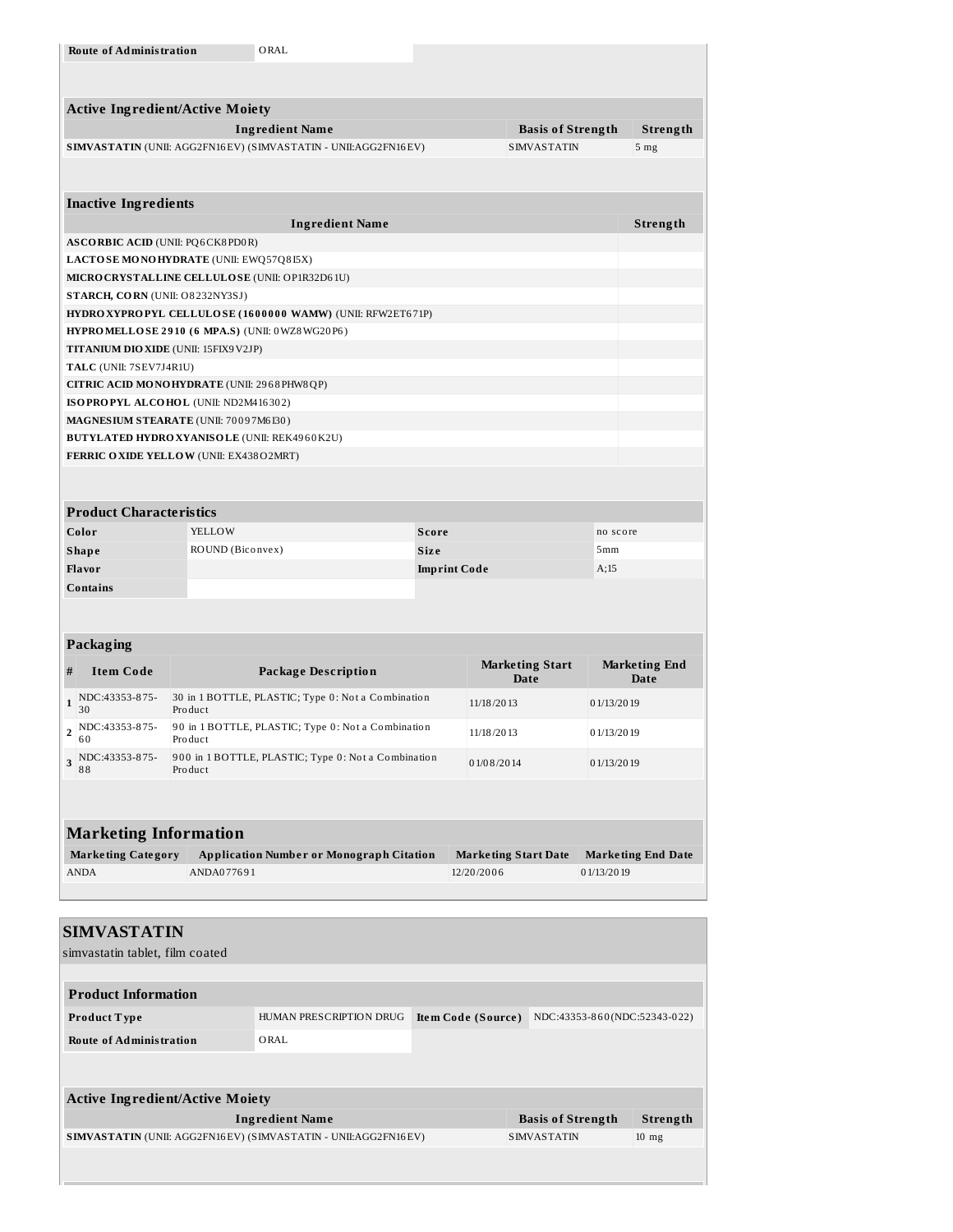| <b>Inactive Ingredients</b>                                |          |
|------------------------------------------------------------|----------|
| <b>Ingredient Name</b>                                     | Strength |
| <b>ASCORBIC ACID (UNII: PO6CK8PD0R)</b>                    |          |
| LACTO SE MONOHYDRATE (UNII: EWQ57Q815X)                    |          |
| MICRO CRYSTALLINE CELLULO SE (UNII: OP1R32D61U)            |          |
| STARCH, CORN (UNII: O8232NY3SJ)                            |          |
| HYDRO XYPROPYL CELLULOSE (1600000 WAMW) (UNII: RFW2ET671P) |          |
| <b>HYPROMELLOSE 2910 (6 MPA.S) (UNII: 0 WZ8 WG20P6)</b>    |          |
| <b>TITANIUM DIO XIDE (UNII: 15FIX9V2JP)</b>                |          |
| TALC (UNII: 7SEV7J4R1U)                                    |          |
| CITRIC ACID MONOHYDRATE (UNII: 2968PHW8QP)                 |          |
| ISOPROPYL ALCOHOL (UNII: ND2M416302)                       |          |
| MAGNESIUM STEARATE (UNII: 70097M6B0)                       |          |
| <b>BUTYLATED HYDRO XYANISOLE (UNII: REK4960K2U)</b>        |          |
| <b>FERRIC OXIDE RED (UNII: 1K09F3G675)</b>                 |          |
| FERRIC OXIDE YELLOW (UNII: EX438O2MRT)                     |          |
|                                                            |          |

| <b>Product Characteristics</b> |                   |                     |                 |  |  |
|--------------------------------|-------------------|---------------------|-----------------|--|--|
| Color                          | PINK (Light Pink) | Score               | no score        |  |  |
| <b>Shape</b>                   | ROUND (Biconvex)  | <b>Size</b>         | 6 <sub>mm</sub> |  |  |
| Flavor                         |                   | <b>Imprint Code</b> | A;01            |  |  |
| Contains                       |                   |                     |                 |  |  |

|                | Packaging                |                                                                |                                |                              |  |  |
|----------------|--------------------------|----------------------------------------------------------------|--------------------------------|------------------------------|--|--|
| #              | <b>Item Code</b>         | <b>Package Description</b>                                     | <b>Marketing Start</b><br>Date | <b>Marketing End</b><br>Date |  |  |
| $\mathbf{1}$   | NDC:43353-860-<br>30     | 30 in 1 BOTTLE, PLASTIC; Type 0: Not a Combination<br>Product  | 11/19/2013                     | 03/04/2019                   |  |  |
| $\overline{2}$ | NDC:43353-860-<br>45     | 45 in 1 BOTTLE, PLASTIC; Type 0: Not a Combination<br>Product  | 08/13/2013                     | 03/04/2019                   |  |  |
|                | $3$ NDC:43353-860-<br>60 | 90 in 1 BOTTLE, PLASTIC; Type 0: Not a Combination<br>Product  | 11/19/2013                     | 03/04/2019                   |  |  |
| $\overline{4}$ | NDC:43353-860-<br>88     | 900 in 1 BOTTLE, PLASTIC; Type 0: Not a Combination<br>Product | 01/03/2014                     | 03/04/2019                   |  |  |
|                |                          |                                                                |                                |                              |  |  |
|                |                          |                                                                |                                |                              |  |  |

| <b>Marketing Information</b> |                                                 |                      |                    |  |  |
|------------------------------|-------------------------------------------------|----------------------|--------------------|--|--|
| Marketing Category           | <b>Application Number or Monograph Citation</b> | Marketing Start Date | Marketing End Date |  |  |
| <b>ANDA</b>                  | ANDA077691                                      | 12/20/2006           | 03/04/2019         |  |  |

| <b>SIMVASTATIN</b><br>simvastatin tablet, film coated           |                         |                    |                              |          |
|-----------------------------------------------------------------|-------------------------|--------------------|------------------------------|----------|
|                                                                 |                         |                    |                              |          |
| <b>Product Information</b>                                      |                         |                    |                              |          |
| Product Type                                                    | HUMAN PRESCRIPTION DRUG | Item Code (Source) | NDC:43353-861(NDC:52343-023) |          |
| <b>Route of Administration</b>                                  | ORAL.                   |                    |                              |          |
|                                                                 |                         |                    |                              |          |
|                                                                 |                         |                    |                              |          |
| <b>Active Ingredient/Active Moiety</b>                          |                         |                    |                              |          |
|                                                                 | <b>Ingredient Name</b>  |                    | <b>Basis of Strength</b>     | Strength |
| SIMVASTATIN (UNII: AGG2FN16EV) (SIMVASTATIN - UNII: AGG2FN16EV) |                         |                    | <b>SIMVASTATIN</b>           | $20$ mg  |
|                                                                 |                         |                    |                              |          |
|                                                                 |                         |                    |                              |          |
| <b>Inactive Ingredients</b>                                     |                         |                    |                              |          |
|                                                                 | <b>Ingredient Name</b>  |                    |                              | Strength |
| <b>ASCORBIC ACID (UNII: PQ6CK8PD0R)</b>                         |                         |                    |                              |          |
| LACTOSE MONOHYDRATE (UNII: EWQ57Q815X)                          |                         |                    |                              |          |
| MICRO CRYSTALLINE CELLULOSE (UNII: OP1R32D61U)                  |                         |                    |                              |          |
| STARCH, CORN (UNII: O8232NY3SJ)                                 |                         |                    |                              |          |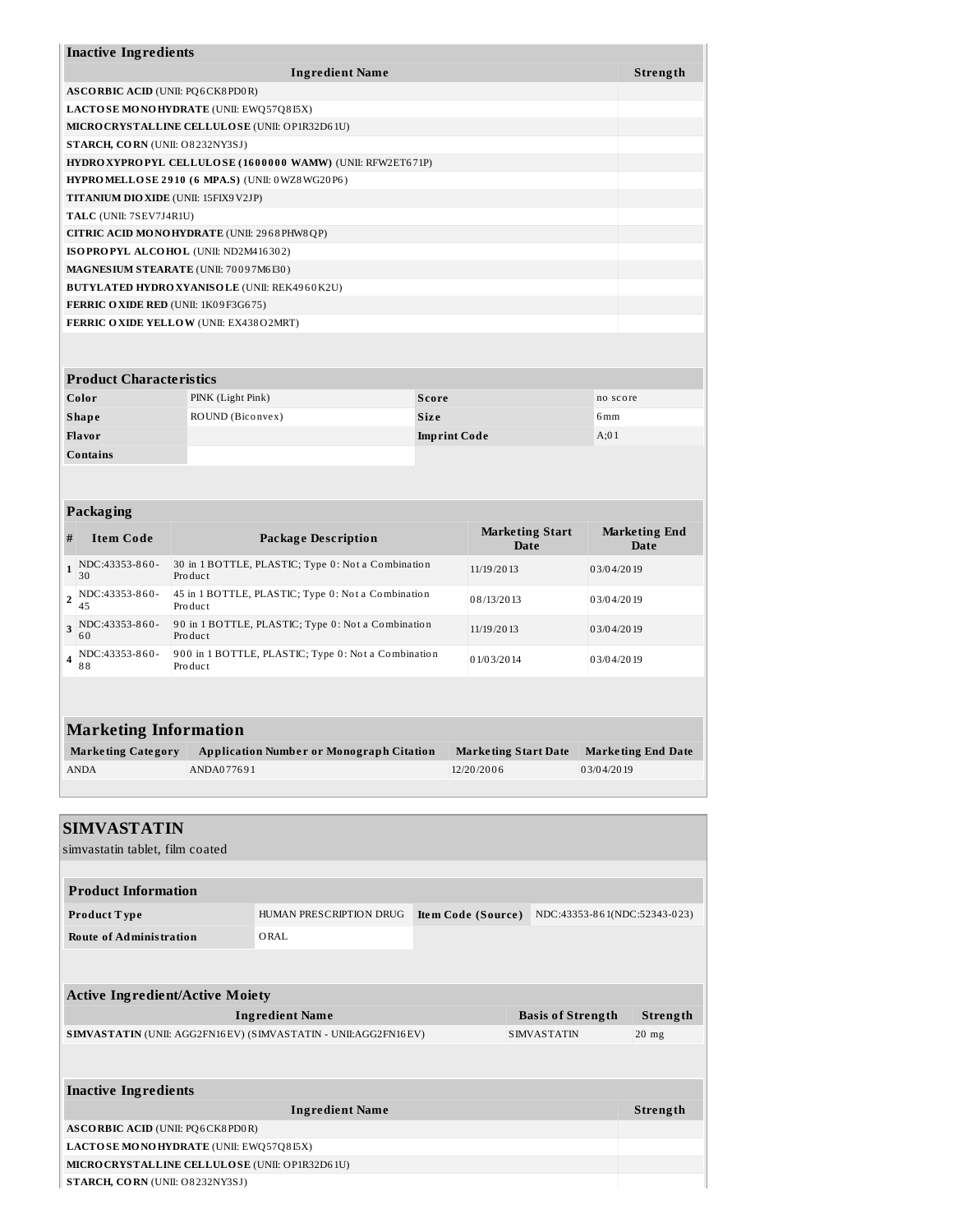| HYDRO XYPROPYL CELLULOSE (1600000 WAMW) (UNII: RFW2ET671P) |  |
|------------------------------------------------------------|--|
| $HYPROMELLOSE 2910 (6 MPA.S) (UNII: 0 WZ8 WG20P6)$         |  |
| <b>TITANIUM DIO XIDE</b> (UNII: 15FIX9 V2JP)               |  |
| TALC (UNII: 7SEV7J4R1U)                                    |  |
| CITRIC ACID MONOHYDRATE (UNII: 2968PHW8QP)                 |  |
| ISOPROPYL ALCOHOL (UNII: ND2M416302)                       |  |
| MAGNESIUM STEARATE (UNII: 70097M6B0)                       |  |
| <b>BUTYLATED HYDRO XYANISOLE (UNII: REK4960K2U)</b>        |  |
| <b>FERRIC OXIDE RED (UNII: 1K09F3G675)</b>                 |  |
| FERRIC OXIDE YELLOW (UNII: EX438O2MRT)                     |  |
|                                                            |  |
|                                                            |  |

| <b>Product Characteristics</b> |                   |                     |                 |  |  |
|--------------------------------|-------------------|---------------------|-----------------|--|--|
| Color                          | PINK (Light Pink) | Score               | no score        |  |  |
| <b>Shape</b>                   | ROUND (Biconvex)  | <b>Size</b>         | 8 <sub>mm</sub> |  |  |
| Flavor                         |                   | <b>Imprint Code</b> | A;02            |  |  |
| Contains                       |                   |                     |                 |  |  |

|                              | Packaging                 |                                                                       |                                |                              |  |  |
|------------------------------|---------------------------|-----------------------------------------------------------------------|--------------------------------|------------------------------|--|--|
| #                            | <b>Item Code</b>          | <b>Package Description</b>                                            | <b>Marketing Start</b><br>Date | <b>Marketing End</b><br>Date |  |  |
| $\mathbf{1}$                 | NDC:43353-861-<br>15      | 15 in 1 BOTTLE, PLASTIC; Type 0: Not a Combination Product 08/12/2013 |                                |                              |  |  |
|                              | 2 NDC:43353-861-<br>30    | 30 in 1 BOTTLE, PLASTIC; Type 0: Not a Combination<br>Product         | 08/12/2013                     |                              |  |  |
|                              | $3$ NDC:43353-861-<br>45  | 45 in 1 BOTTLE, PLASTIC; Type 0: Not a Combination Product 08/12/2013 |                                |                              |  |  |
|                              | 4 NDC: 43353-861-<br>60   | 90 in 1 BOTTLE, PLASTIC; Type 0: Not a Combination<br>Product         | 12/04/2013                     |                              |  |  |
| 5                            | NDC:43353-861-<br>88      | 900 in 1 BOTTLE, PLASTIC; Type 0: Not a Combination<br>Product        | 12/02/2013                     |                              |  |  |
| 6                            | NDC:43353-861-<br>09      | 9000 in 1 BOTTLE, PLASTIC; Type 0: Not a Combination<br>Product       | 12/0 1/20 13                   |                              |  |  |
|                              |                           |                                                                       |                                |                              |  |  |
| <b>Marketing Information</b> |                           |                                                                       |                                |                              |  |  |
|                              | <b>Marketing Category</b> | <b>Application Number or Monograph Citation</b>                       | <b>Marketing Start Date</b>    | <b>Marketing End Date</b>    |  |  |
|                              | <b>ANDA</b>               | ANDA077691                                                            | 12/20/2006                     |                              |  |  |

| <b>SIMVASTATIN</b>                                                                   |                         |                    |                              |          |
|--------------------------------------------------------------------------------------|-------------------------|--------------------|------------------------------|----------|
| simvastatin tablet, film coated                                                      |                         |                    |                              |          |
|                                                                                      |                         |                    |                              |          |
| <b>Product Information</b>                                                           |                         |                    |                              |          |
| Product Type                                                                         | HUMAN PRESCRIPTION DRUG | Item Code (Source) | NDC:43353-856(NDC:52343-024) |          |
| <b>Route of Administration</b>                                                       | ORAL                    |                    |                              |          |
|                                                                                      |                         |                    |                              |          |
|                                                                                      |                         |                    |                              |          |
| <b>Active Ingredient/Active Moiety</b>                                               |                         |                    |                              | Strength |
| <b>Ingredient Name</b><br><b>Basis of Strength</b>                                   |                         |                    |                              |          |
| SIMVASTATIN (UNII: AGG2FN16EV) (SIMVASTATIN - UNII:AGG2FN16EV)<br><b>SIMVASTATIN</b> |                         |                    | $40$ mg                      |          |
|                                                                                      |                         |                    |                              |          |
|                                                                                      |                         |                    |                              |          |
| <b>Inactive Ingredients</b>                                                          |                         |                    |                              |          |
|                                                                                      | <b>Ingredient Name</b>  |                    |                              | Strength |
| <b>ASCORBIC ACID (UNII: PQ6CK8PD0R)</b>                                              |                         |                    |                              |          |
| LACTO SE MONOHYDRATE (UNII: EWQ57Q8I5X)                                              |                         |                    |                              |          |
| MICRO CRYSTALLINE CELLULOSE (UNII: OP1R32D61U)                                       |                         |                    |                              |          |
| STARCH, CORN (UNII: O8232NY3SJ)                                                      |                         |                    |                              |          |
| HYDRO XYPROPYL CELLULOSE (1600000 WAMW) (UNII: RFW2ET671P)                           |                         |                    |                              |          |
| <b>HYPROMELLOSE 2910 (6 MPA.S) (UNII: 0 WZ8 WG20P6)</b>                              |                         |                    |                              |          |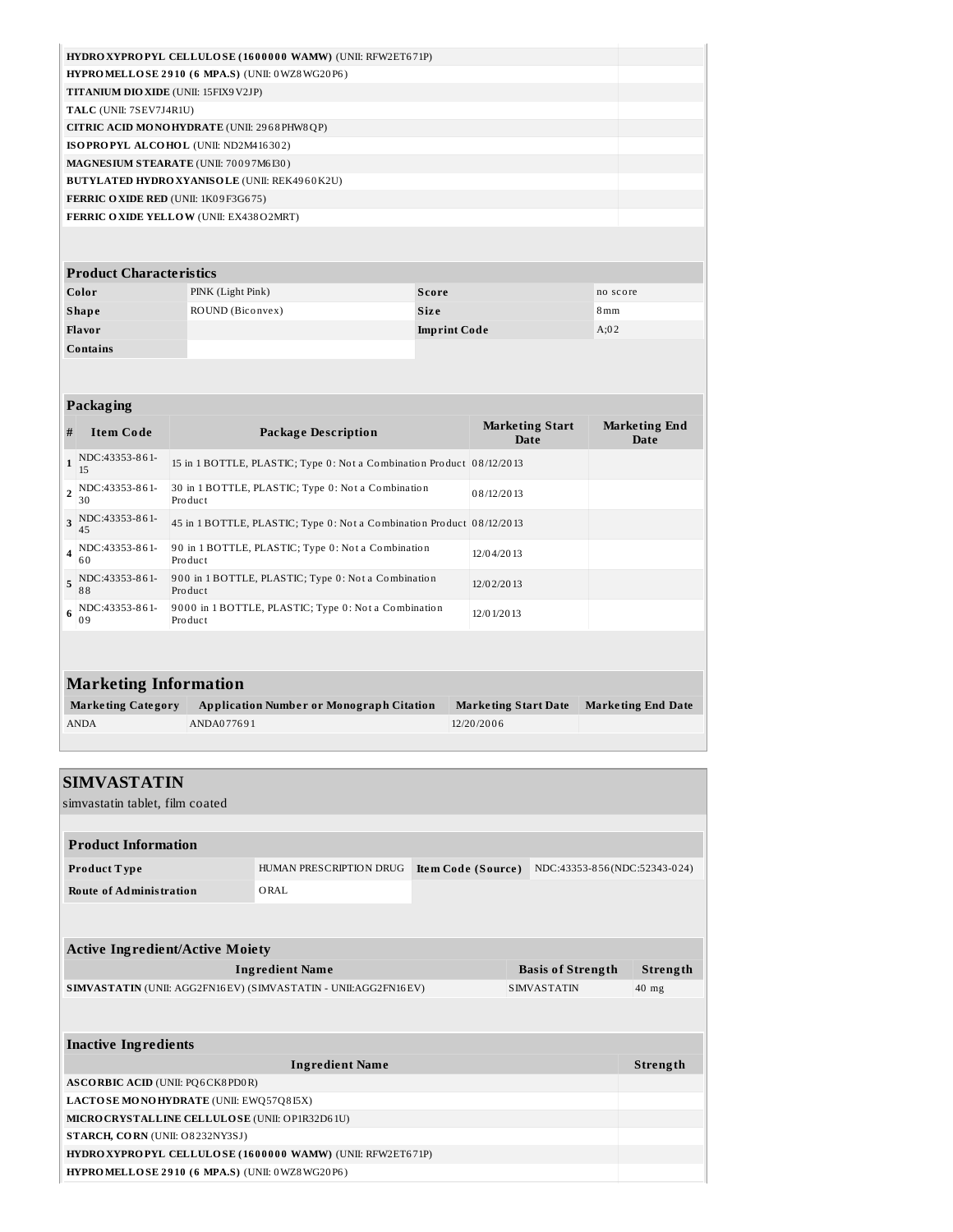| <b>TITANIUM DIO XIDE</b> (UNII: 15FIX9 V2JP)        |  |
|-----------------------------------------------------|--|
| TALC (UNII: 7SEV7J4R1U)                             |  |
| <b>CITRIC ACID MONOHYDRATE (UNII: 2968 PHW8 QP)</b> |  |
| ISOPROPYL ALCOHOL (UNII: ND2M416302)                |  |
| <b>MAGNESIUM STEARATE (UNII: 70097M6I30)</b>        |  |
| <b>BUTYLATED HYDRO XYANISOLE (UNII: REK4960K2U)</b> |  |
| <b>FERRIC OXIDE RED (UNII: 1K09F3G675)</b>          |  |
|                                                     |  |

| <b>Product Characteristics</b> |                  |                     |                    |  |  |
|--------------------------------|------------------|---------------------|--------------------|--|--|
| Color                          | <b>PINK</b>      | <b>Score</b>        | no score           |  |  |
| <b>Shape</b>                   | ROUND (Biconvex) | <b>Size</b>         | $10 \,\mathrm{mm}$ |  |  |
| <b>Flavor</b>                  |                  | <b>Imprint Code</b> | A:03               |  |  |
| <b>Contains</b>                |                  |                     |                    |  |  |

|              | Packaging                |                                                                       |                                |                              |  |  |
|--------------|--------------------------|-----------------------------------------------------------------------|--------------------------------|------------------------------|--|--|
| #            | <b>Item Code</b>         | <b>Package Description</b>                                            | <b>Marketing Start</b><br>Date | <b>Marketing End</b><br>Date |  |  |
| $\mathbf{1}$ | NDC:43353-856-<br>15     | 15 in 1 BOTTLE, PLASTIC; Type 0: Not a Combination Product 07/16/2013 |                                |                              |  |  |
|              | 2 NDC:43353-856-<br>30   | 30 in 1 BOTTLE, PLASTIC; Type 0: Not a Combination<br>Product         | 08/13/2013                     |                              |  |  |
|              | 3 NDC:43353-856-<br>45   | 45 in 1 BOTTLE, PLASTIC; Type 0: Not a Combination<br>Product         | 10/28/2013                     |                              |  |  |
|              | $4$ NDC:43353-856-<br>60 | 90 in 1 BOTTLE, PLASTIC; Type 0: Not a Combination<br>Product         | 12/16/2013                     |                              |  |  |
|              | 5 NDC:43353-856-<br>88   | 900 in 1 BOTTLE, PLASTIC; Type 0: Not a Combination<br>Product        | 12/20/2013                     |                              |  |  |
|              | $6$ NDC:43353-856-<br>17 | 6030 in 1 BOTTLE, PLASTIC; Type 0: Not a Combination<br>Product       | 12/17/2013                     |                              |  |  |
|              |                          |                                                                       |                                |                              |  |  |

| <b>Marketing Information</b> |                                                 |                             |                           |  |
|------------------------------|-------------------------------------------------|-----------------------------|---------------------------|--|
| <b>Marketing Category</b>    | <b>Application Number or Monograph Citation</b> | <b>Marketing Start Date</b> | <b>Marketing End Date</b> |  |
| <b>ANDA</b>                  | ANDA077691                                      | 12/20/2006                  |                           |  |
|                              |                                                 |                             |                           |  |

| <b>SIMVASTATIN</b>                                                                   |                         |                                                    |  |  |  |  |  |  |  |
|--------------------------------------------------------------------------------------|-------------------------|----------------------------------------------------|--|--|--|--|--|--|--|
| simvastatin tablet, film coated                                                      |                         |                                                    |  |  |  |  |  |  |  |
|                                                                                      |                         |                                                    |  |  |  |  |  |  |  |
| <b>Product Information</b>                                                           |                         |                                                    |  |  |  |  |  |  |  |
| Product Type                                                                         | HUMAN PRESCRIPTION DRUG | Item Code (Source)<br>NDC:43353-858(NDC:52343-025) |  |  |  |  |  |  |  |
| <b>Route of Administration</b>                                                       | ORAL                    |                                                    |  |  |  |  |  |  |  |
|                                                                                      |                         |                                                    |  |  |  |  |  |  |  |
|                                                                                      |                         |                                                    |  |  |  |  |  |  |  |
| <b>Active Ingredient/Active Moiety</b>                                               |                         |                                                    |  |  |  |  |  |  |  |
| <b>Ingredient Name</b><br><b>Basis of Strength</b>                                   |                         |                                                    |  |  |  |  |  |  |  |
| SIMVASTATIN (UNII: AGG2FN16EV) (SIMVASTATIN - UNII:AGG2FN16EV)<br><b>SIMVASTATIN</b> |                         |                                                    |  |  |  |  |  |  |  |
|                                                                                      |                         |                                                    |  |  |  |  |  |  |  |
|                                                                                      |                         |                                                    |  |  |  |  |  |  |  |
| <b>Inactive Ingredients</b>                                                          |                         |                                                    |  |  |  |  |  |  |  |
| <b>Ingredient Name</b>                                                               |                         |                                                    |  |  |  |  |  |  |  |
| <b>ASCORBIC ACID (UNII: PQ6CK8PD0R)</b>                                              |                         |                                                    |  |  |  |  |  |  |  |
| LACTOSE MONOHYDRATE (UNII: EWQ57Q8I5X)                                               |                         |                                                    |  |  |  |  |  |  |  |
| MICRO CRYSTALLINE CELLULOSE (UNII: OP1R32D61U)                                       |                         |                                                    |  |  |  |  |  |  |  |
| STARCH, CORN (UNII: O8232NY3SJ)                                                      |                         |                                                    |  |  |  |  |  |  |  |
| HYDRO XYPROPYL CELLULOSE (1600000 WAMW) (UNII: RFW2ET671P)                           |                         |                                                    |  |  |  |  |  |  |  |
| HYPRO MELLO SE 2910 (6 MPA.S) (UNII: 0WZ8WG20P6)                                     |                         |                                                    |  |  |  |  |  |  |  |
| TITANIUM DIO XIDE (UNII: 15FIX9V2JP)                                                 |                         |                                                    |  |  |  |  |  |  |  |
| TALC (UNII: 7SEV7J4R1U)                                                              |                         |                                                    |  |  |  |  |  |  |  |
| CITRIC ACID MONOHYDRATE (UNII: 2968 PHW8 QP)                                         |                         |                                                    |  |  |  |  |  |  |  |
| ISOPROPYL ALCOHOL (UNII: ND2M416302)                                                 |                         |                                                    |  |  |  |  |  |  |  |